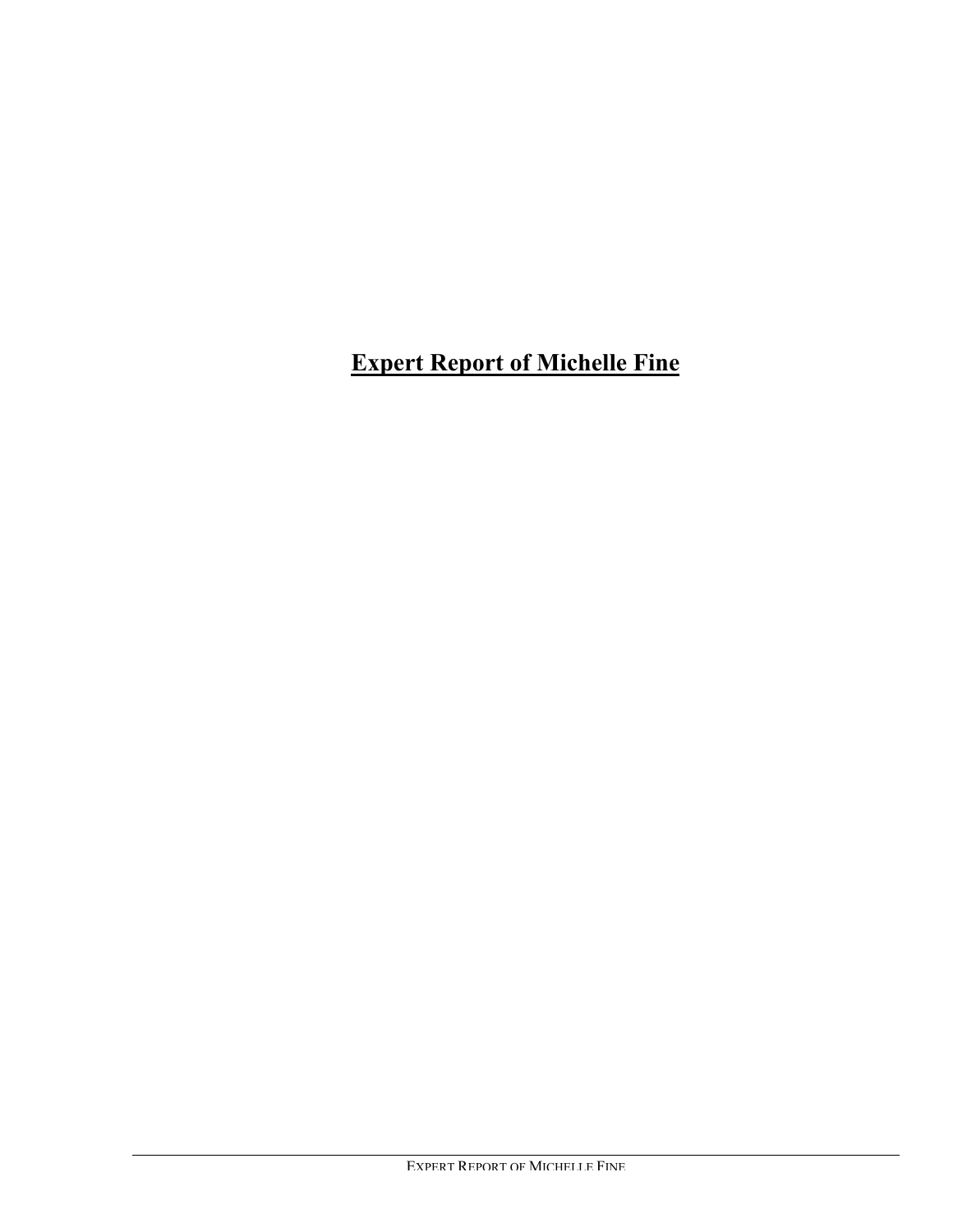# **Table of Contents**

| I.   |           |                                                                  |                                                                 |  |
|------|-----------|------------------------------------------------------------------|-----------------------------------------------------------------|--|
| II.  |           |                                                                  |                                                                 |  |
| Ш.   |           |                                                                  |                                                                 |  |
| IV.  |           |                                                                  |                                                                 |  |
| V.   |           |                                                                  |                                                                 |  |
|      | A.        |                                                                  |                                                                 |  |
|      | <b>B.</b> |                                                                  |                                                                 |  |
|      | $C$ .     | From Committed Citizenship to Social Alienation and Government   |                                                                 |  |
|      | D.        | The Developmental Consequences of Cumulative Inequity: Schooling |                                                                 |  |
|      | Ε.        |                                                                  |                                                                 |  |
|      |           | 1.                                                               | The Academic Impact of Teacher Turnover and Low Teacher         |  |
|      |           | 2.                                                               | The Academic Impact of Deprivation of Instructional Materials36 |  |
|      |           | 3.                                                               |                                                                 |  |
|      |           | 4.                                                               |                                                                 |  |
|      |           | 5.                                                               |                                                                 |  |
| VI.  |           |                                                                  |                                                                 |  |
| VII. |           |                                                                  |                                                                 |  |
|      |           |                                                                  |                                                                 |  |
|      |           |                                                                  |                                                                 |  |
|      |           |                                                                  |                                                                 |  |
|      |           |                                                                  | <b>List of Tables</b>                                           |  |
|      |           |                                                                  |                                                                 |  |

| Table 2 What's important to you? Percentage of students who indicate that these |    |
|---------------------------------------------------------------------------------|----|
| Table 3 Attitudes about California and the US: Government and Society Percent   | າາ |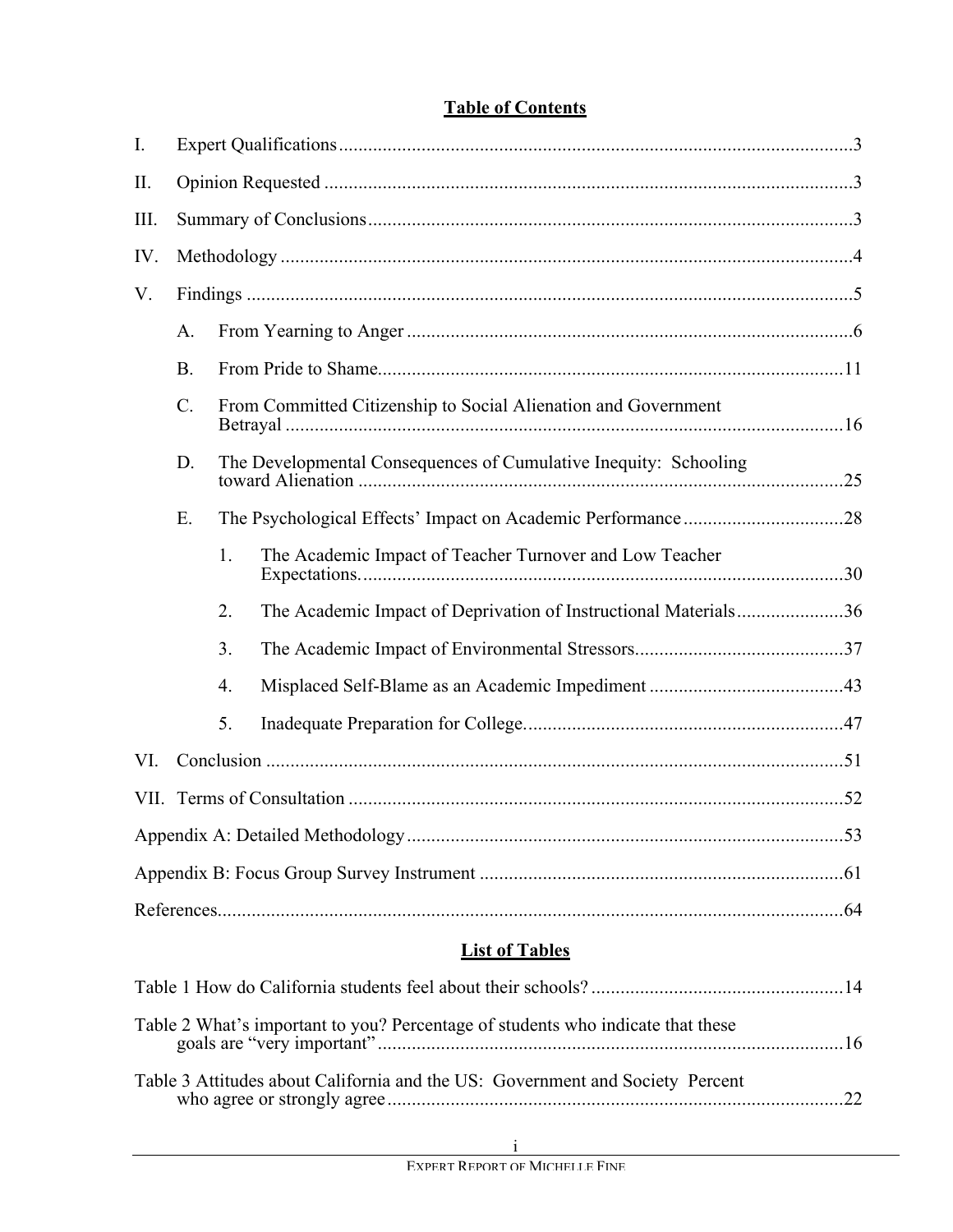| Table 4 Percent of students who expect to graduate and percent who feel less well, as |  |
|---------------------------------------------------------------------------------------|--|
|                                                                                       |  |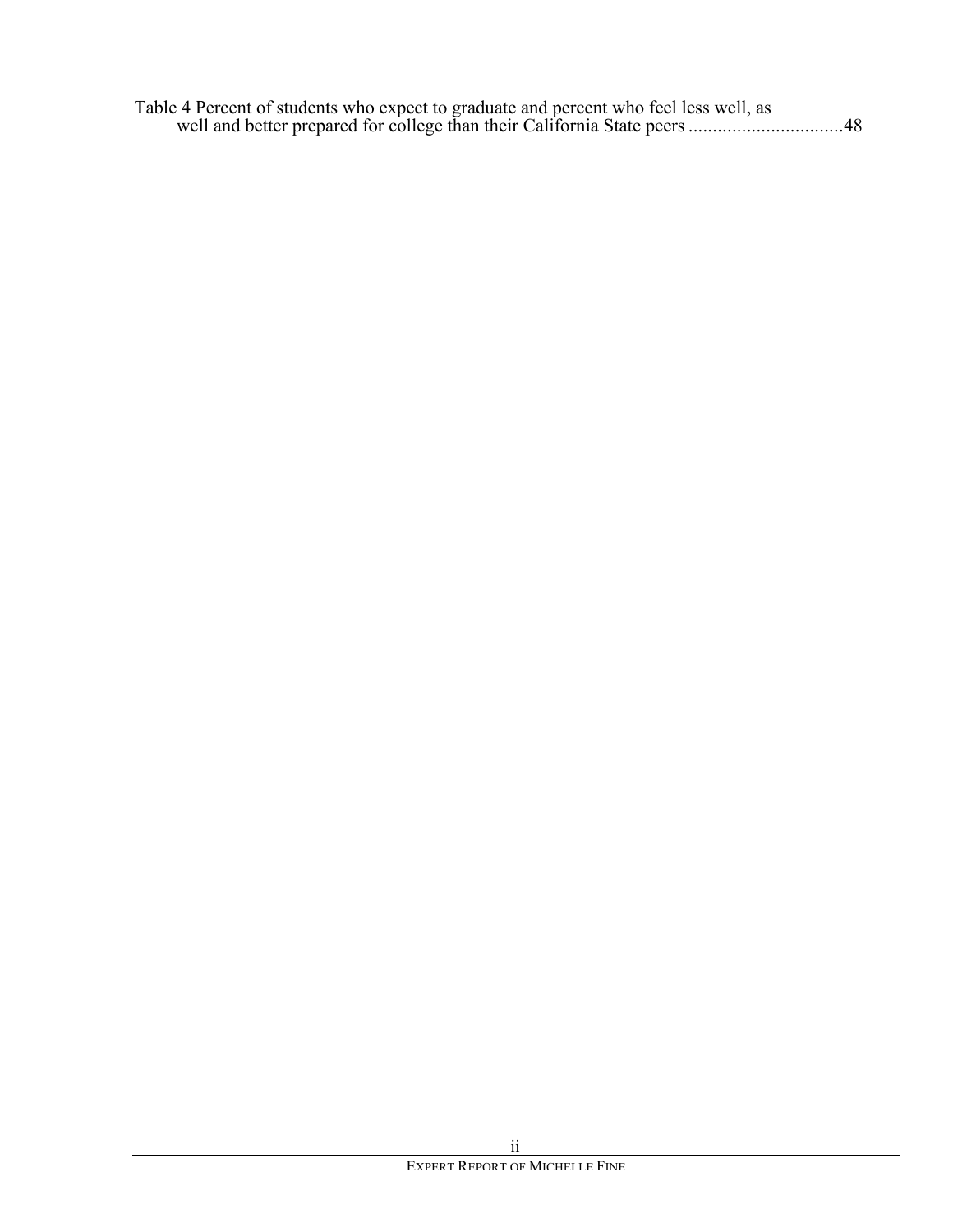### **I. Expert Qualifications**

I am a professor of social psychology and urban education at the Graduate Center, City University of New York. For the past 20 years, I have conducted research on public schools with poor, middle income, and wealthy adolescents in and out of school; urban educators; parents; and most recently prisoners in college. I have published 13 books, over 50 chapters, 50 articles in peerreviewed journals, and a number of scholarly monographs. My research has been published and presented in the United States, England, Ireland, Australia, and New Zealand. My methodological expertise spans both qualitative and quantitative methods. As my curriculum vitae indicates, I have won a number of national awards, including the Janet Helms Award from the Cross Cultural Roundtable and the Carolyn Sherif Award from the American Psychological Association. I currently serve on the National Academy of Sciences Panel on Youth Engagement, and relevant to this case, I have testified as an expert in a number of legal cases involving access to public education (*see* curriculum vitae).

## **II. Opinion Requested**

This report responds to the research question: To what extent do structural facilities' problems, exposure to high levels of under-credentialed teachers, substantial teacher turnover, and inadequate books and materials produce adverse psychological and academic effects on children and adolescents attending schools with these characteristics?

# **III. Summary of Conclusions**

This report details the conclusions drawn from 101 interviews conducted with elementary, middle, high school, and college students who attend (or have attended) California public schools which meet the criteria for the plaintiff class; 86 surveys collected from the same youth; and 11 telephone interviews with graduates of these high schools. Using multiple methods of data collection, across a diverse sample of elementary, middle school, high school, and college youth, this report details the adverse consequences of such schooling in terms of three psychological outcomes:

1. anger associated with relative deprivation in their schools;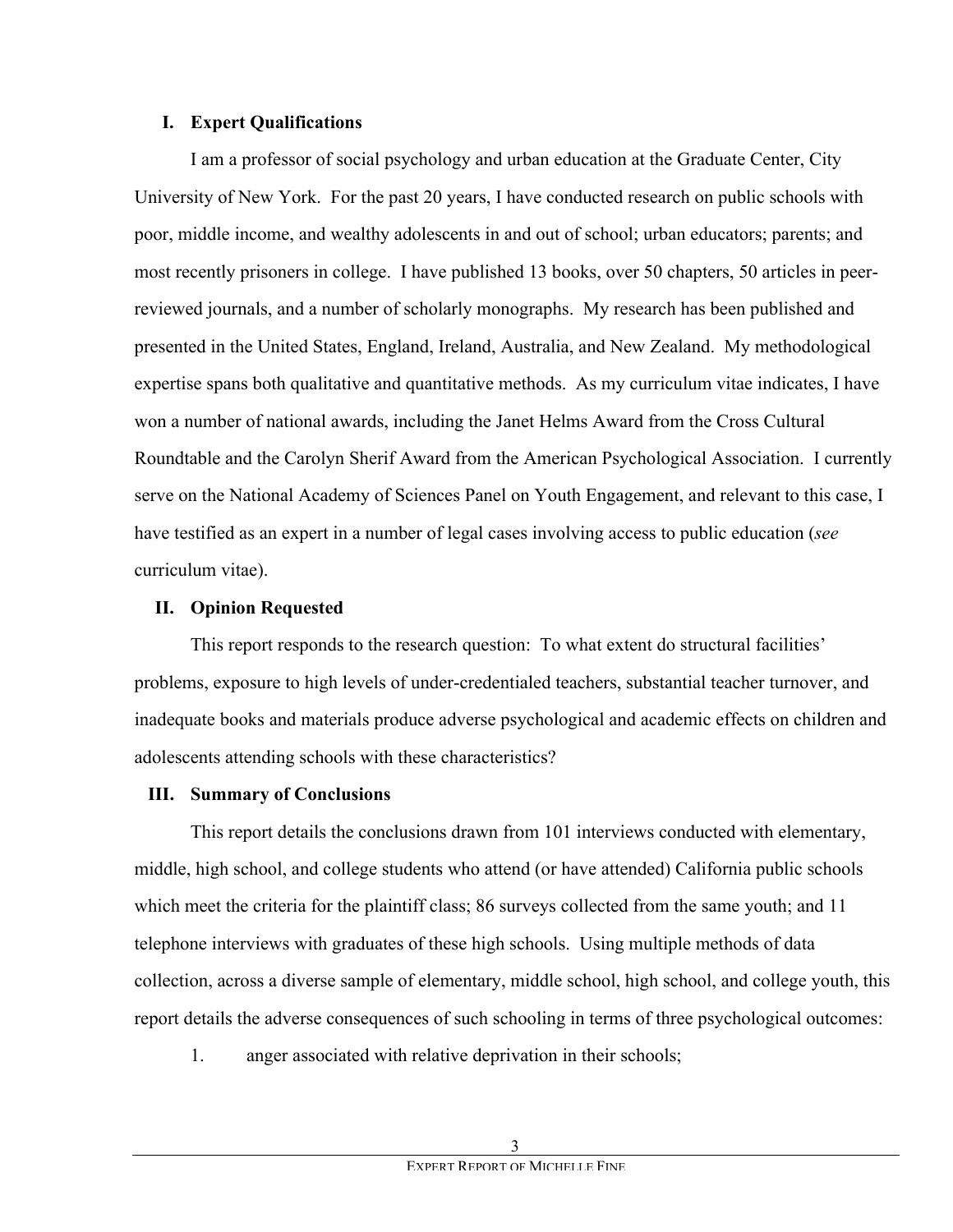2. shame due to the mis-education received and the structural conditions of their schools, and;

3. civic alienation and doubts about democratic promises.

The report concludes with an analysis of the developmental and academic effects that result from the psychological impact of these conditions on youth attending these California schools.

The youth who were interviewed and surveyed exhibit powerful, positive psychological qualities including pride in self and community, strong desire for quality education, and high levels of committed citizenry. Cumulative experiences in their schools, however, complicate and mutate these positive psychological qualities into more negative psychological and academic outcomes. In this report, I demonstrate how these schools, in part, transform yearning for quality education into anger, pride into shame, and civic engagement into public alienation.

Given the broad base of social inequities that confront poor and working-class youth, and youth of color, the question for this case is to what extent do these schools reproduce broad social inequities, worsen them, or reduce their adverse impact? The evidence presented here suggests that these California schools substantially worsen already existent social inequities with psychological, academic, and ultimately economic consequence.

The California schools in question are educating poor and working-class youth, and youth of color, away from academic mastery and democracy and toward academic ignorance and civic alienation. Despite the fact that the youth are asking for clean and safe school environments, quality educators, and rigorous instruction, the evidence suggests that the more years they spend in their schools, the more shame, anger, and mistrust they develop; the more academic engagement declines; and the more our diverse democratic fabric frays. We can ill afford to have youth – particularly poor and working-class youth and youth of color, so in need of higher education – continue to decide early in their academic careers that schools are not designed for them.

# **IV. Methodology**

In order to investigate the research question, a multi-method research design was undertaken: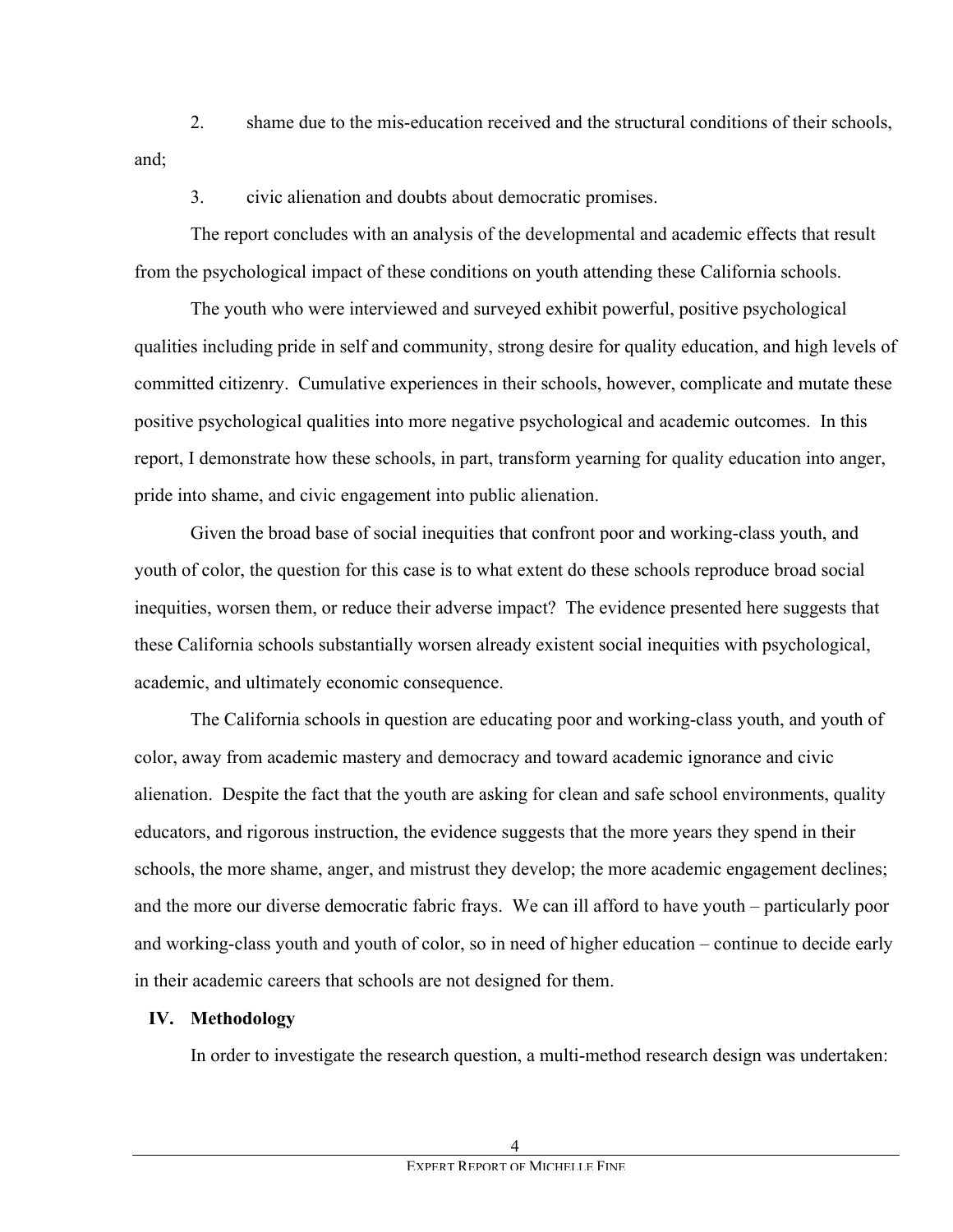*Surveys* were completed anonymously by 86 middle and high school focus group members, prior to their involvement in the focus group discussion, with the exception of one group in which the survey was administered at the end of the focus group because of logistical difficulties. An analysis of responses indicates no significant difference between those surveys and the remaining 75 surveys. Therefore, for the purposes of analysis, all survey information was aggregated.

*Eleven focus groups* were facilitated with 101 youth attending schools that members of the plaintiff class attend in the San Francisco, Oakland, Los Angeles, and Watsonville areas. Nine of the eleven focus groups were arranged by California-based jury consultant and/or marketing research firms. One group was arranged by counsel for the plaintiffs. The eleventh group was arranged by Dr. Michelle Fine. All eleven groups were facilitated by Dr. Michelle Fine, Professor of Psychology, and/or Ph.D. candidates in the Social/Personality Psychology Program at the Graduate Center, City University of New York: April Burns, Yasser Payne, and Maria Torre. Focus group protocols and interviews were supervised by Dr. Fine. The team spent three days in preparation for the groups, and debriefed every evening, reviewing tapes and procedures.

*Eleven telephone interviews* were held with graduates of California schools that fall within the plaintiff class. All of these graduates are currently in attendance at college. Details of the methodology can be found in Appendix B.

#### **V. Findings**

In this section of the report I review evidence from focus groups, surveys, and telephone interviews and draw conclusions concerning the core psychological consequences of schooling in conditions of structural problems, high teacher turnover, under-certified educators, and inadequate access to updated instructional materials. The psychological effects include: shame, anger, alienation, and civic disengagement. For the purposes of this report, we interviewed and surveyed only youth. Accordingly, the conclusions focus primarily on youth. However, because review of educator depositions and their aggregate survey data reveals very similar psychological reactions to these conditions, educators' reactions will be commented upon periodically within the report.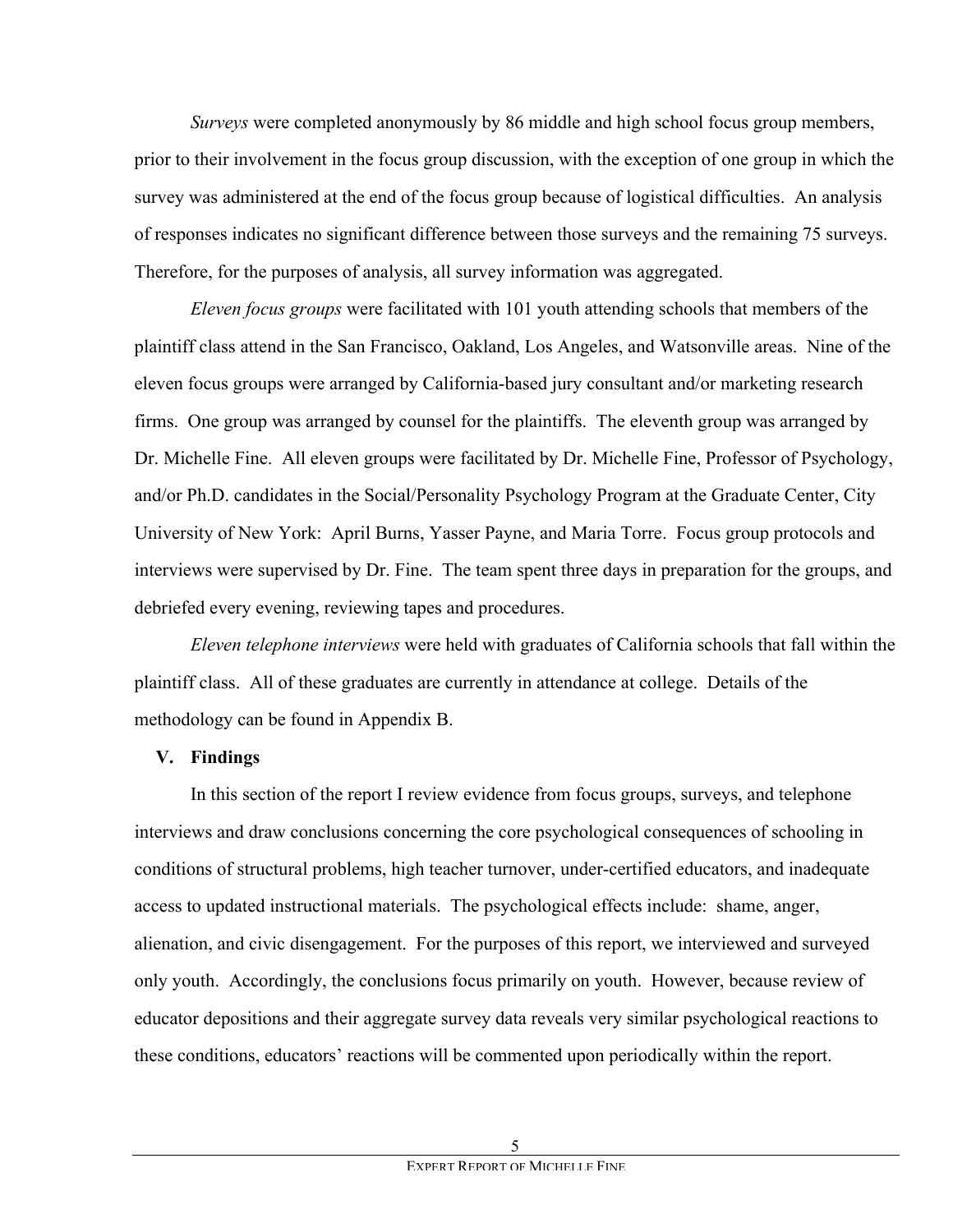The findings are organized with a close examination of each psychological effect. I then examine the evidence that suggests that these schools, over time and developmentally, are educating youth away from academic mastery and toward civic disengagement. In the final section, I find that these psychological effects are detrimental not only to the youths' psychological development, but to their academic progress as well.

# **A. From Yearning to Anger**

The interviewed students, in the aggregate, from elementary through middle and high school,

reveal a strong, positive, and healthy desire for quality education. The students often described

themselves as strivers who wanted to make the most of school offerings:

I get good grades. . . . I'm Miss Perky, I come straight home after school.

(High school girl, 1/4/02 4:00 PM Alameda.)

I don't know everything that I need to know, but at least, you know what I'm saying, I'm asking questions. I'm curious. Because it might be stuff that I don't know, and then when it comes to the test, I get something wrong. Why? Because I didn't ask no questions, didn't nobody else ask no questions.

(High school girl, 1/7/02 6:30 PM Los Angeles.)

They know what good education looks like, and they want it. For example, when shown

photographs of a well-resourced school, one girl said, "That's what one of them schools I would

like." (High school girl,  $1/4/02$  4:00 PM Alameda.)

Students expressed desires for permanent teachers who would teach them well:

- GIRL: Like he said, we got a lot of substitutes right now . . . Some of them cap [put you down], some of them play football. That's not what we come to school for. So we got our teachers there that are pretty cool. But last year we had all our teachers. I love the good teachers, but the best ones are like . . . .
- BOY: They changed the whole school around.

GIRL: They changed the whole school.

BOY: My favorite is all the good teachers.

(High school boys and girls, 1/4/02 6:30 PM Alameda.)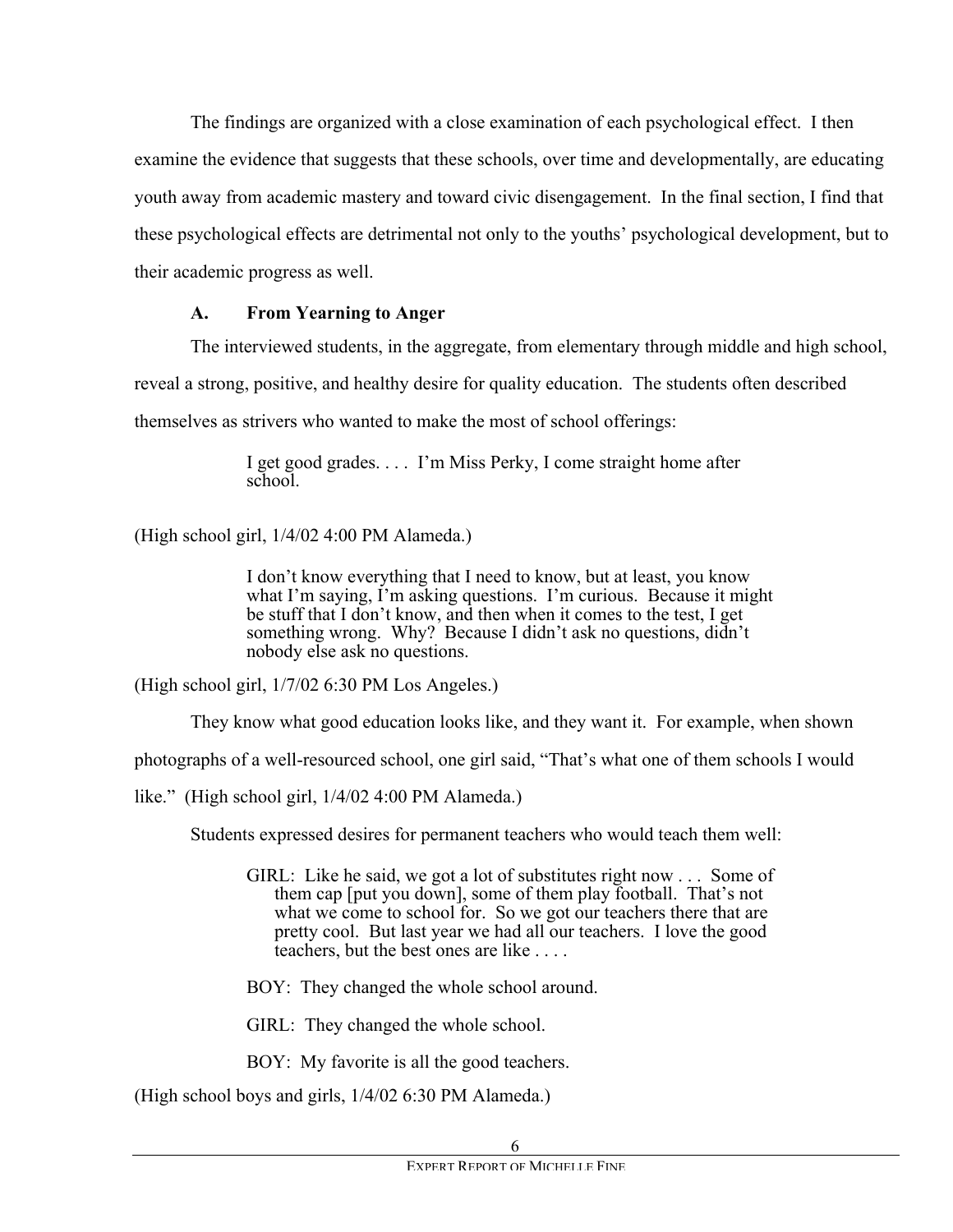These students know the difference between "substitutes" who "play football" and teachers

who "change the whole school around." They appreciate a caring teacher who is responsive when

they are confused. They want good teachers who will set the tone for their schools.

In response to the question, "What would your [ideal] school look like?" one young woman explained:

> It would be a classroom with enough tables, enough chairs, enough books, enough materials and a teacher who cares. Not just you put somebody that got a GED or whatever, got their diploma and is going to sit there and talk to us in any kind of way. They wouldn't want that for them. They wouldn't want the principal coming inside the classroom and going like, "Shut up. You're going to listen to what I've got to say right here," and that's the same way that they treat us. We are the same, just because we're smaller and don't know as much as they know, we are the same human beings. I would have a teacher that understands where kids are coming from especially living in the area that we do and I would have a picture that cares. Like I said, enough supplies, enough everything and just enough security.

(Middle school girl, 1/7/02 4:30 PM Los Angeles.)

Another, similar, exchange followed the question what an ideal school would be like:

GIRL: I mean, first of all there would be enough books for the students.

MODERATOR: That would be a bottom line?

GIRL: Yes. Enough books. And I guess enough desks in the classroom and a big enough class for [the] teacher. Not, the class wouldn't be so crowded, because our classes are so crowded and you can't really learn anything because if this person has a problem and somebody else has a problem, she try to help this person out and this side of the room starts talking and it really takes up time to learn.

(High school girl & moderator, 1/6/02 3:00 PM Los Angeles.)

The yearning for quality education bumps into the realization, by these youth, that they are

being denied. One young woman explained:

I don't really feel like that they're preparing me for what I have to do after high school because I don't even have a math class because they say all the math classes are too crowded. So, I don't get math this year.

(High school girl, 1/6/02 3:00 PM Los Angeles.)

As another student put it: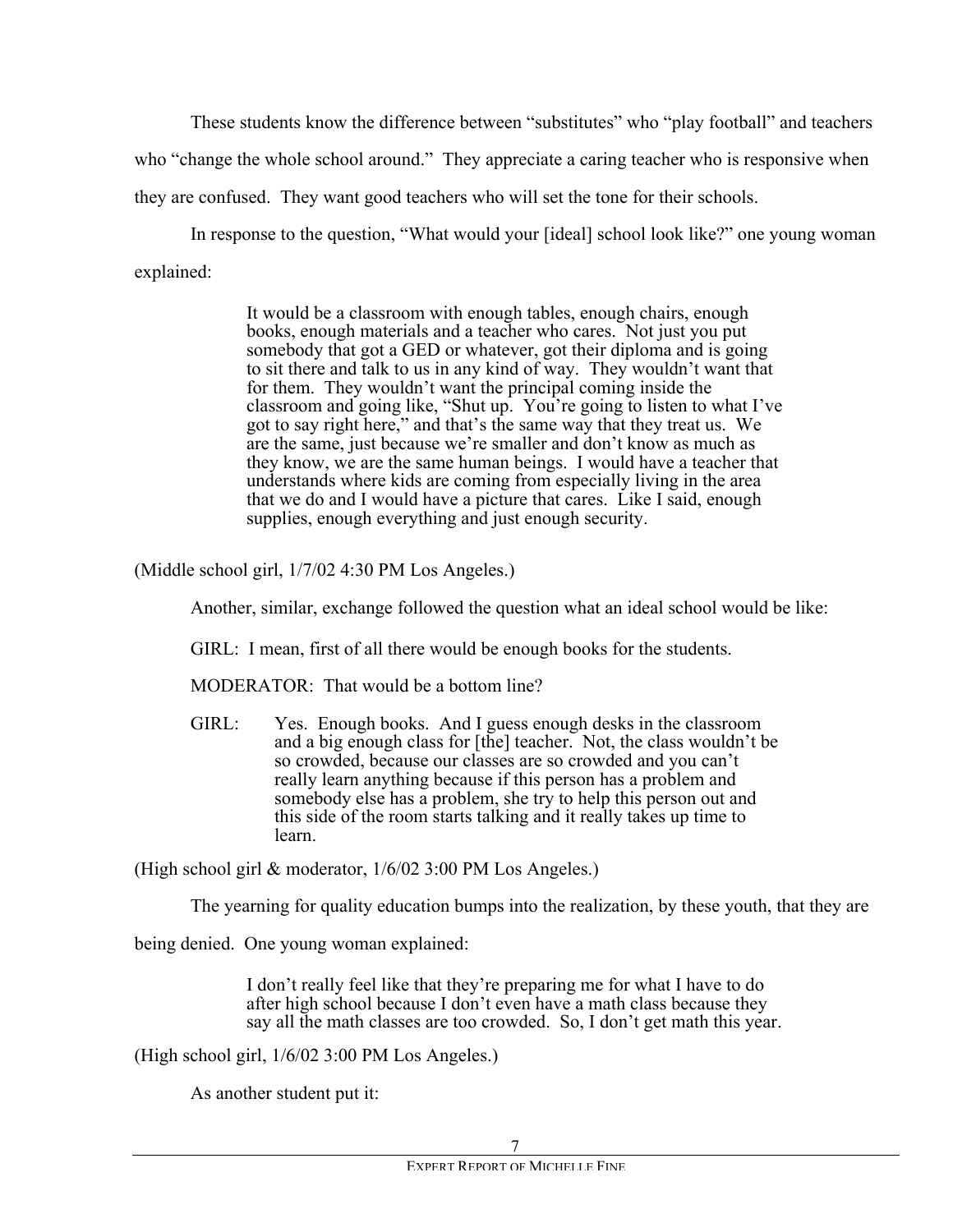Like I went to a regular public school from kindergarten to fourth grade and fifth and sixth I went to a whole different school and it really exposed to a good area. And a lot of stuff, you know, I could be behind because I don't know half the stuff that they did or get to experience some of the stuff. I think it's from a young age, we're started off wrong. And at least in Oakland, I don't know about other school districts, but so I just think that we're cheated from like a really young age.

(High school boy, 1/4/02 4:00 PM Alameda.)

As students recognize the inequality in their schools, resignation blends with anger concerning the extent to which their schools are lacking. While elementary and middle school students were relatively optimistic and hopeful about the conditions in their schools, this optimism seems to drain by high school, when students describe teachers who are "just here to get our paychecks" (high school girl, 1/4/02 4:00 PM Alameda) or other adults who are "ignorant" and "really don't care" about students (high school girl, 1/6/02 3:00 PM Los Angeles). By high school, the youth believe that they are being denied distributive justice – that is, a fair share of educational resources for their education (Fine and Burns, forthcoming). At this point, the yearning converts to anger.

> Well, it makes me feel like, you know, sort of upset. I mean, am I getting the same treatment as these more wealthy schools getting and they getting all this new equipment, all this new gym, all this stuff, everything, the facilities, getting fixed up and we getting the same old Oakland Unified School District, hand-me-down stuff from [inaudible] new for them. So I'm going with a book, right. It's like it makes you feel, you know, kind of mad, because we get no help at all.

(High school boy, 1/4/02 4:00 Alameda.)

People look at the city, it's like a shit hole. . . . That's the way they think of it. . . . California everywhere is becoming racist so it's like always going to be like the places are all mixed in be like, oh, you know, it's like a shit-hole down there, I screw them down there, right.

(High school boy, 1/9/02 4:30 PM San Francisco.)

I think that it's already hard enough for us as minorities to make it in the world, for like jobs and everything, and we're like being undereducated and we're not being able to, we're not getting the same chances as everybody.

(High school boy, 1/4/02 4:00 PM Alameda.)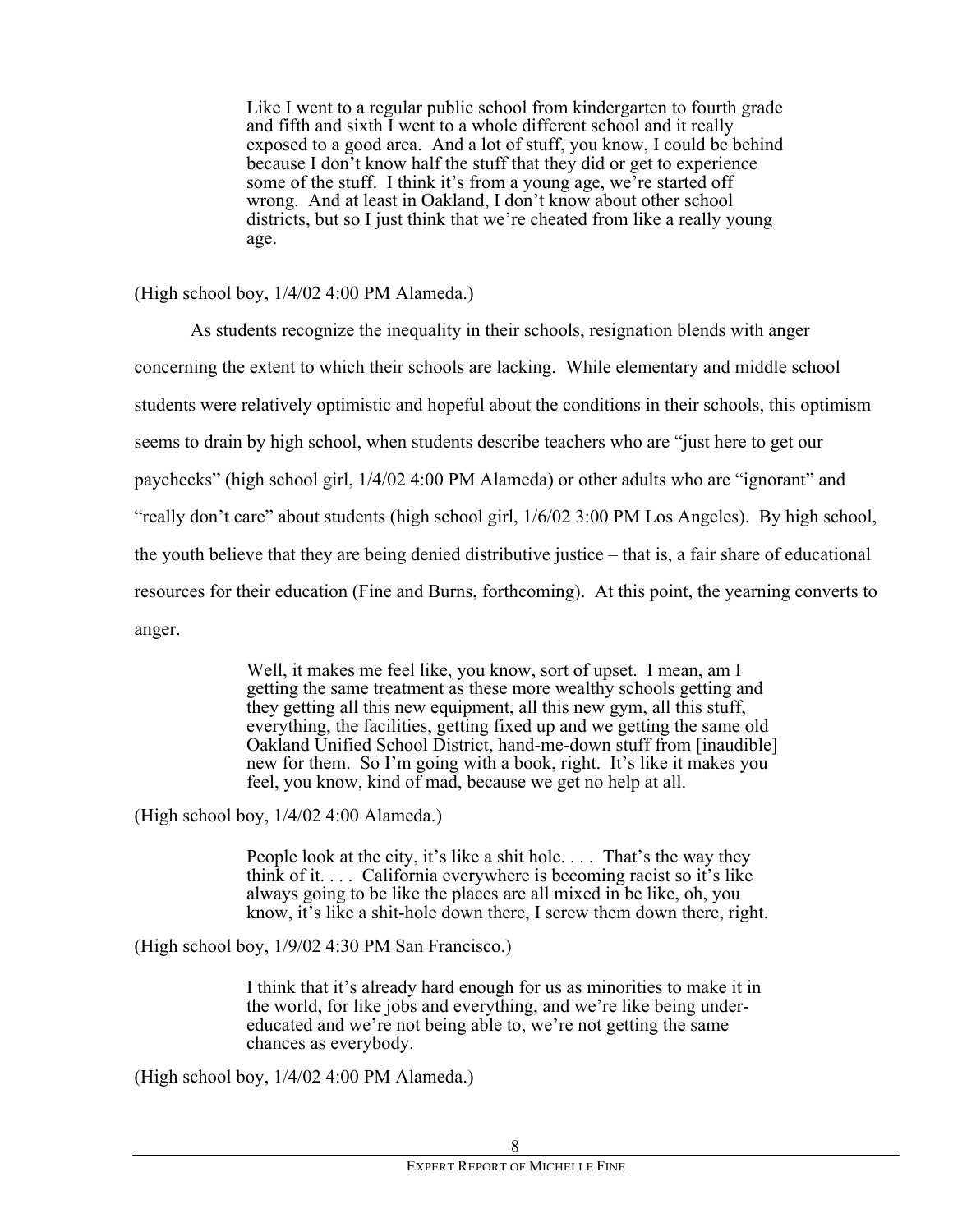Well, at [my school] it's not really that bad because they like – it is bad but they have like another school system inside of it called like Phi Beta, like all the smart kids, whatever, and it's like no minorities in there. And they get all the good instruments and all the other stuff like engineering and they got all this stuff. And they like split them up and the like the rest of [my school], they got their own side of their school. So it's just kind of scandalous how they, you know, put everyone else, you know, on the other side of the school or just different classes.

(High school boy, 1/4/02 4:00 PM Alameda.)

You say all those things about all those, most of the tests that we have to take in the city, those are the same tests they test outside of the city into the better parts of California, the United States. And so of course they're multi grade level but they're smarter than us because they have proper teachings and whatnot. So when they test us on these materials, it's like, what the hell is this? I haven't learned this yet. But oh well, you know, I guess you fail then. And then kids out there, oh, that's easy.

(High school boy, 1/9/02 4:30 PM San Francisco.)

The structural conditions of their schools, combined with the belief that White and wealthy youth receive better, provoke a sense of anger voiced by many youth, particularly high school students whom we interviewed (Boyd-Franklin and Franklin, 2000). Anger flows when the inequities seem "scandalous," targeted at "minorities," or designed to keep some students "down there" (Ward, 2000). These young women and men express a cumulative and piercing sense of what psychologists call *relative deprivation*: a substantial discrepancy between what they believe they deserve and what they actually receive (Crosby, Muehrer, Loewenstein, 1986). On the basis of numerous laboratory and applied studies of relative deprivation, Crosby and colleagues find that a sense of relative deprivation, with associated anger and grievance, derives when individuals experience a discrepancy between what they have and what they want, what they have and what they believe they deserve, what they don't have and others do. For example, youth enumerated the ways in which they feel they have not been well educated and therefore believe they "can't compete" after high school (high school girl, 1/4/02 4:00 PM Alameda.). Most feel ill-equipped to survive academically in a "serious" institution (high school boy, 1/9/02 4:30 PM San Francisco) even when they feel that they have done all that was required of them in secondary school (Ogbu, 1990).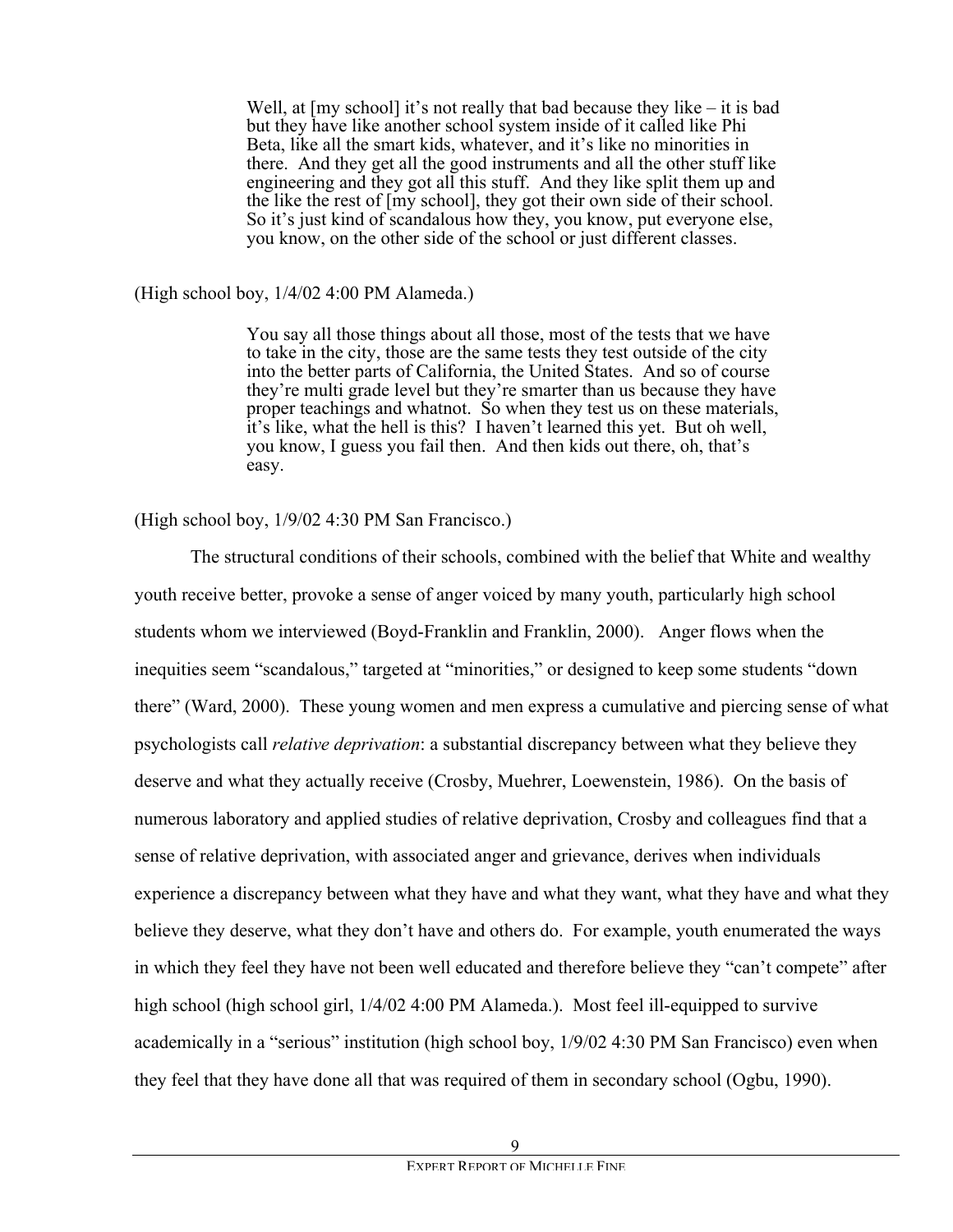I'm a good student, but I can only get into Cabrillo [Community College]. Not prepared for anything else.

(Abbreviated quote in Fine's notes from 1/9/02 4:30 PM San Francisco group.) As one young

woman, who was able to compare her education to a prior schooling experience, explained:

I feel, I don't know, I guess I feel frustrated . . . . But like when I was in, I was in elementary school, I went to [inaudible] and like when I went, I transferred to [inaudible] I was like I already knew everything and I was like why are they just now learning this? And I feel like, I don't know, we're being cheated out here. I don't know. I just do.

(High school girl, 1/4/02 4:00 Alameda.) As another young woman explained, reflecting on photos

of the well-resourced school:

[T]o what we think like a school looks like, I don't know, certain parts is like craving, what, they have that? We can't even get the basics? What? They say there's not enough money? Okay.

(High school girl, 1/4/02 4:00 PM Alameda.)

"I don't know who to be mad at. I don't know if this is the, is it the school board's fault being, mismanaging the money? Or is it a lack of money? Or is it, I don't know if it's just inside my school with the administrators? Because it just makes me wonder what's going on with some schools, kids get new books every year. But yet I open textbooks and it's still I have dates like 1995 in there. And you just wonder why don't we get new books. We, is it because they think in the so-called better schools the kids' behavior brings them new textbooks or whatever? Because I know, as far as I'm concerned, I'm a pretty good kid. I don't get in trouble and I get pretty good grades. And I don't feel I should suffer . . . .

(High school boy, 1/4/02 4:00 Alameda.)

These students' anger about their schools derives from multiple sources, including a sense of

relative deprivation and of disrespect communicated by the deprivation (Fine, 1991; Haney and

Zimbardo, 1973; Miller, 2001; Pittman, 2001; Zimbardo, 1970). Psychologist Dale Miller reviews

considerable evidence that "supports the claim that disrespectful treatment is a common determinant

of both anger and aggression" (p. 533). He continues,

As has been demonstrated across an impressive array of contexts and research domains, people show a marked disinclination to comply with authorities when they think those authorities have treated them disrespectfully . . . result[ing] in diminished levels of helpfulness, courtesy and sportsmanship . . . [and] reductions in levels of work performance . . . moralistic anger. . . . lowered self esteem, depression and self derogation.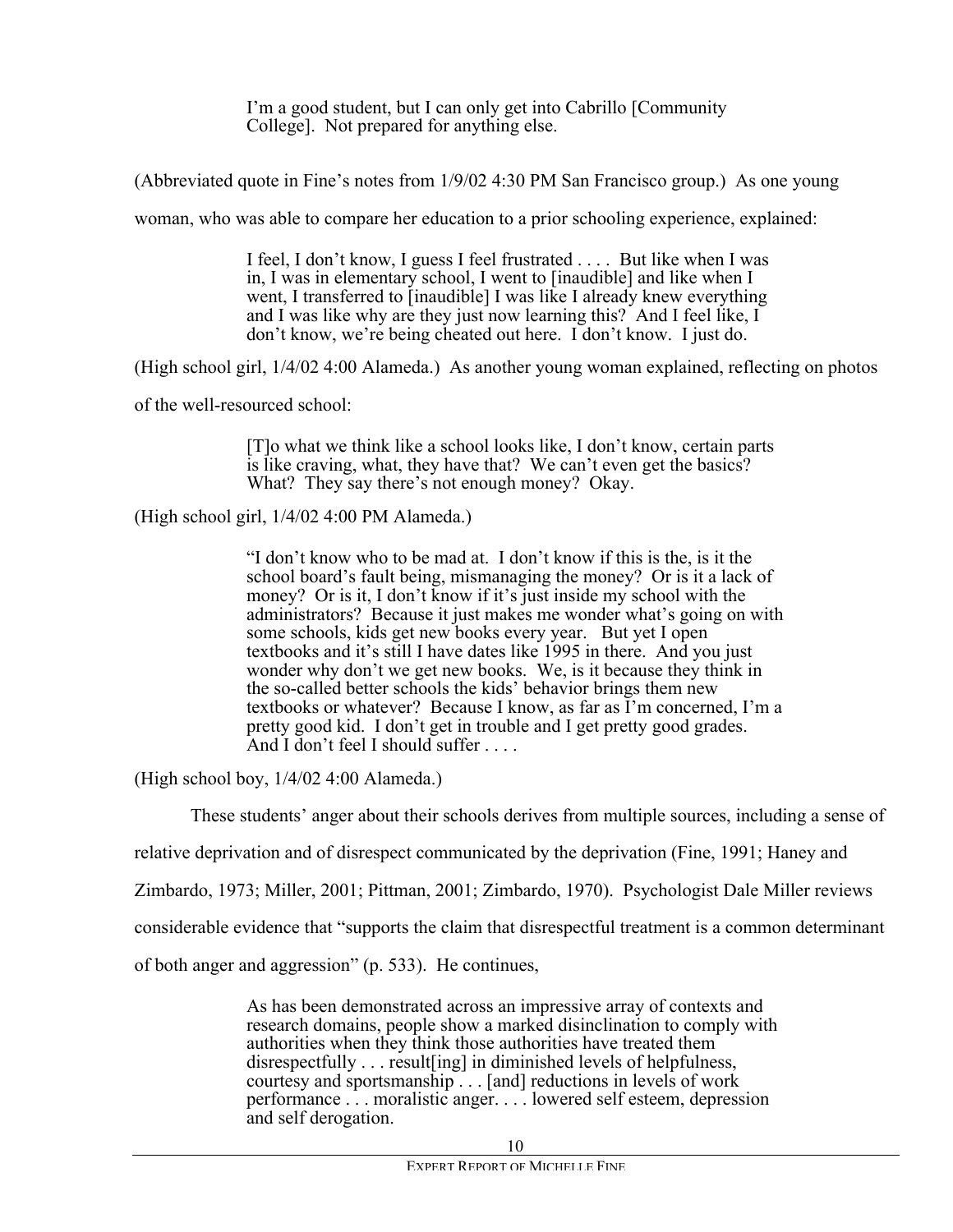(p. 543).

The writings of Crosby et al. and Miller could not more accurately describe the emotional waves that move over the youth in these schools.

> [When I see pictures of better schools] I feel like, like I said, it's a lot of frustration and you say it, well, anger, maybe even a little envious.

(High school girl, 1/4/02 4:00 Alameda.)

The anger is directed at three places: some of their educators, privileged youth from other communities, and the broken promise of democracy for all. Within these statements of anger, however, there is still pride, hope, and a yearning for something to change.

## **B. From Pride to Shame**

Across the focus groups with current students, and in our individual interviews with graduates, youth expressed evidence of strong, psychologically positive pride in self and community. The data collected reveal youth with high aspirations. Most plan to go to college. They envision careers such as becoming a doctor, pediatrician (2), surgeon, nurse, lawyer (2), teacher (4), preacher, police officer (2), fire-fighter (2), foster parent, navy officer, engineer, singer (2), chef, bartender, and other colorful futures. These youths, for the most part, carry a strong sense of self, family, and community. They recognize, proudly, that they have skills that other youth don't have, developed, largely, through confrontation with adversity. "I think we have more life experience," "We have more street knowledge," "We smarter, we have more street smarts, like we not just all proper and you know, just, like real smart. . . . We know about struggling, trying to get to the top and not just, you know, just bouncing right up there." (High school girls, 1/9/02 4:30 PM San Francisco.) They voice pride in their persistence and high hopes for the future.

Some of these same youth commented upon specific, positive aspects of their schools. A number recall fondly teachers who supported them in hard times. One young man praised the school "choir," while another delights in the "jazz band." (High school boys, 1/9/02 4:30 PM San Francisco.) One student enjoys the "freedom" of his school (high school boy, 1/9/02 4:30 PM San Francisco), and another student appreciates that at his school "they try to improve on some of the stuff that they knew students dislike" (high school boy, 1/4/02 4:00 PM Alameda).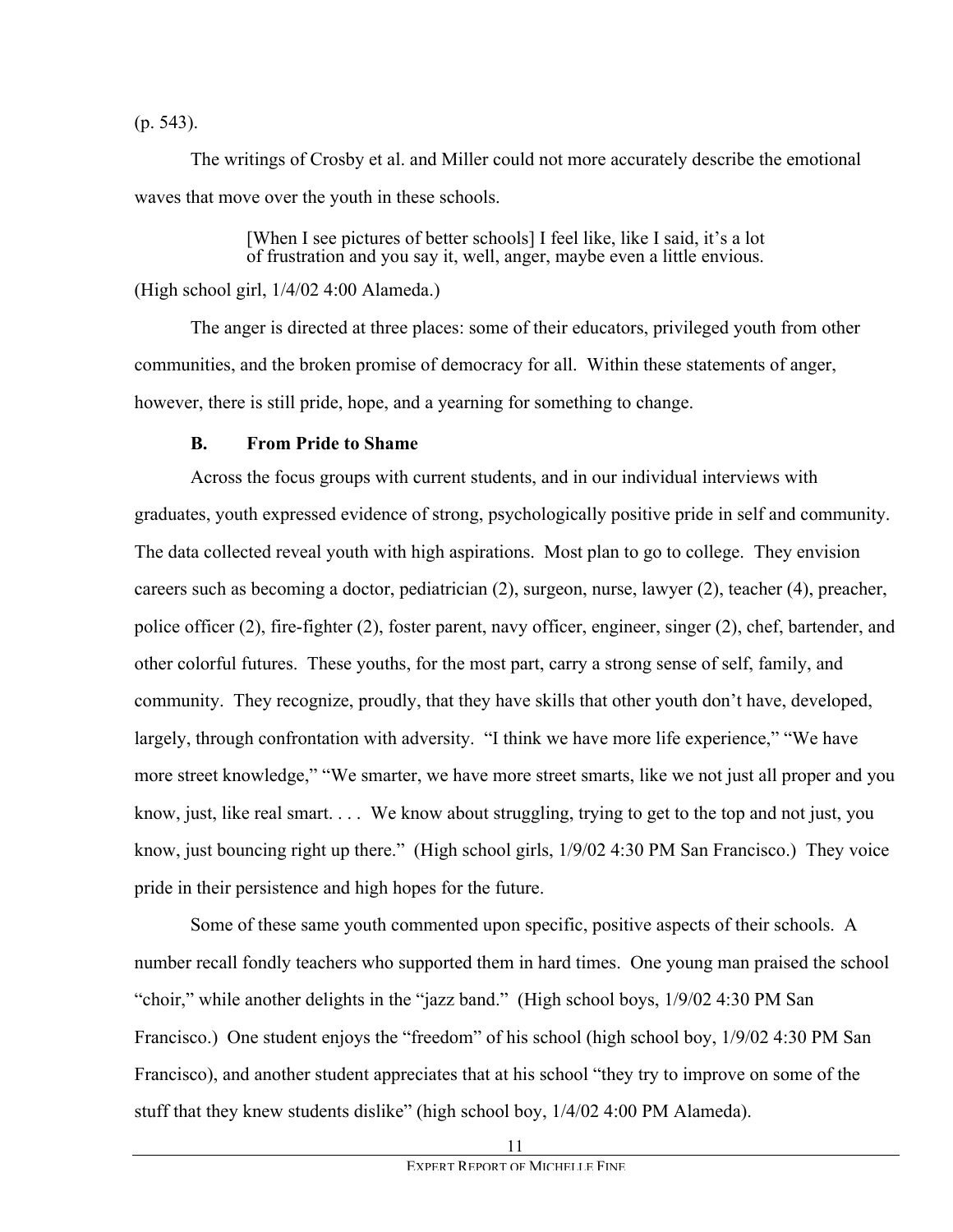The interviewed youth express strong and confident selves *within* their communities. But shame, stigma, and fear peppered their talk when they discussed wandering *beyond* the borders of their local worlds (Bronfenbrenner, 1979; Davidson and Phelan, 1999; Eccles, et al. 1989; Goffman, 1963).

> [If kids from a wealthy school came in here right now,] I wouldn't talk because they would be more sophisticated or something, and understand words I don't know and I don't want to be embarrassed.

(Abbreviated quote in Fine's notes from 1/9/02 4:30 PM San Francisco group)

Another focus group conversation reveals how some students think others outside their

neighborhoods judge them:

GIRL: Like at the beginning of the school year, the classes, they were full. The teachers were turning down students.

- BOY: Full. They ship them off to the valley somewhere.
- GIRL: Yes, they bus them out to the valley. They got to other schools in different school districts.
- GIRL: And I heard the valley, like, really don't want kids coming in, because . . . I think I read it in a newspaper or something. They don't want the kids from down here going out there, because they feel that it's going to make . . .
- GIRL: Their school look bad.
- GIRL: Yes, because the valley schools are actually known as far as good learning and everything. They don't want the kids out here to mess that up for them, because they have a good rep, and it's like, a lot of schools out here don't.
- MODERATOR: When you read stuff like that about basically your classmates, right? What's that like?

GIRL: That makes me feel bad . . . .

(High school girls, boy, & moderator, 1/7/02 6:30 PM Los Angeles.)

When the focus group conversations turned to academic preparation for their futures, students

expressed a recognition that they had not been prepared, resulting in shame and stigma (Goffman,

1963). These experiences of shame derive directly from the conditions focus group participants

described in their schools. Schools, like other contexts of childhood and adolescence, are not simply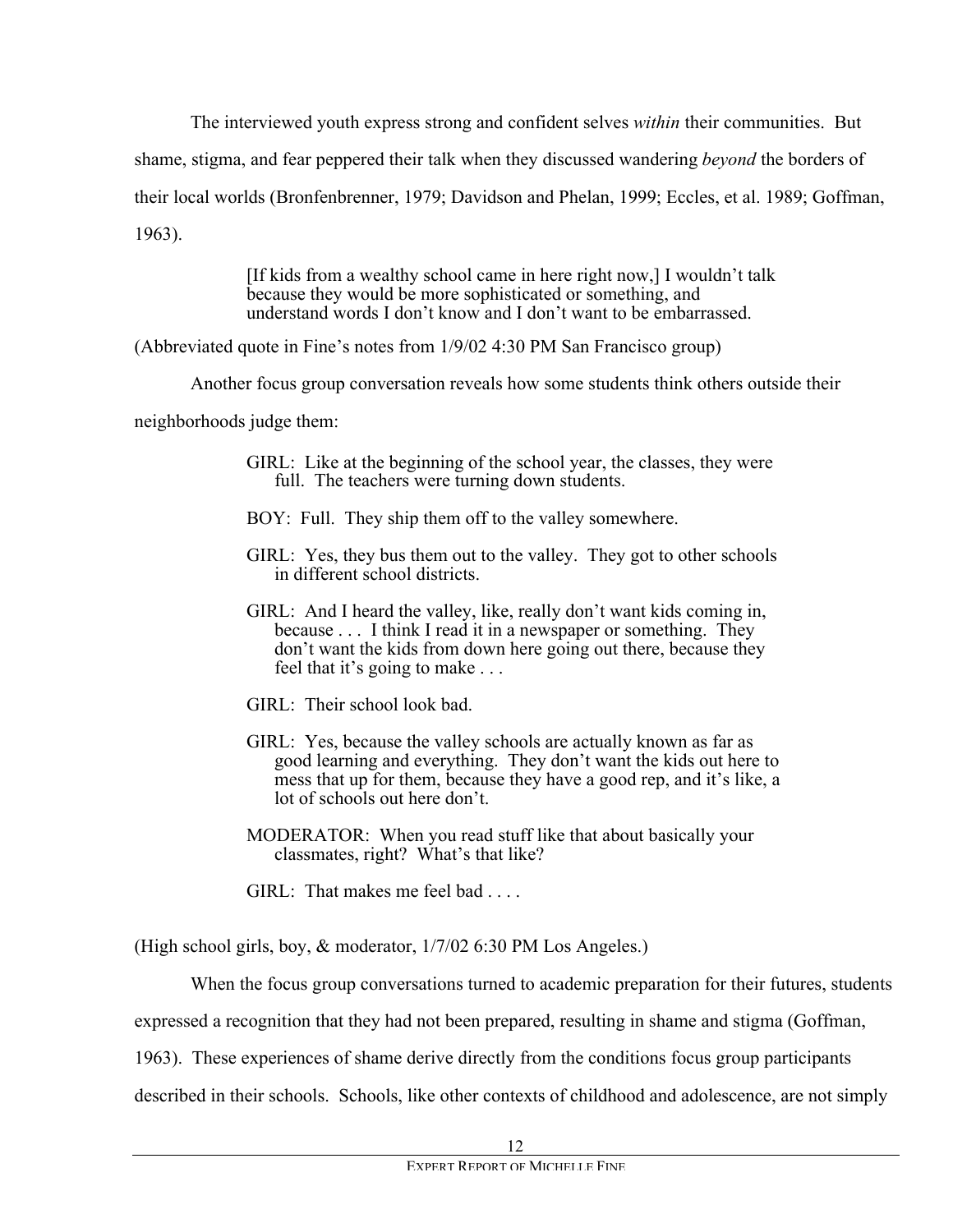the places where development happens (Lerner and von Eye, 1998; Werner and Altman, 1998; Wolfe and Rivlin, 1987). They are intimate places where youths construct identities, build a sense of self, read how society views them, develop the capacity to sustain relations, and forge the skills to initiate change. These are the contexts where youth grow or they shrink. Environmental psychologists Werner and Altman (1998) argue:

> [C]hildren are not separate from their actions or feelings, nor are they separate from other children or the physical, social and temporal circumstances that comprise unfolding events. They are so interconnected that one aspect can not be understood without the others . . . The street . . . is not separate from its inhabitants.

# (p. 125)

Separate from the focus groups, plaintiff students have testified about the corrosive effects of a negative structural context on the developing selves of young students. For example, Alondra Jones explained:

> It make you feel less about yourself, you know, like you sitting here in a class where you have to stand up because there's not enough chairs, and you see rats in the building, the bathrooms is nasty, you got to pay [for class materials].

> And then you — like I said, I visited Marin Academy, and these students, if they want to sit on the floor, that's because they choose to. And that just makes me feel real less about myself because it's like the State don't care about public schools. If I have to sit there and stand in the class, they can't care about me. It's impossible. So in all honesty, it really makes me feel bad about myself. . . .

And I'm not the only person who feels that. It really make you feel like you really less than. And I already feel that way because I stay in a group home because of poverty. Why do I have to feel that when I go to school? No, there's some real weak stuff going on. . . .

(Alondra Jones deposition 348:17 – 349:11.)

Contexts shape individuals as much as individuals shape contexts, and the survey data reveal

the students' responses to their school contexts in low levels of pride about schools correlated with

reporting poor conditions in the schools. The data, tabulated in Table I, suggest that youth in these

California schools are very aware of and concerned about these contextual conditions of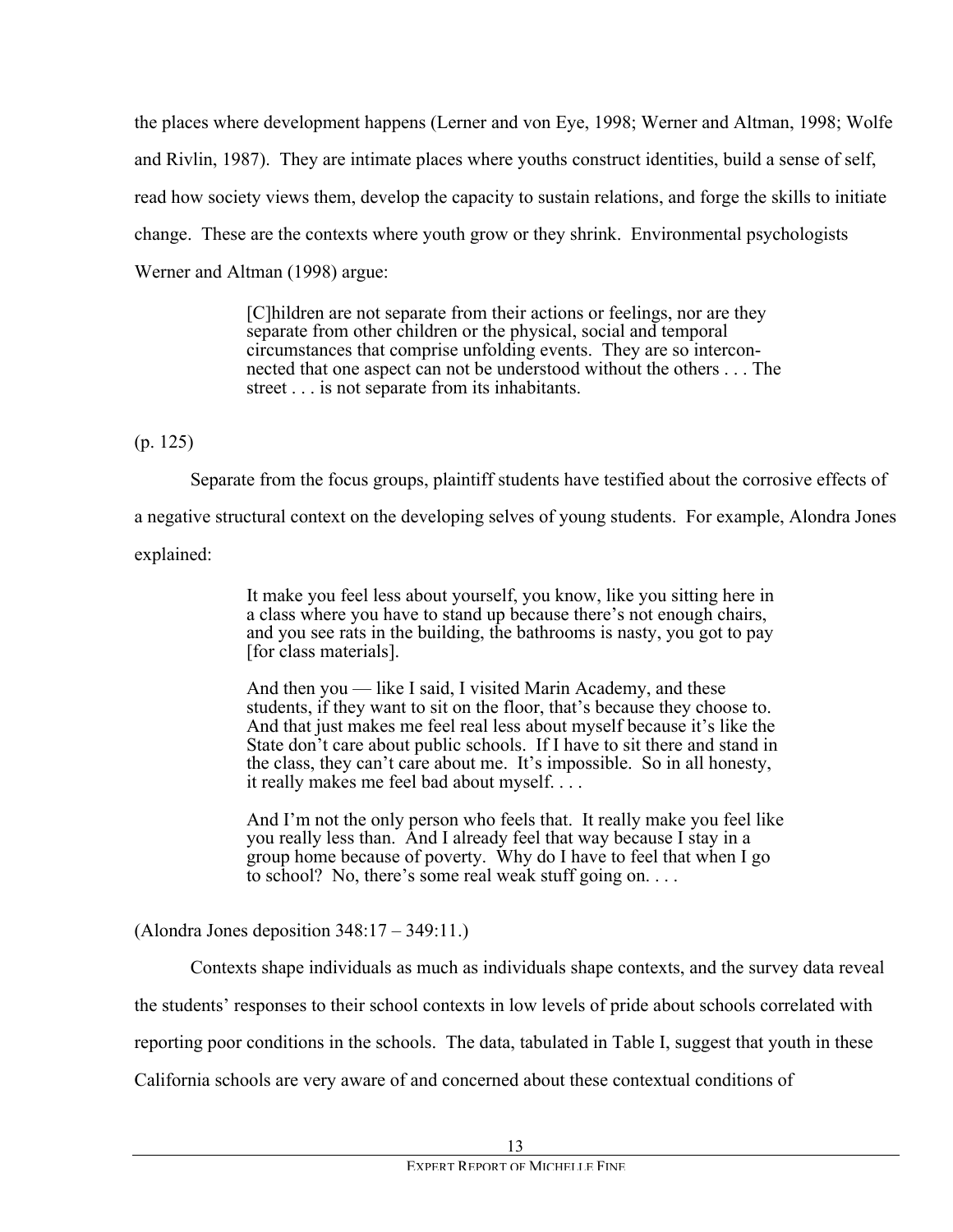overcrowding, structural decay, and absence of community that characterize their schools. Of the 66 high school respondents, only 6% consider their schools clean, 17% consider teachers to be highly qualified, 6% agree that their school is a community. Only 17% indicate that "We're proud to belong to our school," and 3% agree, "All try to keep the school looking good."

| I think that in my school              | High School ( $n = 66$ )<br>% agree or strongly agree | Middle school $(n = 20)$<br>% agree or strongly agree |
|----------------------------------------|-------------------------------------------------------|-------------------------------------------------------|
| The building is clean                  | 6%                                                    | 25%                                                   |
| We are a community                     | 6%                                                    | 45%                                                   |
| All teachers are well<br>qualified     | 17%                                                   | 45%                                                   |
| We have good books to take<br>home     | 26%                                                   | 60%                                                   |
| My classes are too crowded             | 37%                                                   | 25%                                                   |
| All try to keep school<br>looking good | 3%                                                    | 15%                                                   |
| We're proud to belong to our<br>school | 17%                                                   | 15%                                                   |

**Table 1 How do California students feel about their schools?**

The data in Table I reveal that middle school students are more positive in their assessments than are the high school students. This developmental differential, repeated across methods, may be due to issues of sampling (small n for middle school students). Alternatively, this discrepancy may reflect a growing cynicism in youth: the longer they attend schools of academic and emotional disregard, the more pessimistic they grow about educational possibilities (see section on developmental consequences below).

Across focus groups and surveys, the youths comment on the humiliating and filthy conditions of their buildings, grounds, and bathrooms. In focus groups, students complain of missing bathroom doors, toilet paper, and toilet seats, which combine to make students feel humiliated. Some stated that they simply don't use the bathroom all day. It was perhaps most striking when a young girl whispered, with some initial hesitation but then elegant simplicity: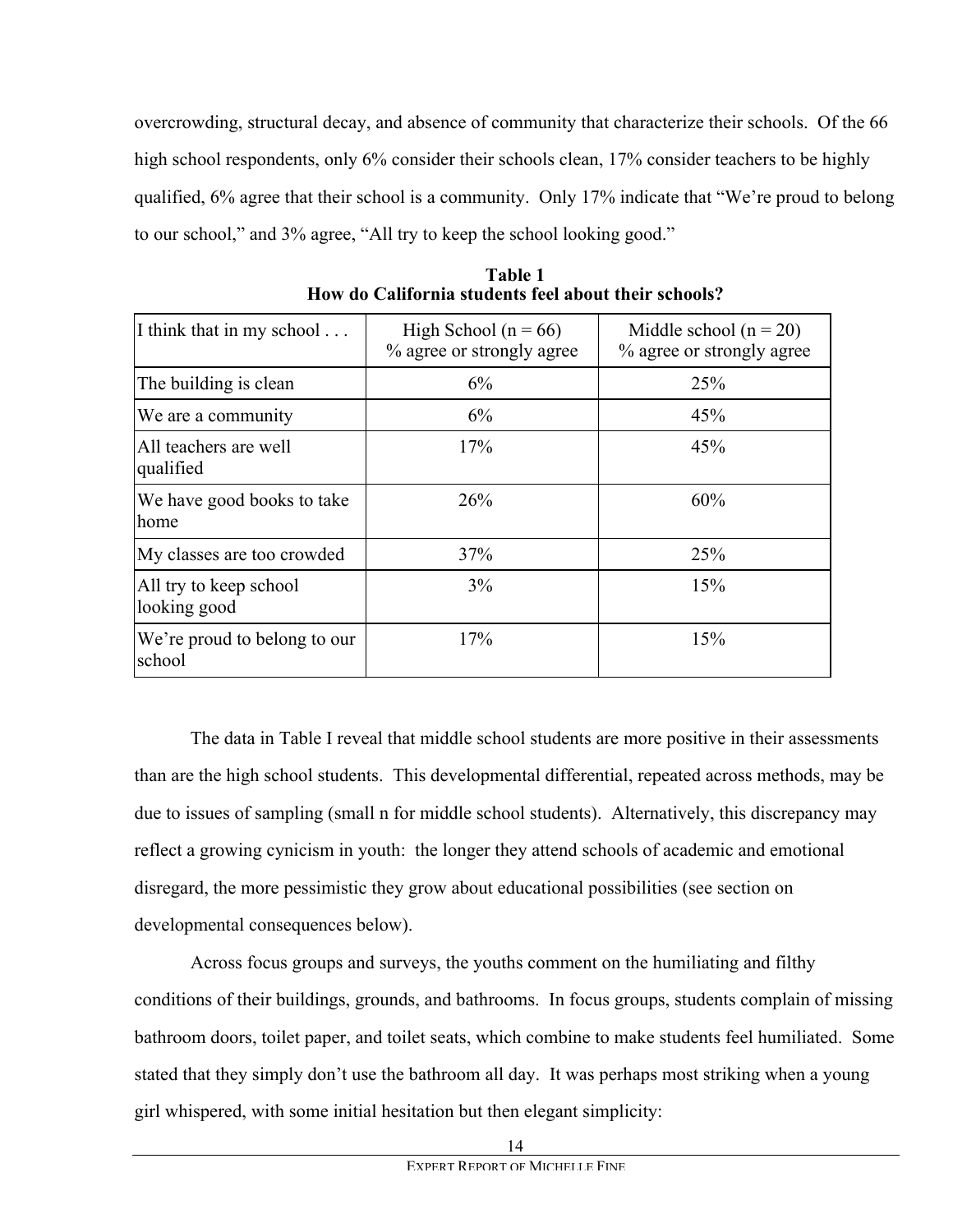If I could have my ideal school, I guess I would have seats on the toilets and enough paper in the bathroom to clean yourself.

(Abbreviated quote in Fine's notes from 1/9/02 4:30 PM San Francisco group.)

Other students sounded the same theme. One young man explained:

[N]o one really wants to be at school that's dirty from, you know, the front gate you walk in to your classroom. It kind of discourages students, you know, because they just broke down, supposedly in the ghetto school, right. And if you're in the ghetto, you know, your school supposedly has no supplies and everything. So I would say [I want] like the maintenance and the supplies that the school is given to in the area, like equal, you know, equal to the amount of the schools out there in the hills and what not, all the, you know, the better schools.

(High school boy, 1/4/02 4:00 PM Alameda.)

In another focus group, as youth again looked at photos from the better-resourced public

school, the following exchange took place:

MODERATOR: Looking at the pictures of that school, I was wondering what you think it would be like to be a student at that school? How would it be different from being a student at your school?

GIRL: I think that I'd be happier at the school.

- MODERATOR: You really think that?
- GIRL: Yes, I don't know why but just looking at it, it looks way better and clean and everything and the floors are shiny. So I don't think it would be that crowded because everything looks way better.
- MODERATOR: And how does that make a difference?
- GIRL: I don't know. Like if you go to our school, the floors are dirty and when you go to a school with dirty floors it's like I don't know. You feel bad and you don't even want to go to the school because it's so dirty and that school is clean so you feel like you want to go to school more.

(Middle school girl & moderator, 1/7/02 4:30 PM Los Angeles.) A young man in another focus

group was more succinct about the same problem:

It's like if you go into a dirty school, that makes you feel dirty because the school is so dirty, so.

(Middle school boy, 1/6/02 1:00 PM Los Angeles.)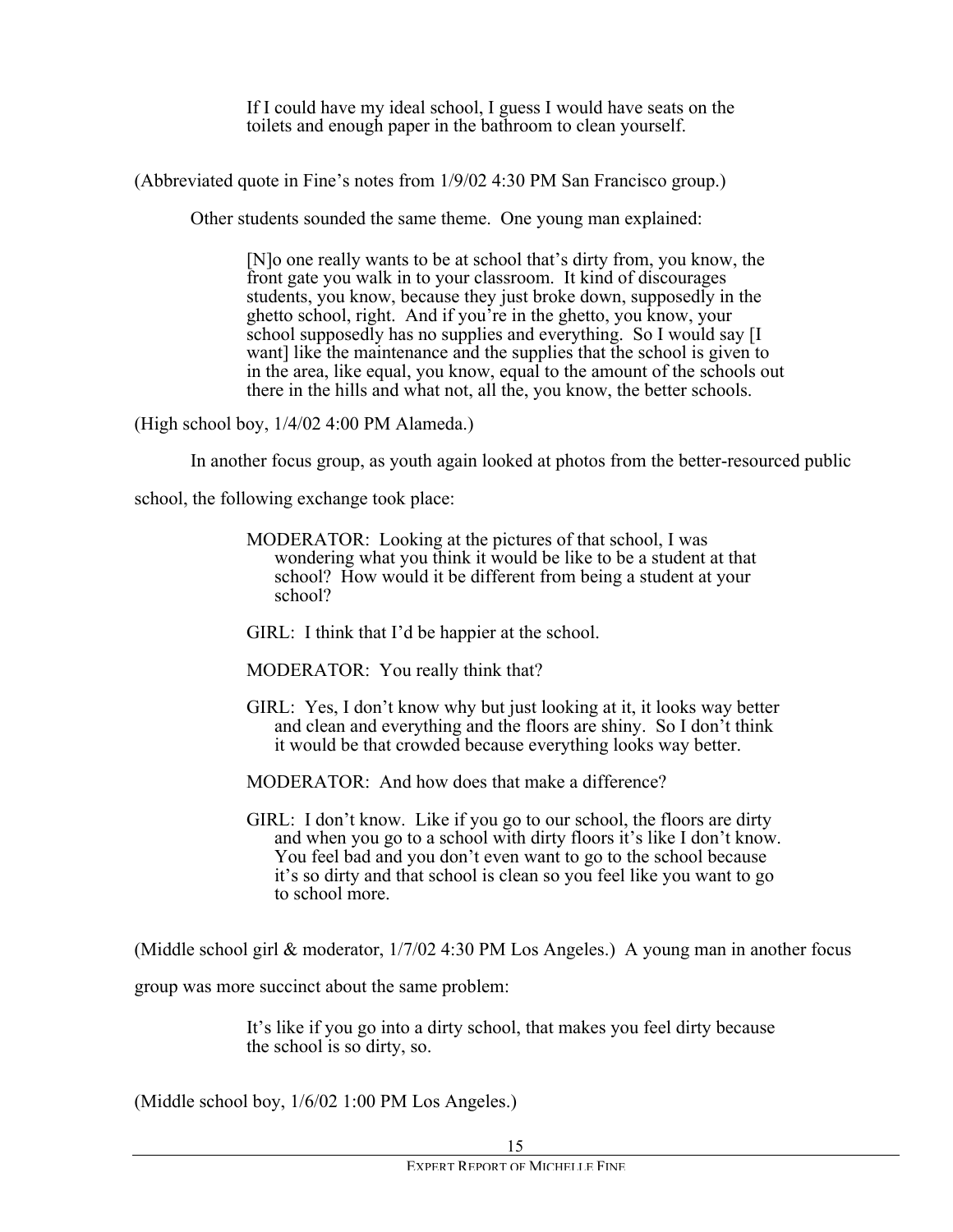#### **C. From Committed Citizenship to Social Alienation and Government Betrayal**

The Master Plan for California's Education System (2000) specifies that all students in California deserve the opportunity to develop "the social values of integrity, morality, discipline and civic-mindedness" (p. 11). Constance Flanagan and colleagues, who have studied youths' political attitudes in seven countries, have found that "[S]chools are like mini polities where children can explore what it means to be a member of a community beyond their families, where they learn they are the equal of other citizens, and where they can learn how to negotiate their differences in a civil fashion . . . . [S]chools are settings where children develop ideas about the rights and obligations of citizenship" (p. 462).

The psychology of moral development, trust, and youth citizenship, represented by the writings of Boyd-Franklin and Franklin (1999), Fallis and Opotow (2002), Fine and colleagues (2002), Flanagan and colleagues (2002), Haney and Zimbardo (1973), and Miller (2001), focuses on the conditions under which youth develop enduring bonds of trust, see themselves as contributing members of a moral community, and participate in the culture with a strong sense of civic engagement and citizenship. These researchers find that youth are most likely to develop trust and engage a strong sense of positive citizenship when they are involved with supportive adults, over time; they are invited to participate in critical decisions about their education and social well-being; they are respected, cared for, and listened to, within public institutions; and their concerns are addressed responsively.

In focus groups and surveys, the California youths express refreshing, deep, strong, and committed social engagements *toward* family, community, and cultural groups. As Bowen and Bok (1998) demonstrate with youth of color who graduate from college, these are the very young adults most likely to display a commitment to give back to the community, to serve and model an ethic of community spirit. The poor and working-class youth who were interviewed described vividly just such a spirit of citizenship, as revealed in Table 2.

| <i>v</i> hat s important to you?<br>Percentage of students who indicate that these goals are "very important" |                          |                          |  |
|---------------------------------------------------------------------------------------------------------------|--------------------------|--------------------------|--|
| How important is                                                                                              | High School ( $n = 66$ ) | Middle School $(n = 20)$ |  |
|                                                                                                               | l 6                      |                          |  |

**Table 2 What's important to you?**

EXPERT REPORT OF MICHELLE FINE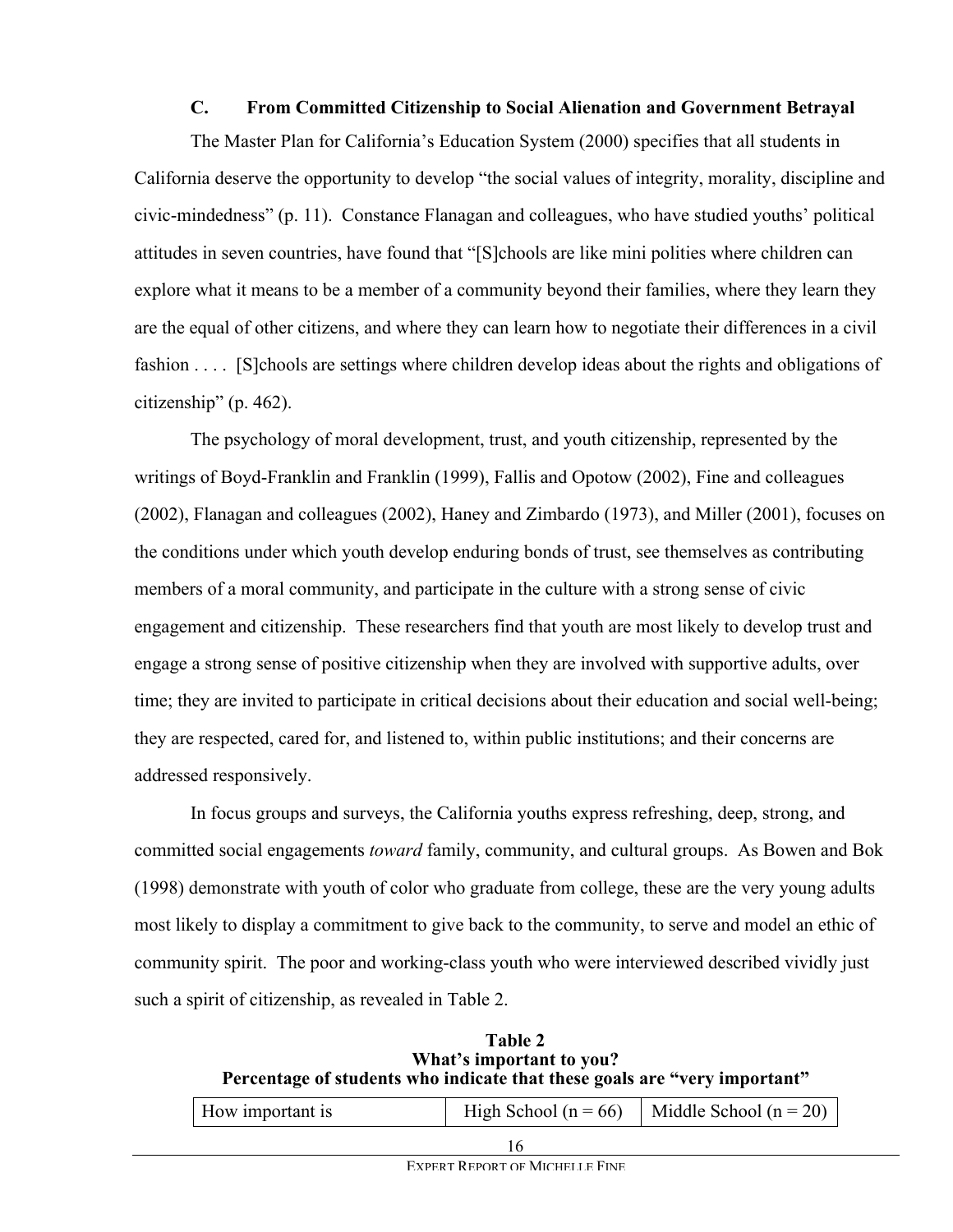| How important is              | High School ( $n = 66$ ) | Middle School $(n = 20)$ |
|-------------------------------|--------------------------|--------------------------|
| Helping my family?            | 92%                      | 100%                     |
| Getting more education?       | 89%                      | 95%                      |
| Improving race relations?     | 58%                      | 71%                      |
| Helping those less fortunate? | 56%                      | 70%                      |
| Being active in religion?     | 48%                      | 32%                      |
| Being the best?               | 48%                      | 40%                      |
| Working to stop prejudice?    | 46%                      | 50%                      |
| Making my community better?   | 41%                      | 75%                      |
| Leaving my community?         | 30%                      | 21%                      |
| Serving my country?           | 23%                      | 55%                      |

*Note: choices were "not at all important" "somewhat important" "very important"*

> *These percentages indicate number who said "very important" divided by total responses for that item (which may, at times, be smaller than the overall N).*

When asked about their future goals on the survey, high school students rated the following goals as "very important": 92% helping family, 89% getting more education, 58% improving race relations, 56% helping those less fortunate, and 41% making the community better. As their conversations suggest, these youths exhibit a desire and capacity to care, connect, and be responsible.

What is most disturbing, however, is that in addition to noting strong commitments to family, community, those less fortunate, and improving race relations, these young men and women simultaneously voice a strong anger at schools that spreads outward toward other governmental institutions and the nation. While 92% consider it "very important" to help family, only 23% consider it "very important" to serve "my country." Their willingness to extend their caring and commitments to the country, to beliefs in democracy, and to a broad moral community called America has been jeopardized (Flanagan, Bowes, Jonsson, Csapo, Sheblanova, 1998; Yates and Youniss, 1998). For most, their alienation stretches from schooling denied to governments that betray and democratic promises that remain unfulfilled.

One young woman was clear about what she learned in high school: that her school was not designed to help poor, immigrant children. When asked, at the end of the interview, "What would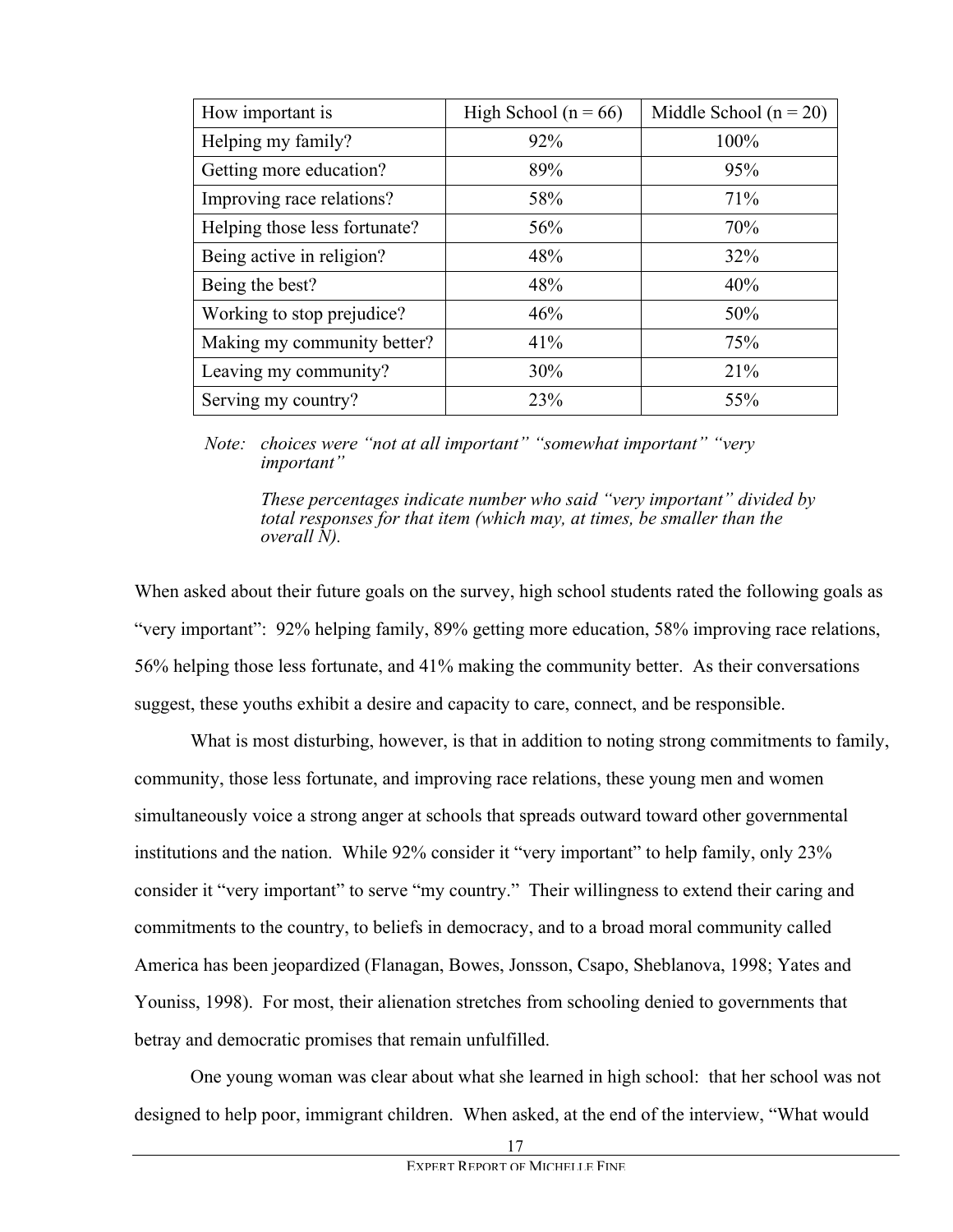you want to tell a judge about your high school experiences?" this young woman, a graduate of a

plaintiff school, currently attending community college, spoke eloquently:

Every day, every hour, talented students are being sacrificed. . . . They're [the schools] destroying lives.

(Quote in Fine notes from high school graduate interviews.)

Another girl, still in high school, expressed the lessons she had received in social alienation:

At our school we could get rust poisoning and rat poison and stuff. They wouldn't care. I don't know. It's like they don't have no concern for our health, our well-being, our education. They have no concerns.

(High school girl, 1/4/02 4:00 PM Alameda.)

Students seem to believe that they have been mis-educated because people in government,

people throughout the State, and even some of their teachers view poor and working-class youth, or

urban youth, as unworthy of quality education. One focus group was particularly chilling on this

point:

 $\overline{a}$ 

I think they just want to leave all like the dumb kids in the bad schools.

(High school girl, 1/9/02 4:30 PM San Francisco.)

[T]hey want to keep people, like at the bottom . . . away from the top but still keep that.

(High school girl, 1/9/02 4:30 PM San Francisco.)

It's like what is the Board getting paid for and they can't even come fix our bathroom. They can't even mop our halls. So what they doing with that money?

(High school girl, 1/9/02 4:30 PM San Francisco.)

Willie Brown says oh, this is what, we're going to do this and everything and he's always talking about how San Francisco has wonderful schools and San Francisco is one of the cleanest cities. And he's a wolf ticket seller. I mean, he lies, sorry.<sup>1</sup>

<sup>&</sup>lt;sup>1</sup> I offer this quote not because I believe it is an accurate representation of the commitments of Mayor Brown, but because I believe it represents, again, how much these youths view government officials as unconcerned and untrustworthy with respect to their educational well being.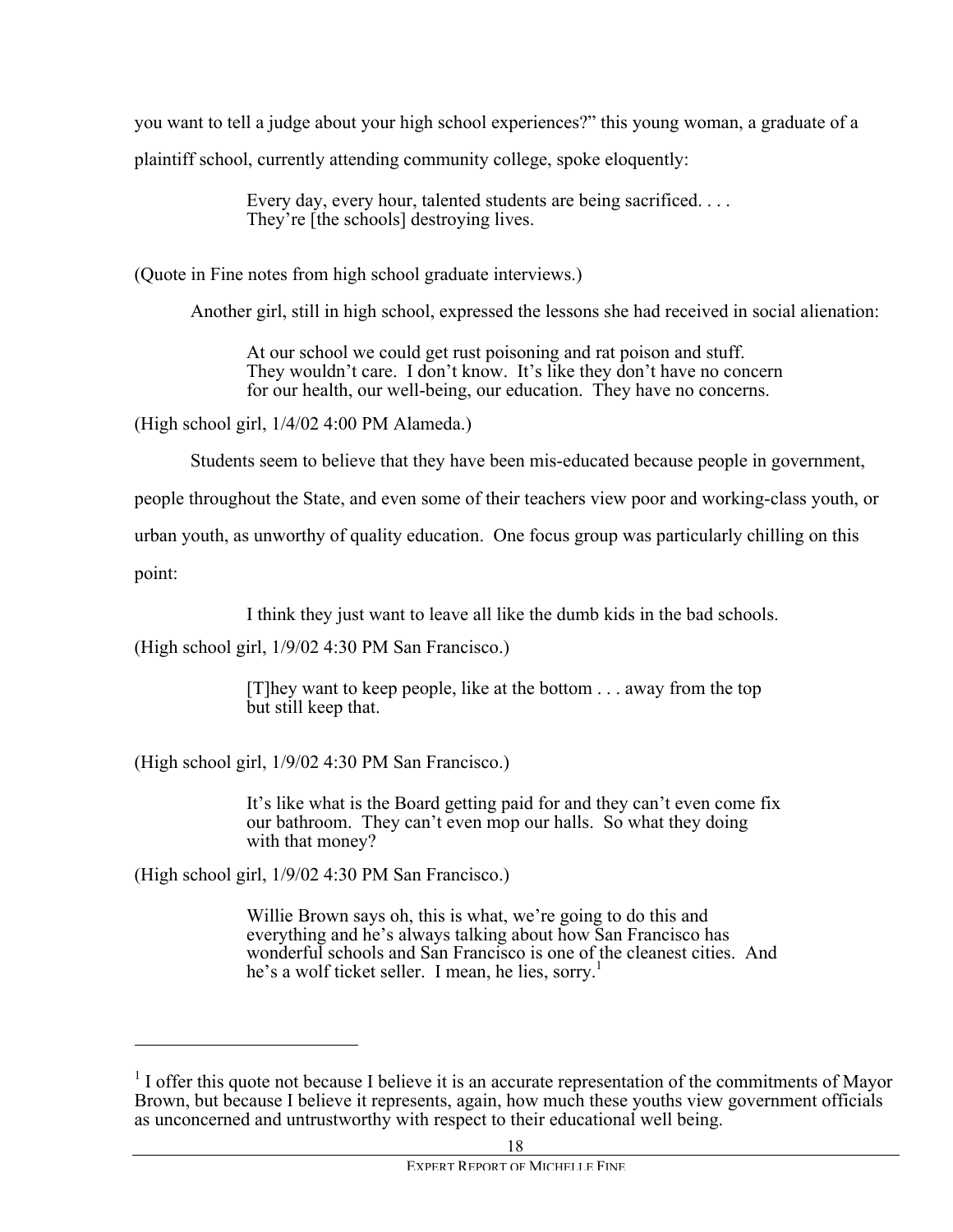(High school girl, 1/9/02 4:30 PM San Francisco.)

In a second focus group conversation, students attribute negative intentions to some of their

teachers who "want you to just drop out, they want you to stop coming to school" (high school girl,

1/4/02 6:30 PM Alameda.):

- BOY: [My school] is very overcrowded. My counselor would not let me take one of my required classes, Education and Career Planning, because she said that all the ECP classes were too overcrowded. I was put into some class, something I don't need for college. And now I have to take ECP during summer school. I think that is just horrible. My teacher made some of the students transfer out of the class because it was too overcrowded, it was just too overcrowded. I remember they brought an extra table for students to sit at but still there was not enough space really, and so people were sitting on stools behind the teacher's desk and at least five of the students were sitting on the countertops.
- MODERATOR: What do you think about that? Is that an issue in your school?

. . . .

GIRL: They don't transfer you out. They want for people to stop coming. They want you to just drop out, they want you to stop coming to school and then the class gets smaller and smaller. So then the weeks go by.

(High school boy, girl, and moderator, 1/4/02 6:30 PM Alameda.)

I include these quotes not because they accurately represent the intentions or perceptions of government, the citizens of California, or educators. The power of the quotes lies in the students' belief that the government, Californians at large, the public education system, and some of their teachers so fundamentally undervalue them that they wish their disappearance. It was painful to listen as some students explained that they believe that schools want them not to succeed, so that the students will leave and classes will become smaller, with no adult responsibility for the loss of student bodies. These interviews reveal a raw sense of social disposability.

The youths' comments reveal that they want nothing more than what most adults ask for today: *public accountability.* They want someone to assure that the State and the adults will fulfill their legal obligations to educate. They want someone to monitor inequities and to intervene and remedy them, and the failure to satisfy their desire for this accountability is teaching the youth an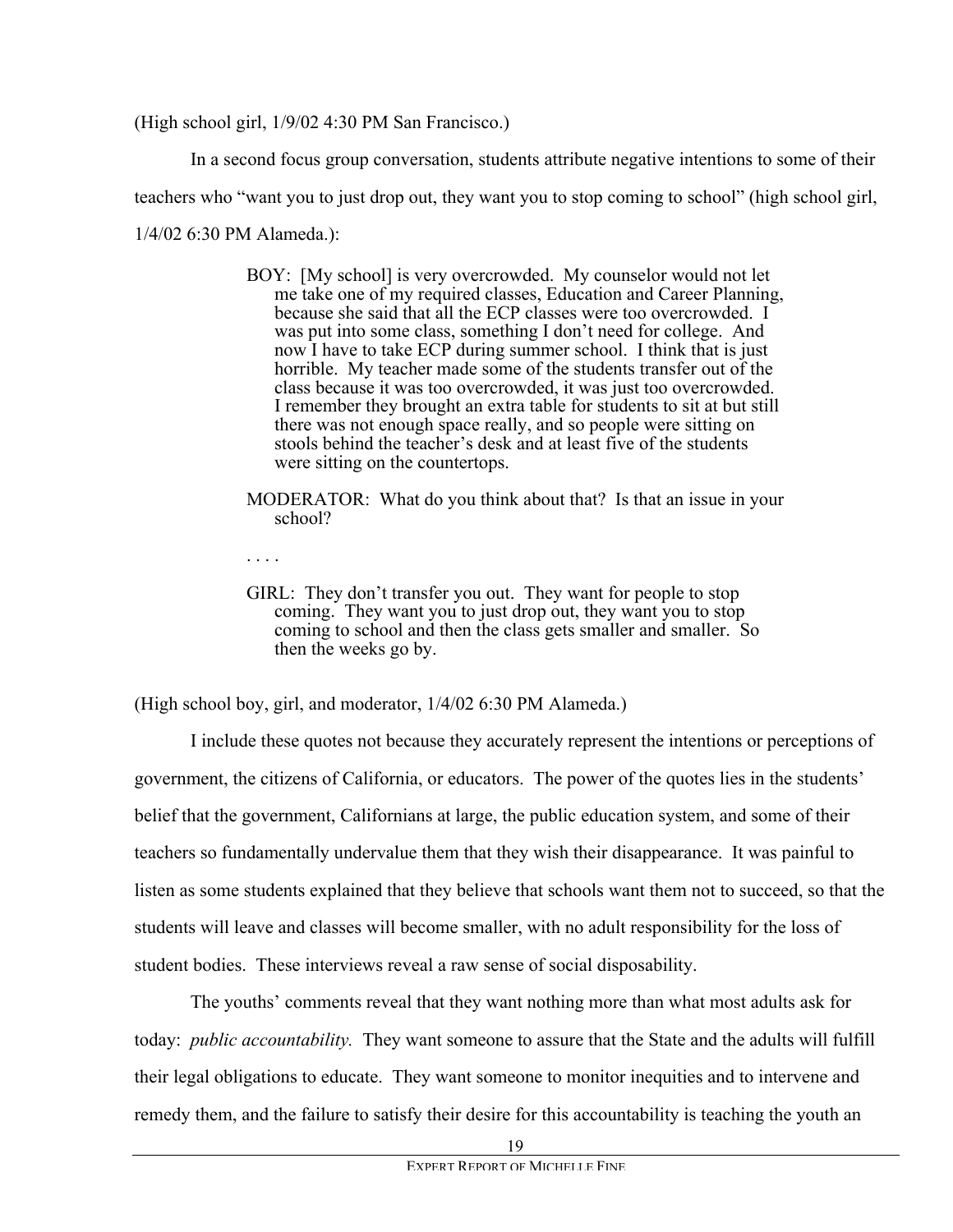unmistakable lesson of civic disengagement. The focus group and survey data suggest that poor and working-class youth and youth of color in California's most disadvantaged schools are being educated away from these "obligations of citizenship" and toward civic alienation. They are learning that their needs, as poor and working-class children and children of color, seem irrelevant to policy makers and government leaders.

In focus groups and surveys, youth explained, repeatedly, that "nobody cares" (*see* Valenzuela, 1999). The repeated, global reference to "nobody" seemed to include educators in their schools, school board members, wealthy people in the state of California and government officials. The vast majority of these students believe that they cannot change their academic conditions because they feel that adults don't listen to their concerns and, relatedly, feel that they cannot influence government. Only 34% agreed or strongly agreed, "People like me have the ability to change government if we don't like what is happening."

In my twenty years of researching poor youth and youth of color who attend inadequate public schools, I have heard much about teachers who don't care, schools that don't educate, and the resultant anger, shame, stress, and anxiety (Fine, 1990, 1991, 1994; Fine and Powell, 2001; Fine and Somerville, 1998; Wasley, Fine, King and Powell, 1999). I have interviewed hundreds of dropouts, students, and graduates, equally disturbed by the systematic mis-education they received and, more aptly, the rigorous education they were denied. These California youth were no exception. As one young man described his concern:

> Because before we had a teacher for like the first three weeks of our multi-culture class and then the teacher didn't have all her credentials so she couldn't continue to teach. And since then we've had like ten different substitutes. And none of them have taught us anything. We just basically do what we wanted in class. We wrote letters, all the class wrote letters to people and they never responded. We still don't have a teacher.

#### (High school boy, 1/4/02 4:00 Alameda.)

What was striking and distinct about the California focus groups was the powerful voice of institutional betrayal that these youths expressed to audiences who refused to listen. It was not simply the case that these youth, like so many youth across America in under-resourced schools, were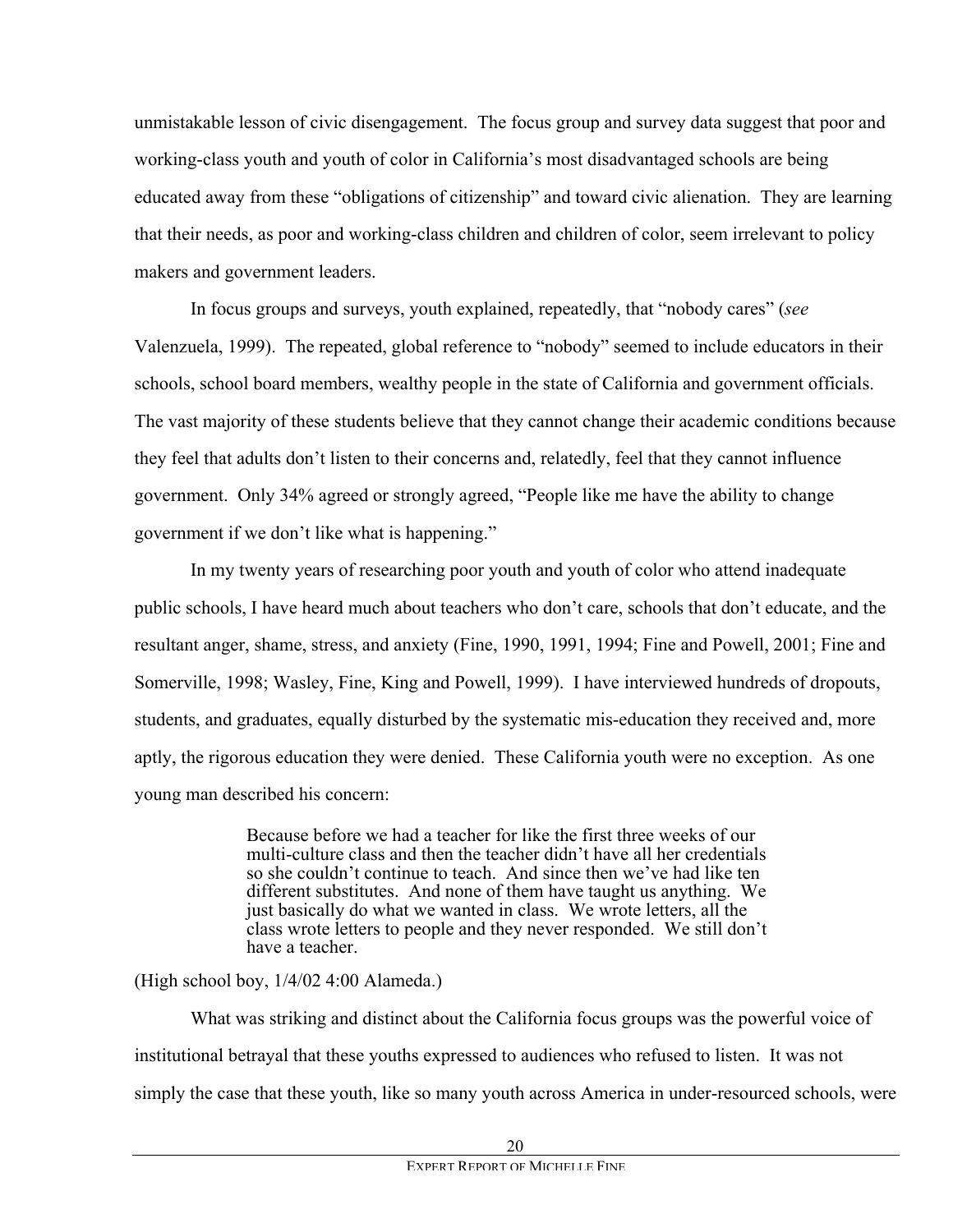denied adequate education and felt helpless. Many of the youth had, in the face of overwhelming odds, tried to secure help. They had spoken up, protested, asked for a "real" teacher, or raised an academic concern. But when they exercised voice, they were denied an audience (Fallis and Opotow,

2002). They reported broken hearts and spirits when few adults listened and even fewer acted.

As one young woman in a focus group offered:

The teachers, they are there and then they're not there. One minute they're there, they're there for a whole week, and then they gone next week. And you try to find out, where's teacher, and they say we don't have a teacher. They've been looking for a teacher. We outside the whole day until we find a teacher. You see it like every day.... You just sit outside because there ain't nobody going to come through. We ask the security guards to bring us the principal over there. They tell us to wait and they leave and don't come back. They forget about us . . . . [W]e ain't getting no education by sitting outside.

(High school girl, 1/4/02 4:00 PM Alameda.)

Students in another high school focus group were most agitated as they contrasted how their schools ignored their requests for quality education, but responded (if superficially) when the State investigated school policies and practices:

> [T]hey don't care about you. Like they just care about making the school look good for a little while so when they come do the little inspection they think everything is all good when it's not. They don't really care about what we think. That's what I think. Because all the walk outs and stuff, they don't come out, like the principal and stuff. They don't come out, they just send the police out and then the police go out there, whatever. And they use force to get us back in. But the principal, she should come out and like talk and let us know that she feel where we coming from but she don't.

(High school girl, 1/6/02 3:00 PM Los Angeles.)

These youth describe a doubled experience of disappointment and betrayal. Disappointed by the relative absence of quality faculty and materials, they feel helpless to master rigorous academic material and powerless to solicit effective help. Were that not enough, when these youth do complain, grieve, or challenge the educational inequities they endure, they confront a wall of silence. In my assessment, these schools are preparing a generation of youth who sustain ethical commitments to family, kin, and community but believe that the government and the nation view them as unworthy and disposable. In such settings, youth report high levels of perceived betrayal by, resistance to, and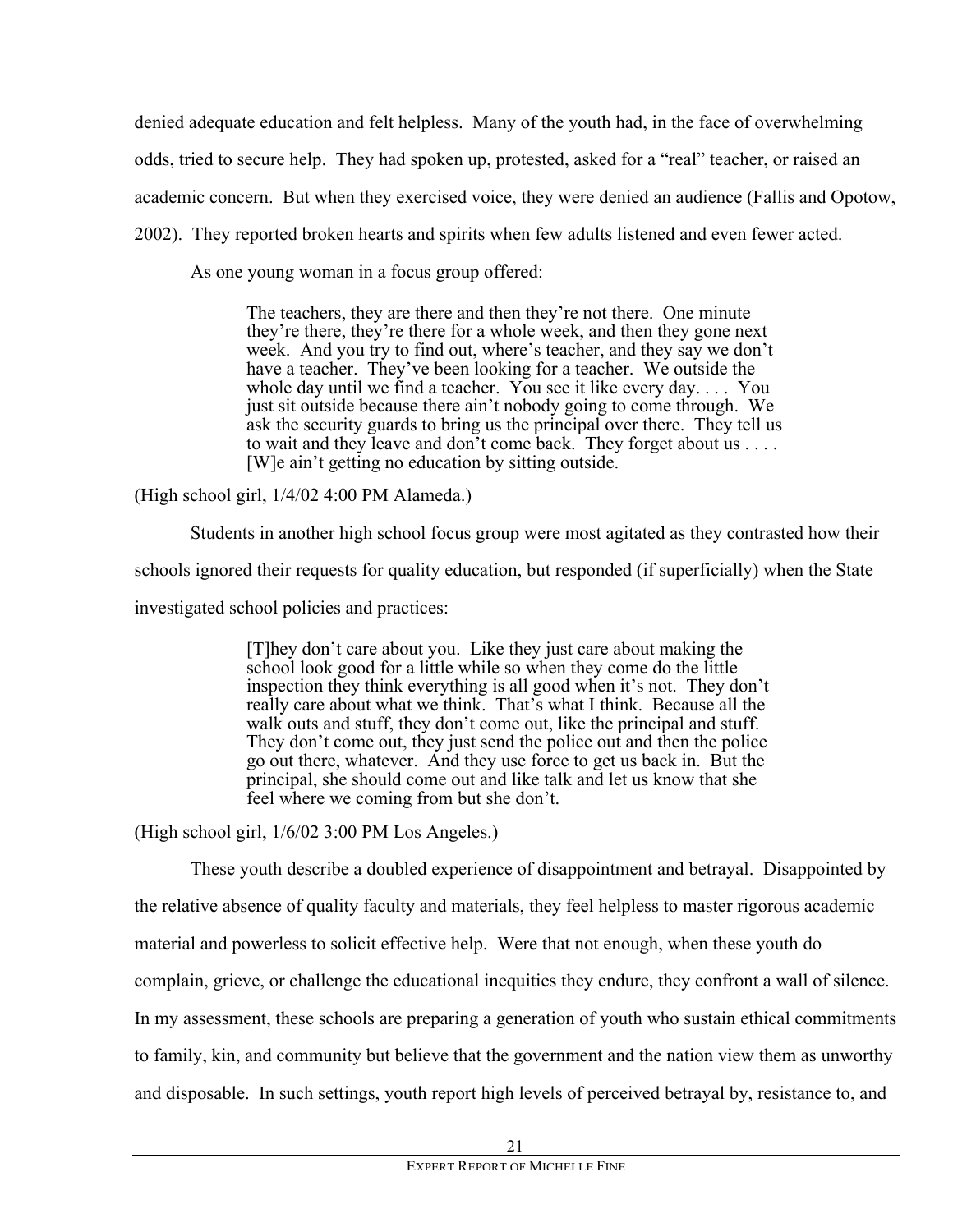withdrawal from persons in positions and institutions of public authority (Fine, Freudenberg, Payne, Perkins, Smith, Wanzer, 2002). These schools are helping to blunt civic engagement and produce, instead, civic alienation.

The survey data in Table 3 reveal the suspicions these youths also hold of the economy and the government. Forty-two percent of the surveyed high school students and 25% of those interviewed from middle school believe that labor market prospects will *always* be hard for them and their families. Forty percent of the high school students, and half of the middle school students, believe that government is designed to serve the "rich." Only one third of the high school students and 20% of the middle school students think they can make a change in the workings of government. Finally, whereas 65% of the middle school youth view America as "basically fair and everyone has an equal chance to get ahead," this figure drops to 23% by high school.

|                                                                                         | High School ( $n = 66$ ) | Middle School $(n=20)$ |
|-----------------------------------------------------------------------------------------|--------------------------|------------------------|
| Getting an education helps<br>you get a job                                             | 86%                      | 85%                    |
| It makes me mad when I<br>think of how some people<br>have to live                      | 71%                      | 80%                    |
| No matter how well educated<br>I am it will be hard for me to<br>get a good job         | 42%                      | 25%                    |
| The state government is for<br>the rich and not for the<br>average person               | 40%                      | 50%                    |
| The government does not<br>really care about what people<br>like me and my family think | 38%                      | 15%                    |
| I have the ability to change<br>the government                                          | 34%                      | 20%                    |
| My school is as good as any<br>in the state                                             | 26%                      | 45%                    |

**Table 3 Attitudes about California and the US: Government and Society Percent who agree or strongly agree**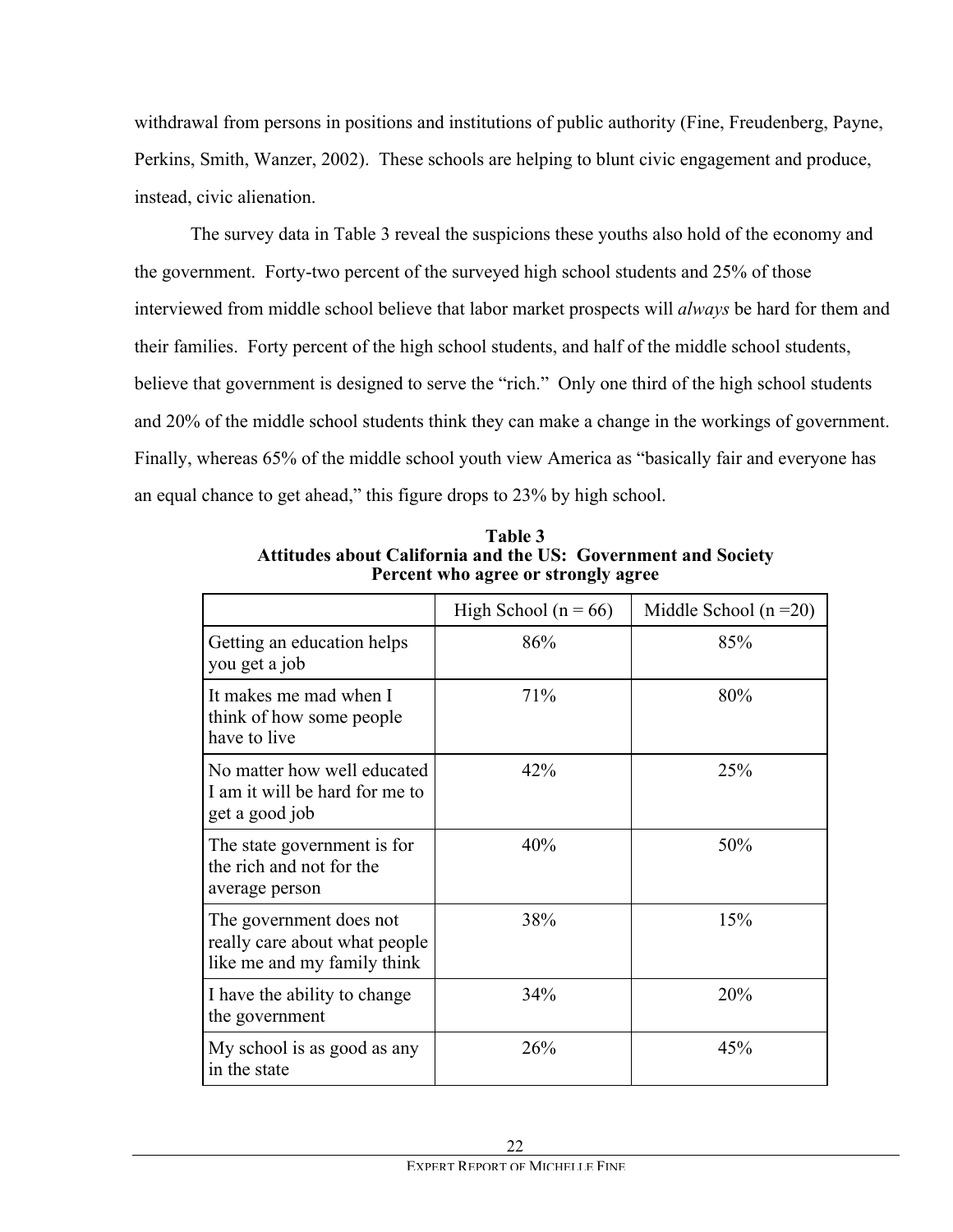| America is basically fair and | 23% | 65% |
|-------------------------------|-----|-----|
| everyone has an equal chance  |     |     |
| to get ahead                  |     |     |

*Note: percent indicating agree to strongly agree on a 5 point scale (from strongly agree to strongly disagree)*

I have witnessed before this dynamic of youth "learning their place" at the bottom of a raceand class-stratified society, learning that the government and public institutions will "not respond" to "us." When I testified in Wedowee, Alabama, at the trial involving racial discrimination in a Southern high school, when I have spoken with high school dropouts in New York City about the disrespect and lack of attention they receive in their schools, and even when I have interviewed elite youth attending well-resourced public and private schools who insist "everybody has a chance," I have heard youth across race, ethnicity, and class reveal the ways in which schools "teach them" about social stratifications and their place within social hierarchies (Cookson and Persell, 1985; Fine, 1991; Fine, Powell, Weis and Wong, 1997). What is remarkable in the California youth, however, was the combination of their strong commitments to give back and engage as citizens in local contexts, and their systematic recoiling from, and refusal to engage as citizens in, the state and nation. They seem to have generalized negatively from their school experiences to the state and the nation. Or, at least, their schools did not dissuade them from their alienation and only exacerbated the sense of betrayal. Eager to participate actively and generously with family, neighborhood, and those less fortunate, many of these young women and men refuse to serve as neglected or disrespected citizens of the State.

The surveys and focus groups reveal that, over time, the more youth mature and the longer they are in these schools, the less they believe in themselves as potentially efficacious actors in their schools and in our democracy. They believe they have not developed the skills to compete academically. They believe they have been denied the opportunities to create positive changes in their schools. They believe, less and less, that America is a land of equal opportunity (Freudenberg, Roberts and Richie, 1999; Wortley and Tanner, 2001).

Interviews with graduates confirm and extend this evidence of alienation from schools, public institutions, and the government. One young woman explains, "What I learned in high school . . . the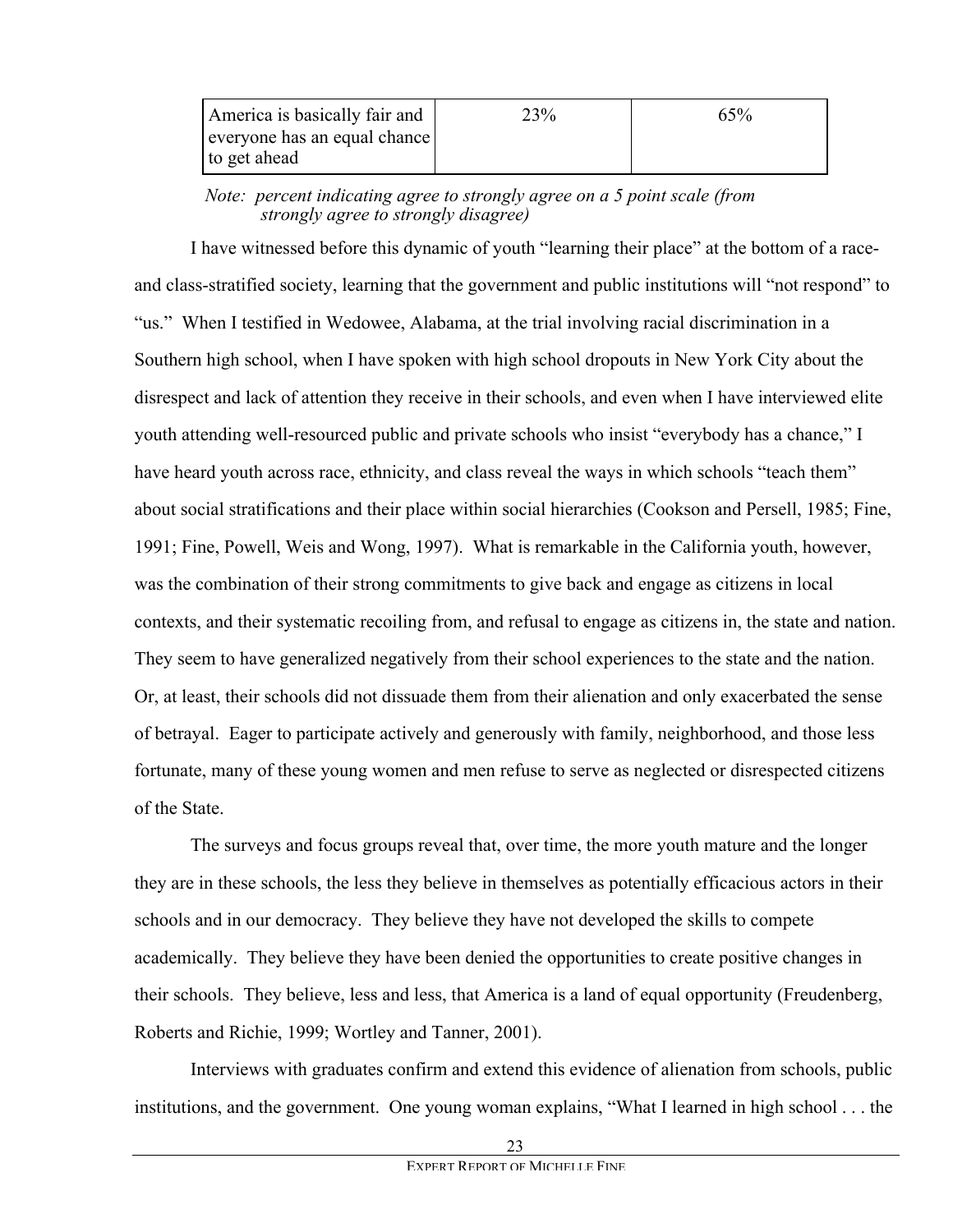main thing I learned was how to fight for what I deserve. I understood that things are not equal for everyone" (class of 2000 graduate; quote in Fine notes from high school graduate interviews). Another graduate reflected back on high school, when she had an interest in joining the Air Force. She explains that her interest in serving her country shifted in high school, after realizing "what our government does and how it treats people" (class of 2000 graduate; quote in Fine notes from high school graduate interviews).

Over my twenty years of research on public education, I have documented reliably that in the absence of a community of qualified educators and a rich, intellectually engaging school environment, most youth turn away from the academic and relational features of schooling. Those who graduate feel little loyalty to their high schools and sometimes, even survivor guilt (Lifton, 1994). A sense of civic betrayal typically characterizes those students and educators who leave (see Fine, 1991) and those students and educators who stay.

One may ask, is it really these schools that are alienating poor and working-class youth of color? Or, put another way, doesn't the society at large alienate these youths? The answers to these questions are complex. Given the broad base of social inequities that confront poor and workingclass youth and youth of color, the question for this case is to what extent do these schools reproduce broad social inequities, worsen them, or reduce their adverse impact? The evidence presented here suggests that these California schools substantially worsen already existent social inequities with psychological, academic, and ultimately economic consequence. One may ask, further, isn't it the case that all public schools serving poor and working-class youth and youth of color suffer these conditions and produce these outcomes? To this question, the answer is a resounding no.

There is now a well established body of evidence, drawn from systematic studies of small schools in Philadelphia, New York City, Chicago, and elsewhere, that demonstrates that public schools can be effectively organized for poor and working-class youth and youth of color, to open opportunities, support their pride, satisfy their yearnings for quality education, prepare them for higher education, and cultivate a strong ethic of community engagement. Alienation is neither natural nor healthy. There is substantial evidence that schools can interrupt the damage of larger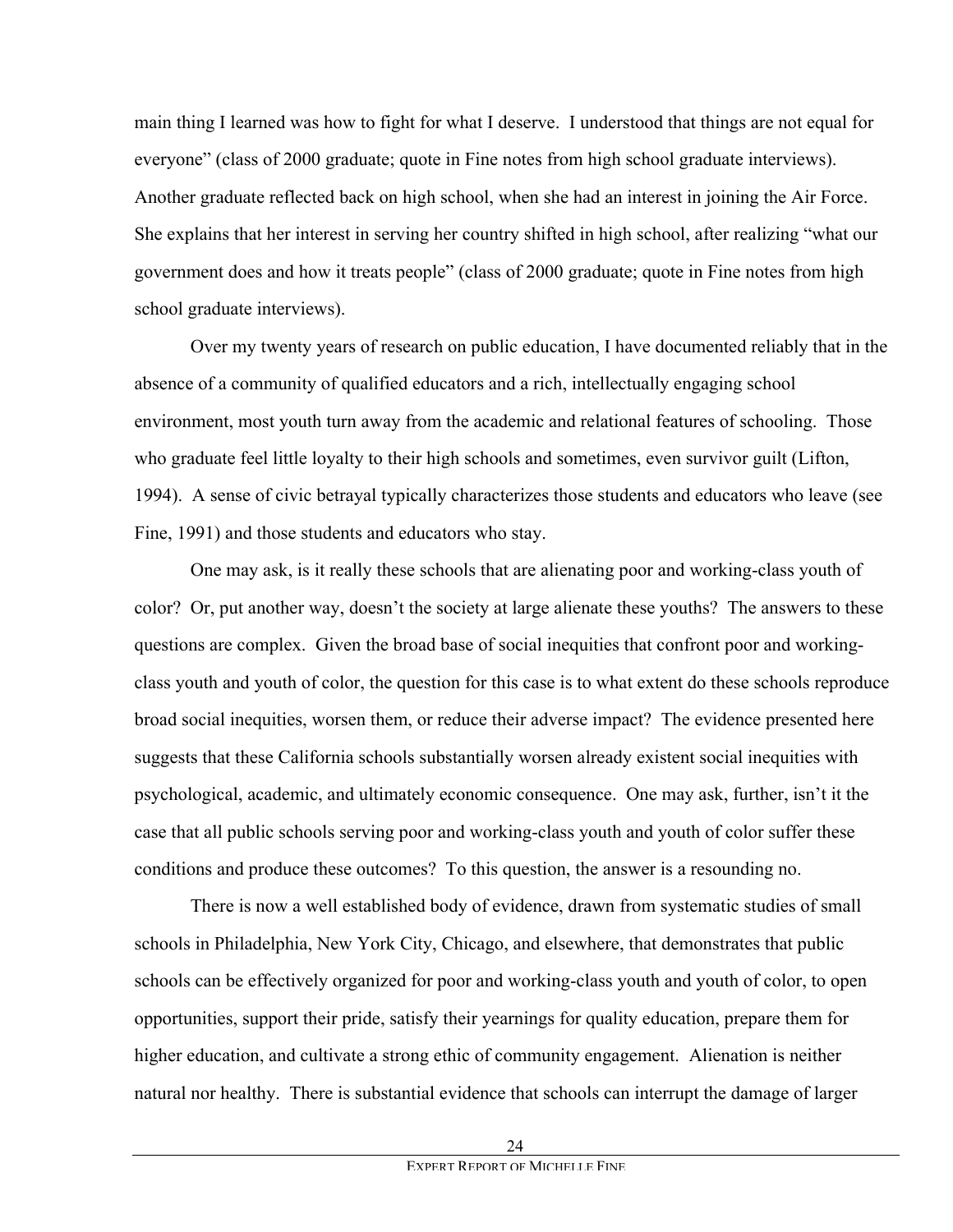social forces (see Ancess, 2000; Fine and Powell, 2001; Meier, 1988). In the last ten years, I have been fortunate to conduct research with a series of such schools in New York, Philadelphia, Chicago, and New Jersey. These are public schools, with quality faculty and instructional materials, dedicated to rigorous education for all students, including poor and working-class youth and youth of color. In these schools, all students are exposed to high-quality educators and rigorous instructional materials. These schools work hard to create intellectual contexts of equity and excellence. Students learn about social stratification by researching history, economics, and social movements. These students learn that they do not have to remain poor and working class and that they can help to improve broader conditions in their communities. In contrast to the interviewed students in California, students in these schools learn about the possibilities for social change and their responsibilities to help create such change (*see* Anand, Fine, Perkins and Surrey, 2002; Ancess, 2000; Fine, Freudenberg, Payne, Perkins, Smith and Wanzer, 2002).

In the California schools focus group participants describe, by contrast, students are indeed getting a "civics lesson" in which they are learning to feel powerless, alienated, shameful, angry, and betrayed. The likelihood of democratic engagement by these youths and young adults is fundamentally threatened by their experiences in these schools (Flanagan, Bowes, Jonsson, Csapo and Sheblanova, 1998).

#### **D. The Developmental Consequences of Cumulative Inequity: Schooling toward Alienation**

Counter to stereotype, these poor and working-class youth want high-quality, demanding teachers and complete instructional materials and safe and adequate facilities. They are upset when caring and demanding teachers leave their schools, when they are denied textbooks, and when they are schooled among crowding, filth, and decay. Most disheartening in these data, the evidence reveals, over time, a progressive trend toward alienation.

From focus groups with one set of elementary school children, two sets of middle school youth, and eight groups of high school youth, a developmental pattern can be discerned, one that is confirmed by a broad base of educational and psychological literatures (Ancess, 2000; Boyd-Franklin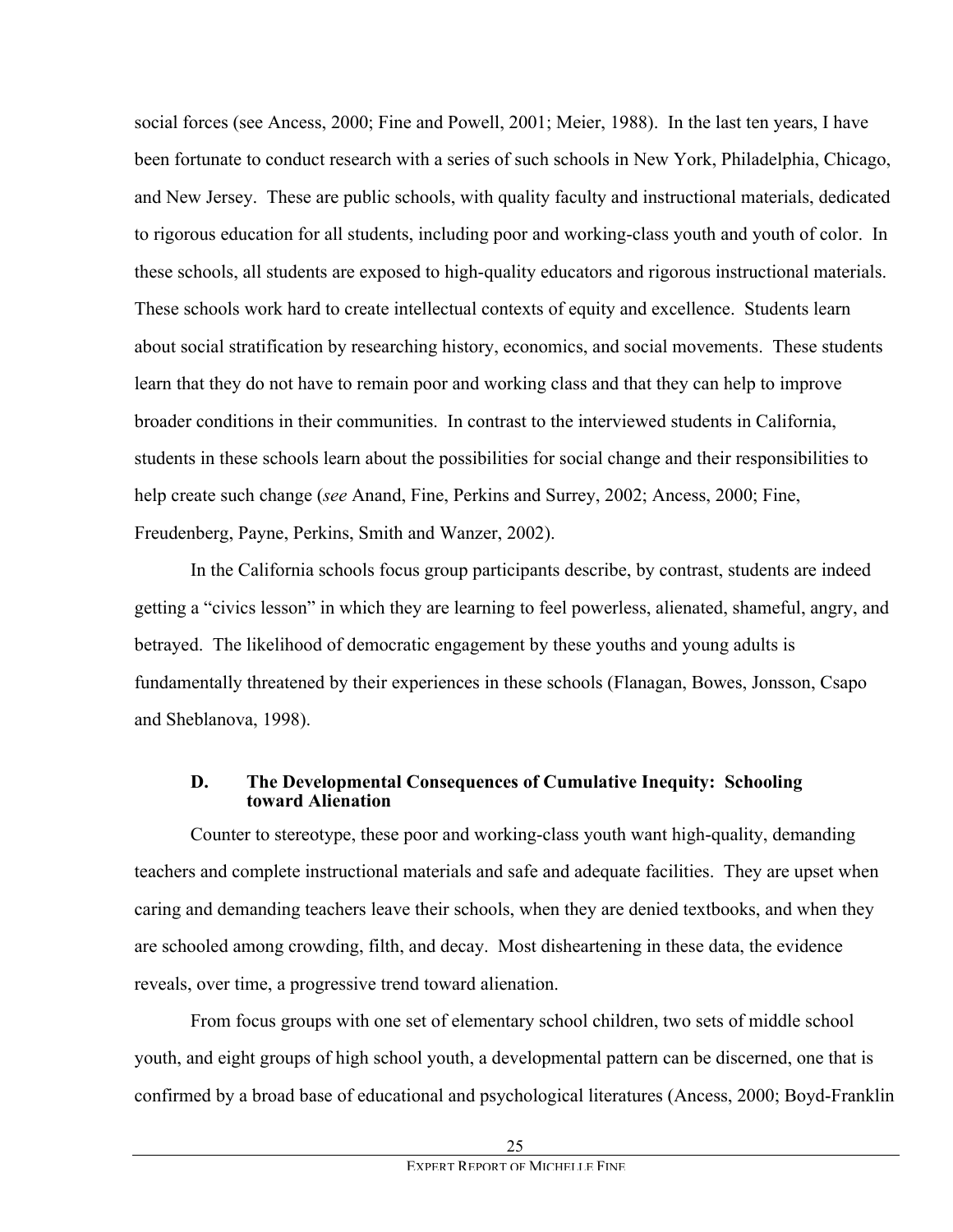and Franklin, 1999; Bryk and Driscoll, 1988; Elliott and Dweck, 1988; Fine, 1991; Meier, 1998): young children are far more enthusiastic about education than are high school students. Turning to evidence from poor and working-class youth and youth of color, the conclusions are even more damning: the longer students stay in schools with structural problems, high levels of uncertified teachers, high teacher turnover, and inadequate instructional materials, the wider the academic gaps between White children and children of color or wealthy children and poor children, grow to be, and the more alienated they become.

In the California data, the elementary school transcripts reveal the dynamics discussed in this broad literature. The elementary school children were filled with enthusiasm and excitement about their schools, learning, math, journals, and the acquisition of knowledge. (1/5/02 10:00 AM, elementary school, Alameda.) They envision a world spread open with possibilities. They are relatively unaware that wealthy or White students receive superior education, and they are delightfully enthusiastic about their own academic prospects.

"Our school, it's fun to be there."

(Elementary school girl, 1/5/02 10:00 AM Alameda.)

MODERATOR: Do you feel like you learn a lot in your class? What kinds of things do you learn about?

GIRL: I learn about animals and people, how we need to treat people like you like to be treated.

(Elementary school girl & moderator, 1/5/02 10:00 AM Alameda.)

In addition, these elementary school students expressed enthusiasm about academic subjects — math (3), reading (2), writing (2), and Spanish (1) — when asked what they liked best about their schools, in sharp contrast to the older students, who identified sports teams and clubs, girls, friends, and less frequently, academic subjects, as school favorites. At the same time that these students expressed a desire for improved school conditions – "The thing I would make better was the heater" (elementary school boy,  $1/5/02$  10:00 AM Alameda) – the elementary school students nonetheless retained optimism and enthusiasm about schooling.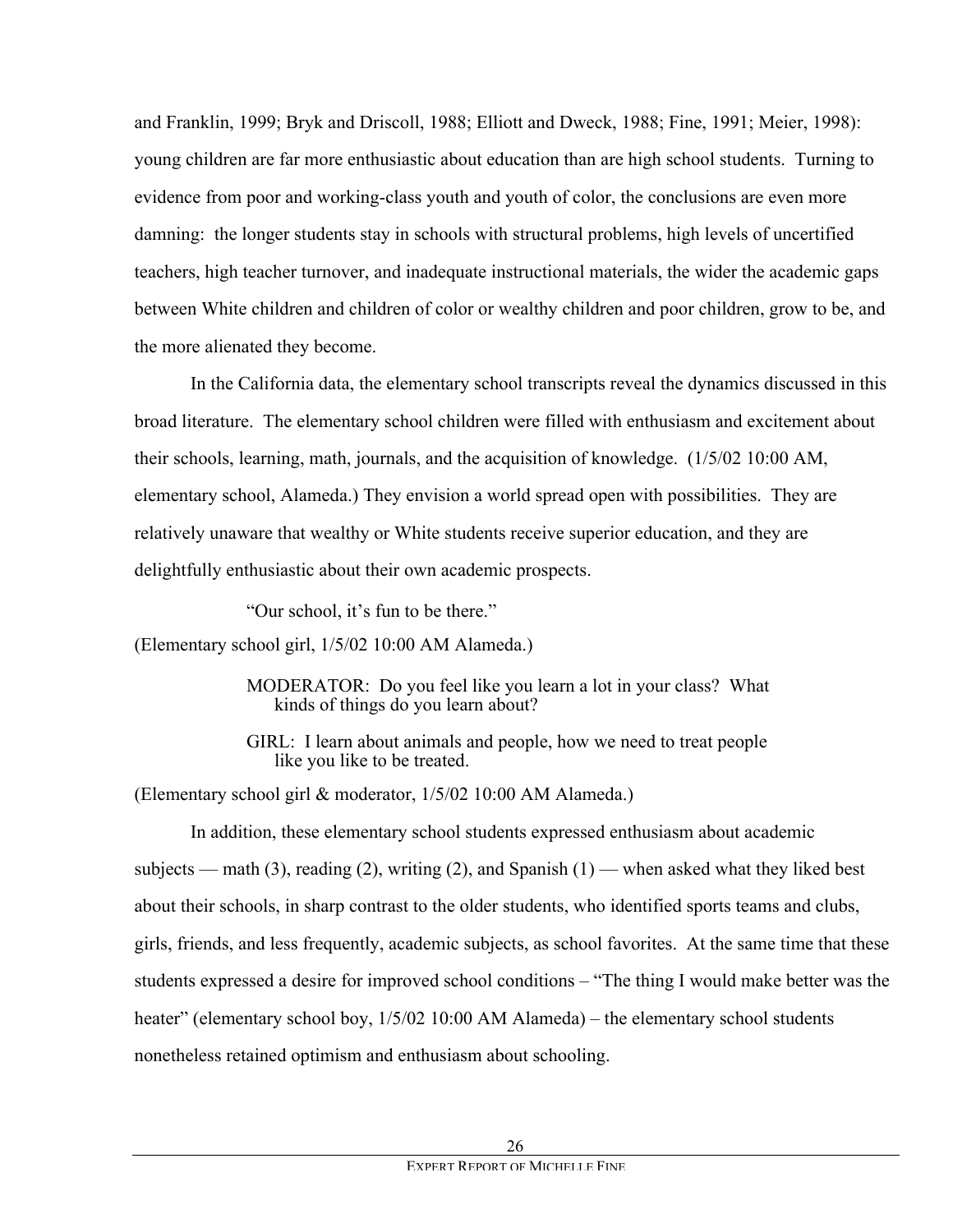By middle school, children in these schools are more sophisticated and skeptical. They believe that if only someone knew about the conditions of their schools they would respond appropriately.

> [We need] Somebody like to supervise the teacher, like oh, this teacher is ignoring the students and not doing a good job so, and then they could just write them up and tell the principal or somebody that's in charge. Like tell him you better start helping other kids, stop ignoring them or you're fired. Something like that.

(Middle school boy, 1/6/02 1:00 PM Los Angeles.)

By high school, students voice a deep, well-articulated, painfully sophisticated analysis suggesting that "no one" cares. The high school students recognize that wealthy and White students are better off educationally. Expressing a clear and unambiguous sense of relative deprivation (Crosby, Muehrer, and Lowenstein, 1986), these youth believe that the federal and state governments, the economy, and some of their teachers represent the interests of the wealthy. They view educational inequities as simply an extension of social disregard for them, as poor and working-class youth and youth of color.

One young man, a high school student, noted in a focus group:

[Y]ounger kids coming up in conditions like this, they can bring the problem of racism because most of the quote-unquote good schools are majority Caucasian or whatever, like someone brought up about the pictures. There's so, if they look around they school and they say, well we basically all minorities. And they look at other schools and say why they getting treated better than us? Well we, we all humans, and we have been treated worse. So then that could bring some anger and then they just start lashing out at people, Caucasian people for no reasons, for all the wrong reasons . . . .

(High school boy, 1/4/02 4:00 PM Alameda.)

In the focus groups, students describe inadequate access to a considerable pool of qualified teachers and materials and to decent facilities as having immediate and long-term academic, social, and economic consequences. These students know well, and often with shame, the "lacks" that their education has instilled in them. By graduation — or when they drop out — they carry the inadequacies of their schools internally, as their own. Therein lies the shame, the anger, the betrayal, and the anxiety about future performance.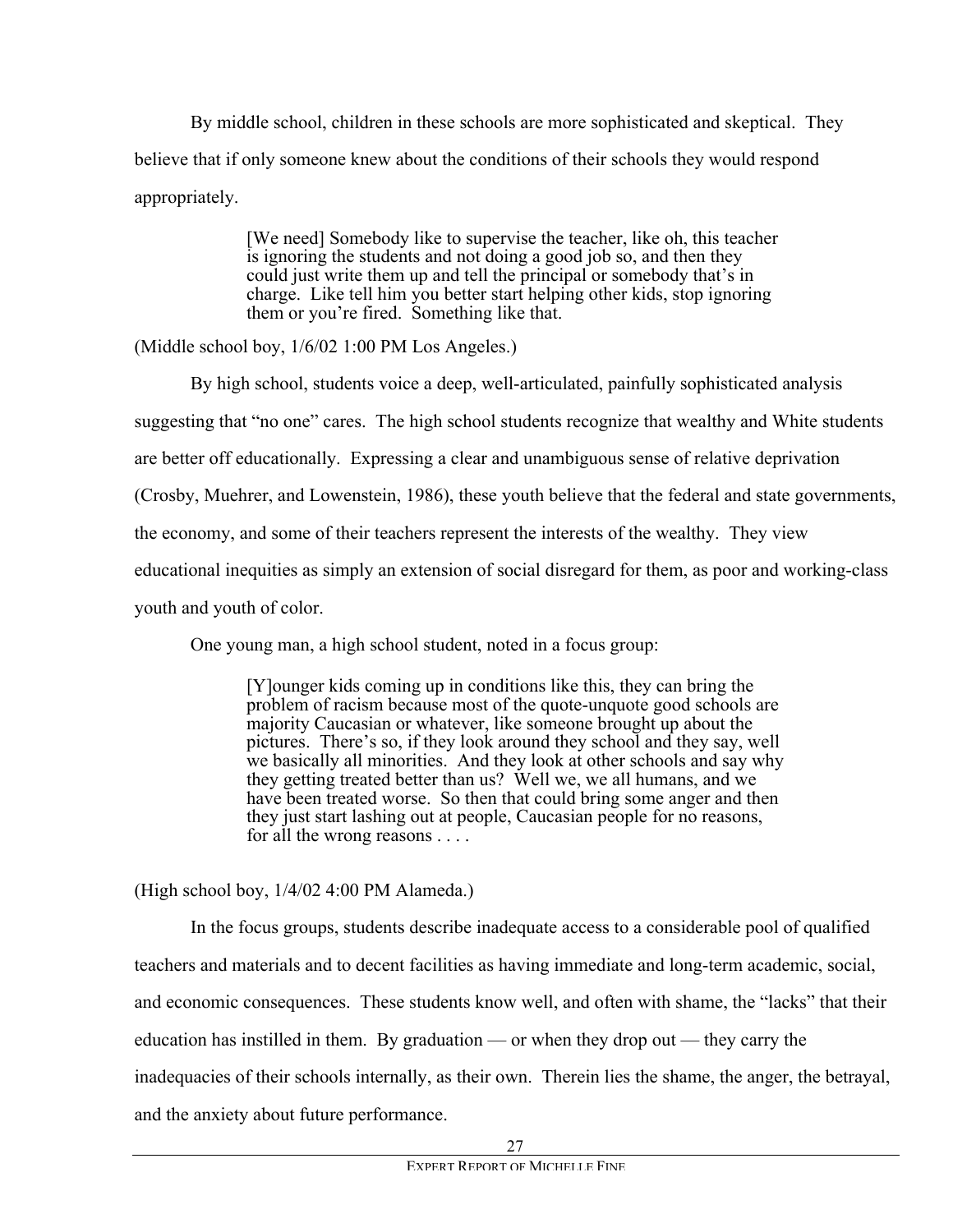These data from elementary, middle, high school, and college students suggest that California is not only mis-educating poor and working-class youth and youth of color; the State also risks alienating a generation of California youth from civil society, involvement with government, and commitment to nation. Their faith in democracy has been tested. In their eyes, we, the adults, have failed.

# **E. The Psychological Effects' Impact on Academic Performance**

I think it makes it harder for us because we're not getting educated [on] the things we need. And when we get like SAT 9 testing and all that, half the stuff on the test we haven't been taught. So we can't like take the test and get good grades on the test.

(High school boy, 1/4/02 4:00 PM Alameda.)

The California schools that focus group students describe are placing poor and working class youth and youth of color at psychological, social, economic, and academic risk. There is a vast psychological and educational literature that details the academic benefits of schools characterized by high social cohesion, sense of community, and strong academic press (Flanagan, Bowes, Jonsson, Csapo and Sheblanova, 1998; Flanagan and Tucker, 1999; Phillips, 1998; Valenzuela, 1999). In such contexts, youth and educators grow bonds of social and intellectual trust; students and educators are more likely to attend and remain at a school, persevere academically, and hold themselves accountable for their intellectual work (Meier, 1998; Oxley, 1990; Pittman, 2001). In schools with committed, consistent educators over time, youth are more likely to attend, persist, receive higher grades, and graduate (Ancess, 2000; Oxley, 1990; Raywid, 1997). Students are less likely to be involved in discipline problems, violence, and/or drop out behavior (Fine, 1994; Fine and Somerville, 1998; Gladden, 1998). In such schools, poverty is far less likely to predict academic outcomes than in large alienating institutions (Bryk and Driscoll, 1988; Darling-Hammond, 2001). Psychologists Connell and Wellborn (1991), Dweck and colleagues (1973, 1978, 1980, 1988), Eccles and colleagues (1989, 1993), Ryan (1999, 2000), and Seligman (1971, 1991) document the clear academic significance of contexts that maximize psychological well-being for youth. Educational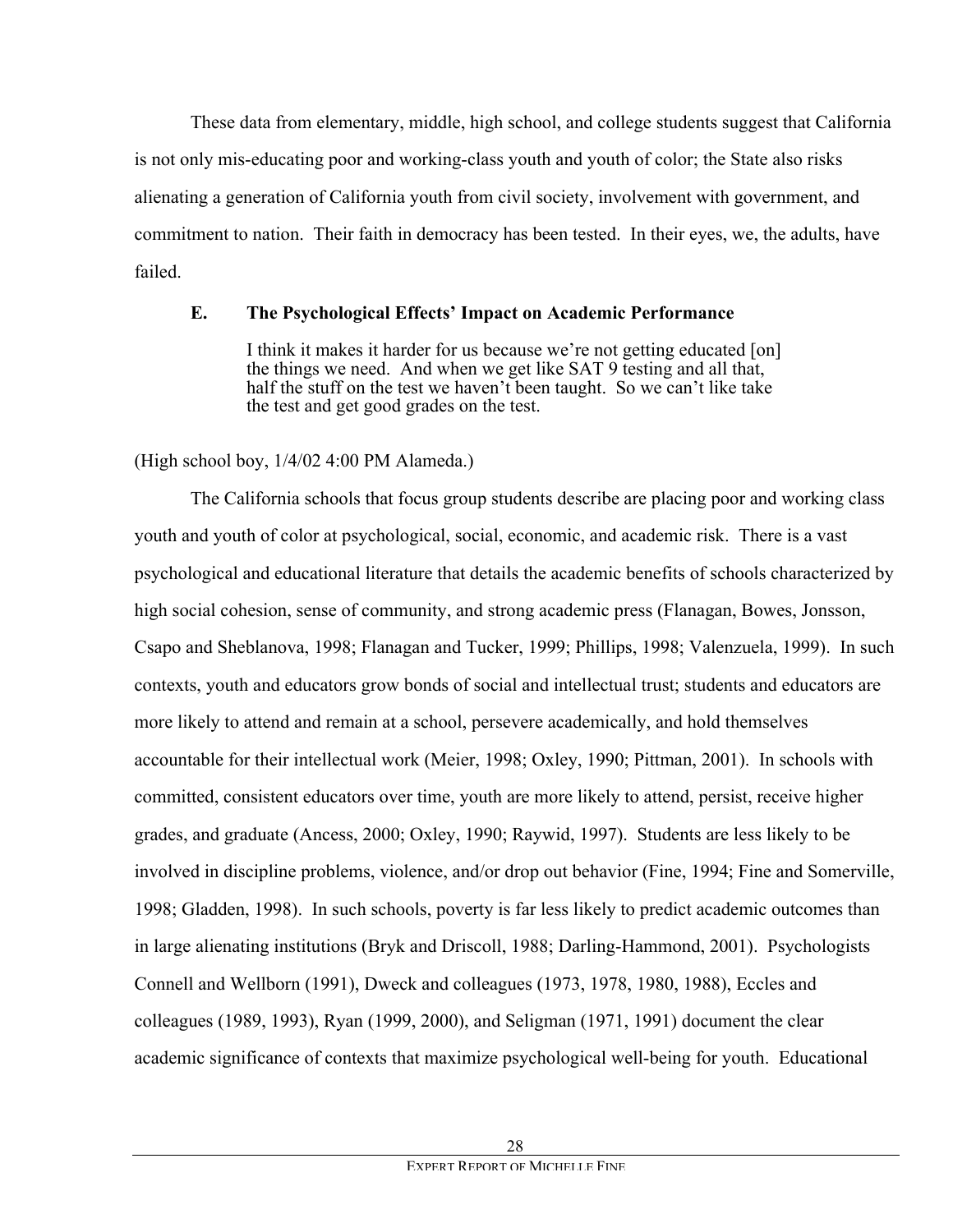contexts that encourage internal motivation and perceptions of self-efficacy produce high levels of academic engagement, persistence, achievement, and post-graduate attainment.

In contrast, these same researchers find that educational contexts in which students view their efforts as unrelated to outcomes tend to undermine internal motivation and self-efficacy, producing instead adverse academic outcomes. In educational contexts such as those represented in the plaintiff class, permeated by low expectations, high rates of teacher turnover, environmental stress, and a sense of buildings that are out of control, youth develop, over time, what is called *academic learned helplessness*: a site-specific belief that trying doesn't matter and that they are unable to effect change in their schools. Some complain that lack of access to books or instructional materials hinders their abilities to learn and master academic materials. Others cite the frequent loss of educators and lack of continuity that interrupts academic progress. The often-remarked-upon substitute who doesn't know his/her content area comes to be a symbol that the system is neglecting the education of poor and working-class youth and youth of color. Relations with faculty, and the structural environment, become disrupted and stressful. These elements bode ill for academic performance.

Surrounded by what they imagine to be concentric circles of powerful adults who believe them unworthy, the youth see themselves as helpless to create change, embarrassed by their lack of educational skills, and frustrated by their inability to correct the inequities. The literature on academic learned helplessness (Burhans and Dweck, 1995; Dweck and Reppucci, 1973; Elliott and Dweck, 1988; Miller, 1985; Rholes, Blackwell, Jordan and Walters, 1980; Seligman, Maier, and Solomon, 1971; Stipek and Tannat, 1984; Zhao and Dweck, 1995) helps explain these dynamics. Scores of experimental and applied studies demonstrate that to the extent that children and youth experience a "learned noncontingency between behavior and important outcomes," there will be an associated reduction in persistence and a heightening of depressive-like affect (Burhans and Dweck, 1995, 1719). Scholars suggest that youth fall into two groups: those who face a non-contingency challenge and display a "helpless pattern" and those who confront the same situation and display a "mastery-oriented" pattern. Burhans and Dweck argue that youth who possess "contingent self worth" are particularly vulnerable to the "helpless pattern." They write,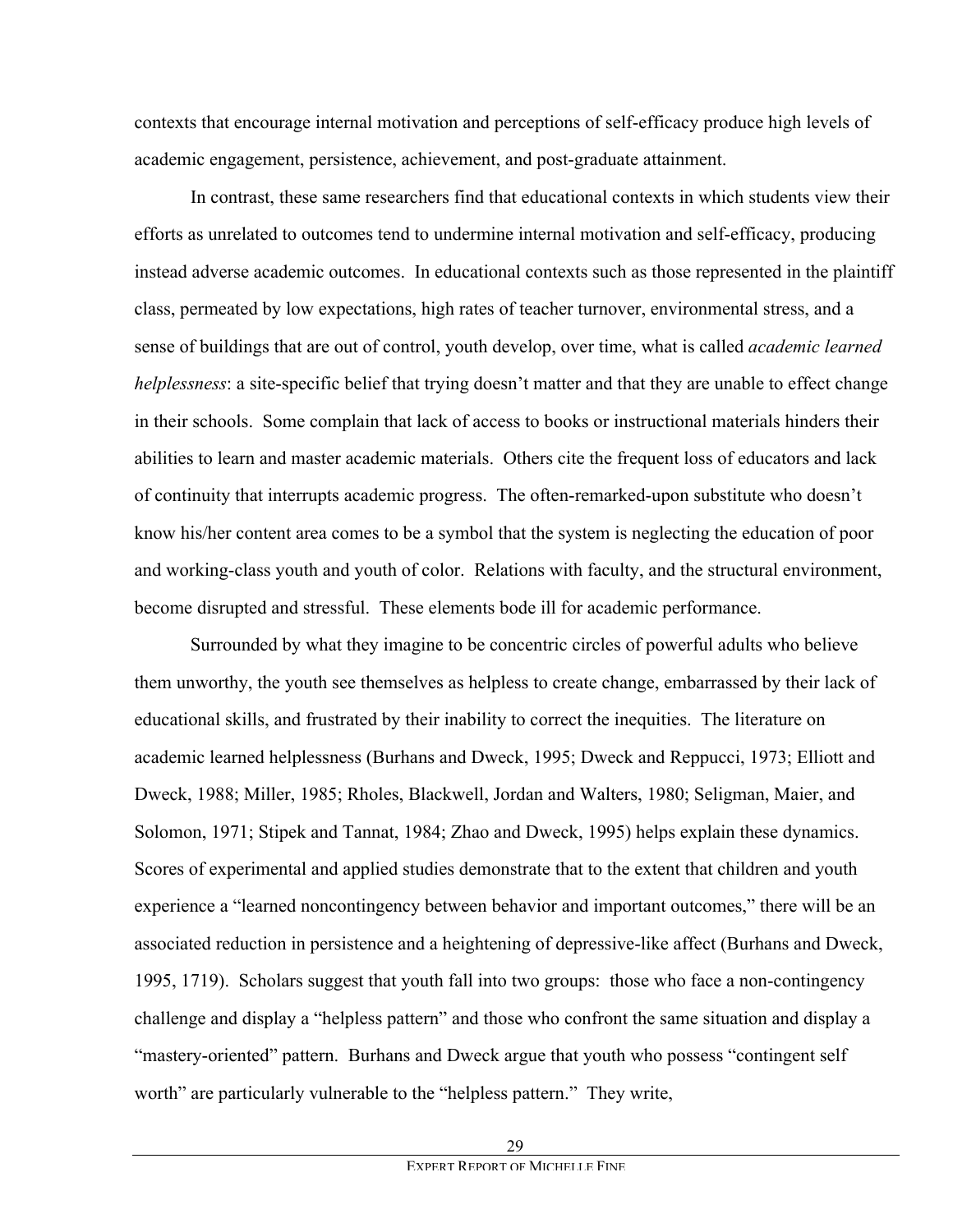[A]s soon as a child is cognitively capable of possessing contingent self-worth, he or she will be vulnerable to the shame that accompanies failure-induced blows to self-worth and the task avoidance that reflects a strategy to protect self-worth; in other words, the child becomes capable of vulnerability to helplessness.

## (pp. 1722-23)

This is just the shame that was evident in the focus groups. In my evaluation, many youth attending these schools tend to lose, over time, a sense of their own capacity to create positive outcomes and change (Yates and Youniss, 1998; Hart, Atkins and Ford, 1998). In such contexts, a culture of low teacher expectations, high stress, and serious academic under-preparation develops. In short, the psychological consequences of exposure to poor and crowded facilities, high numbers of underprepared teachers and teacher turnover, and absence of instructional materials negatively impact student performance.

### **1. The Academic Impact of Teacher Turnover and Low Teacher Expectations.**

When focus group students described teachers leaving mid-year, they also noted disrupted courses, broken promises, trust betrayed. The following focus group conversation reveals the process by which high levels of teacher turnover can produce a cumulative erosion of academic trust, engagement, and learning:

- MODERATOR: ... What did you do when you got a teacher that you kind of trust, that you're learning from, that you got something going with and then they switch it?
- GIRL: It's hard for you to get back [inaudible]
- GIRL: That happened to me in ninth grade
- GIRL: It happened to me this school year.
- GIRL: And it messes up your GPA
- MODERATOR: Tell me how it makes you feel, how you think, what do you do then? Just go through it?
- GIRL: You start to hate that subject

BOY: Yes, exactly

MODERATOR: You start to what?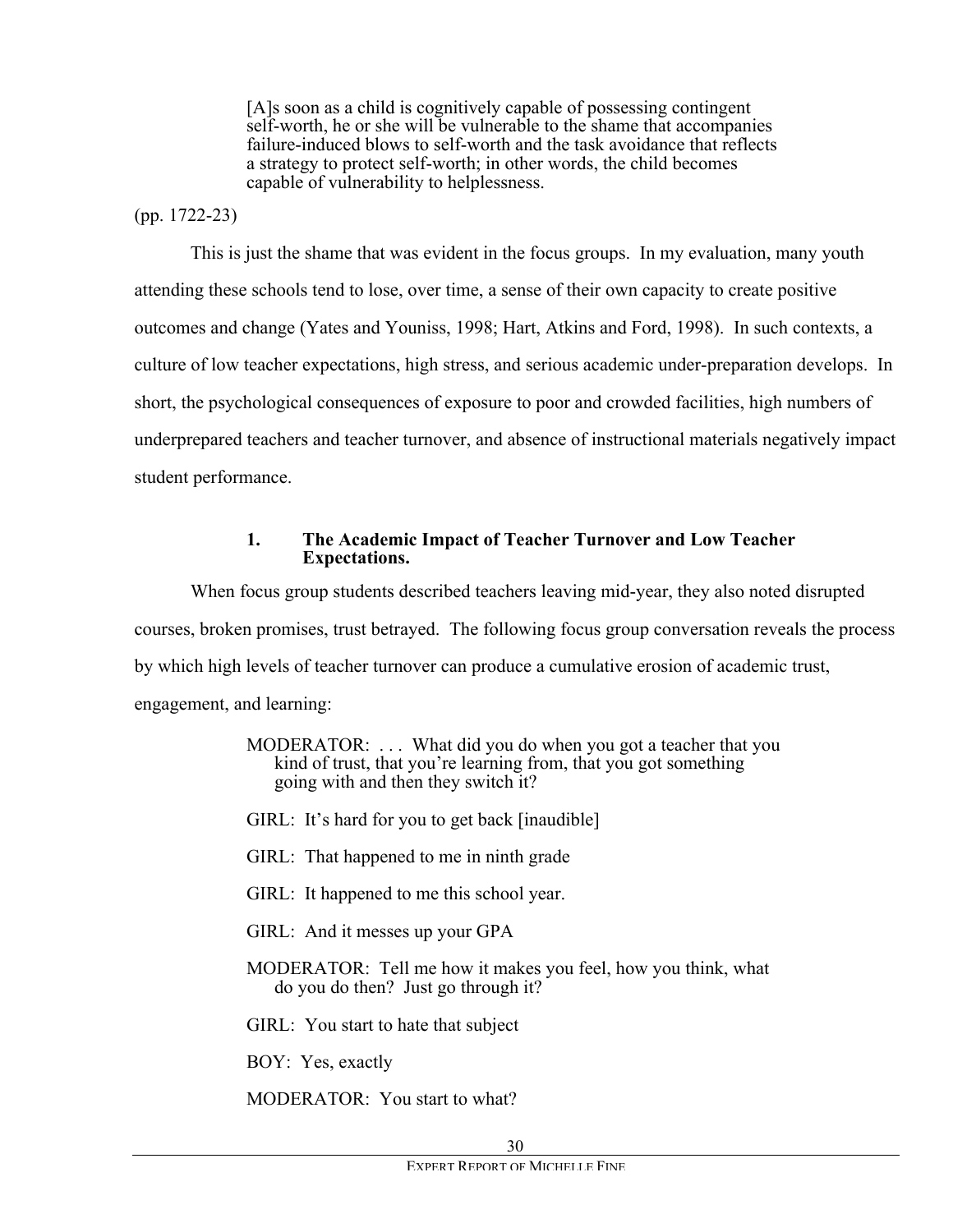GIRL: hate that subject BOY: You start all over MODERATOR: Why? GIRL: Because it's not the same. All teachers teach differently. BOY: Yes, like different teaching styles, too. \* \* \*

GIRL: New teacher can't even pronounce your first name.

(High school girls, boys, & moderator, 1/9/02 4:30 PM San Francisco.)

There is a fundamental sense of abandonment and betrayal in these comments. Strong words like "hate" reflect the emotional power of these faculty disruptions. The last student, who explains that new teachers "can't even pronounce your first name" is expressing a wound of being unknown, which may provoke a reluctance to trust, a "hatred" of the subject, and academic defeat. Another girl explained how teacher turnover affected her GPA and her prospects for higher education:

> GIRL: [Last year] they changed our math teacher. . . . he couldn't deal with the class. So I'm thinking, why would, I mean, how did you even become a teacher if you weren't practicing being in the class when we kids or something. Because as soon as the first day we came in he just couldn't handle it. He didn't know how to tell people to be quiet. He didn't know how to — he just couldn't control. Every five minutes he was calling the office, I'm sending the kid down, want a referral. And the office called, they was just getting tired of it. They was like, you can't send nobody else out of that classroom. You just can't. And then the next thing you know, he didn't come back. And then that's when we had a substitute. And then we had a substitute for like a whole semester. And then it's like at the end of the semester, we was all worried about how you all going, how we going to get our grades? Like that's going to mess our GPA. And do you know everybody in that class or in everybody who had that class got an incomplete on their report card. So it was like, we didn't get no credits for nothing.

(High school girl, 1/9/02 4:30 PM San Francisco.)

This young woman recognizes that the first teacher was a problem, administrators did not

solve the problem, and the resolution of the problem — the substitute — only made things worse.

This betrayal and the low expectations derive from teachers' own responses to the school conditions

the students and teachers both suffer. The psychological consequences of alienating schools

predictably bear adverse impact not only on students, but also on educators and their relations with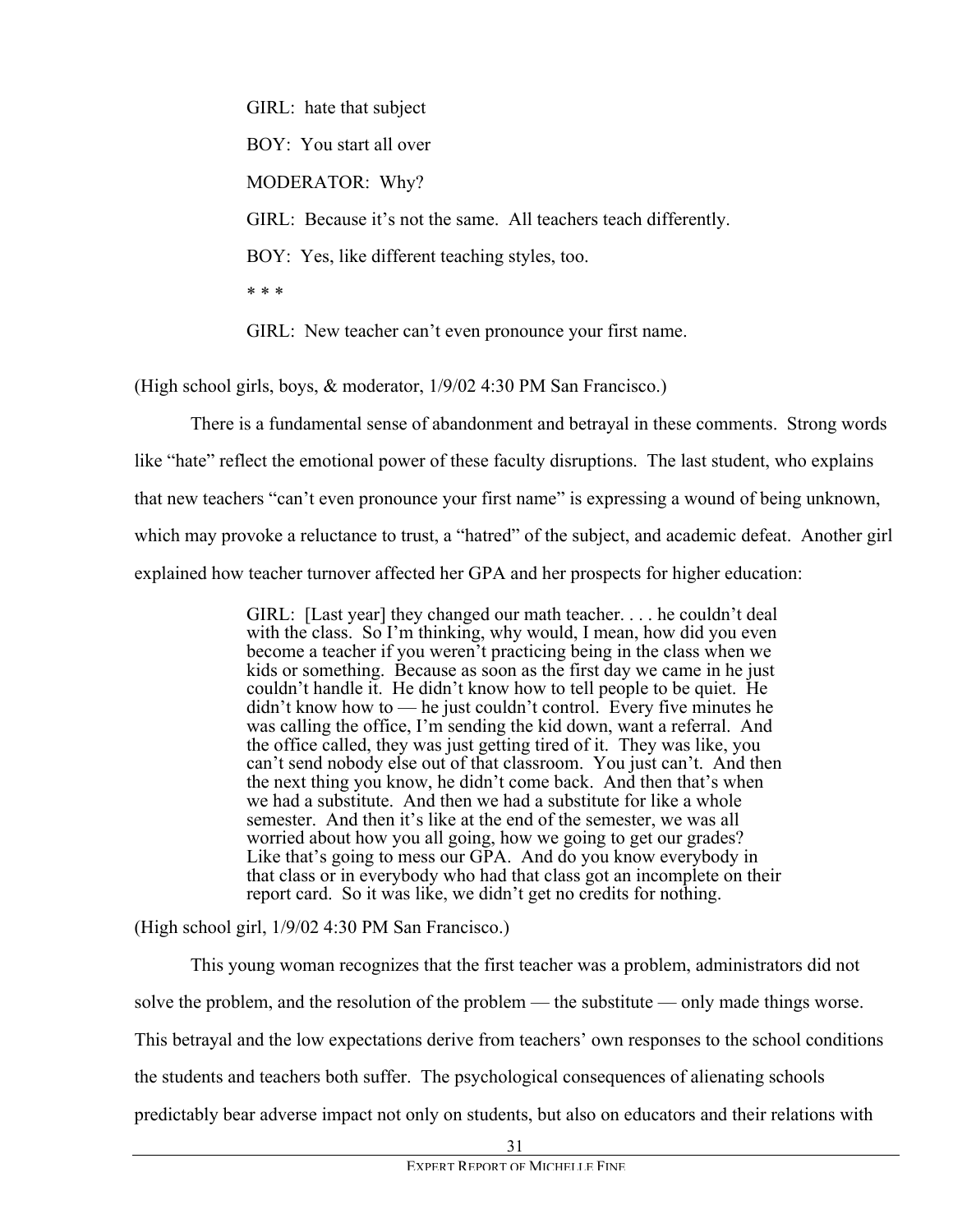youth. Like students, educators in alienating schools are more likely to report high rates of absenteeism and less academic commitment and persistence, and they are less likely to hold themselves responsible for high quality academic work (Sebring, Bryk, Driscoll and Cameron, 1999; Valenzuela, 1999). Rates of disciplinary problems and violence elevate (Gladden, 1998). In such settings, in which most students disengage from academic work, many adults leave. Among those who stay, many withdraw from a sense of responsibility for youth development (Fallis and Opotow, 2002; Fine, 1982, 1991, 1994).

Educators, in their depositions and responses to survey items, confirm these dynamics in their comments on the adverse and shameful conditions of their schools. On the San Francisco Unified Teacher survey ( $n = 2{,}682$ , Spring 2001), educators were generally positive about their schools and their colleagues. Sixty-nine percent strongly agreed or agreed, "The teachers at my school believe all students can achieve the standards" and 80% strongly agreed or agreed, "Teachers at my school have a 'can do' attitude." And yet, turning to the conditions of their schools and instructional materials, a full 39.5% disagreed or disagreed strongly with the statement, "I have enough books for all of my students," 59% disagreed or disagreed strongly with, "The school has enough other supplies or equipment," 60% disagreed or disagreed strongly with, "The district's budget reflects that it is committed to high student achievement."

Shane Safir, a teacher, explains in her deposition how facilities' and administrative problems provoke high teacher turnover and disengagement:

> [T]hese kids not only were in an unhealthy, unclean environment, but they had no academic continuity and that is really what is going to foreclose future opportunities for them . . . . Again, why are the teachers leaving? Well, at least in part because the facilities are horrific, uncomfortable, unhealthy, unsanitary and the teachers don't feel supported by the district or the State or even the administration in trying to fix that. I think they are completely related problems.

#### (Shane Safir deposition 351:18-352:9)

Teacher Joel Vaca also describes high rates of teacher turnover with "long-term subs" called in, and many positions remaining "unfilled." High rates of "emergency certification" educators, combined with "poor books . . . in horrible condition" that are not aligned with state standards, render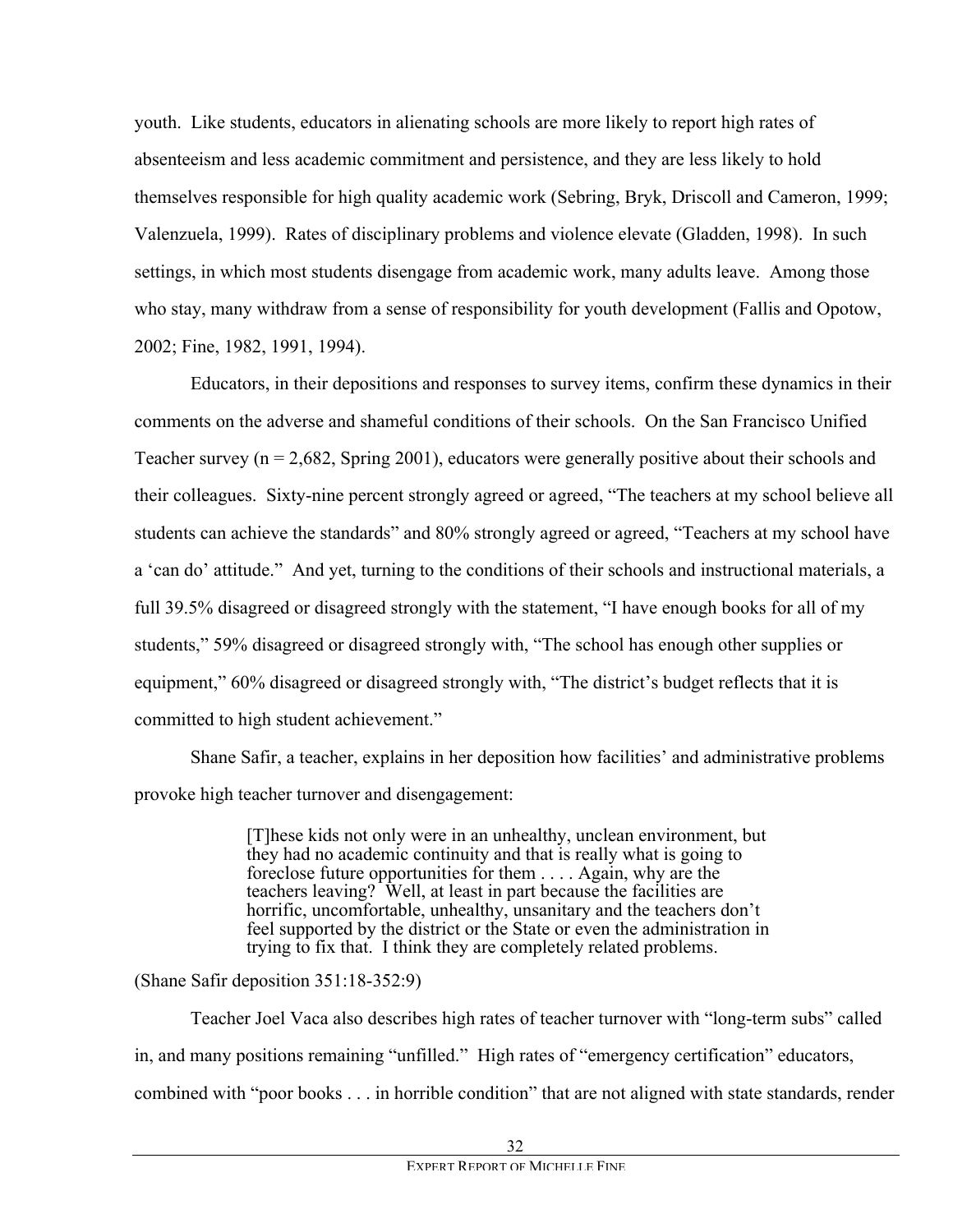a school incapable of offering the kind of rigorous curriculum nationally recognized as necessary for all students (U.S. Department of Education, 2001) and particularly important for poor and workingclass students and students of color. Vaca explains in his deposition (p. 49):

> Obviously there's no — there's — when there are books, there are not enough books. There's overcrowding. That's just insane. I'm expected to teach a class of 48 to 46 students with only 36 books with only 36 chairs. If those conditions don't improve, education can't improve. Again, go to any other school — and of course, you're going to see better academic program because there's more resources for more children, more one-on-one interaction with student to teacher. And again, I'm only one person. I don't have a TA. I don't have any assistance in the classroom except the other kids. . . . Overcrowding — I think overcrowded conditions are occurring at the junior high, are occurring at Fremont and occurring at some elementary schools. And it just funnels the problem all the way up. For the students that have the need for one-on-one, teachers aren't receiving that. And even if it's at the younger level at elementary or junior high — when we get them, we're expected to perform miracles, part a Red Sea, if you will.

(Joel Vaca deposition 48:25-49:24.)

When teacher frustration translates into low expectations for their students, adverse consequences for many students ensue. DeLuca and Rosenbaum (2000) recently presented their findings at Harvard University's Conference on Drop Out, documenting the direct and adverse impact of low teacher expectations and poor student-teacher relations on drop out rates. These researchers found that youths who feel disparaged or disrespected in their schools "are significantly more likely to drop out, and this is even true after controlling for test scores, other background variables and social isolation." (p. 6.)

The focus group students routinely described such feelings of disrespect. One young man, a high school student, explained how he feels when he is underestimated by teachers:

> BOY: I've always been underestimated as a young black male. It's like everywhere I go, everywhere I go to it's like, you know, I speak properly and they're like, oh, where did you come from. It's like, Oakland. And it's like, really? Who taught you how to speak so well? It's like, my mother. And you think they always . . .

MODERATOR: Who's they?

BOY: Teachers and just people in general underestimate youth, black youth. And they think I'm supposed to be speaking Ebonics, hanging out on the streets, dealing drugs and stuff. But and then when you get in schools and then you go overboard with your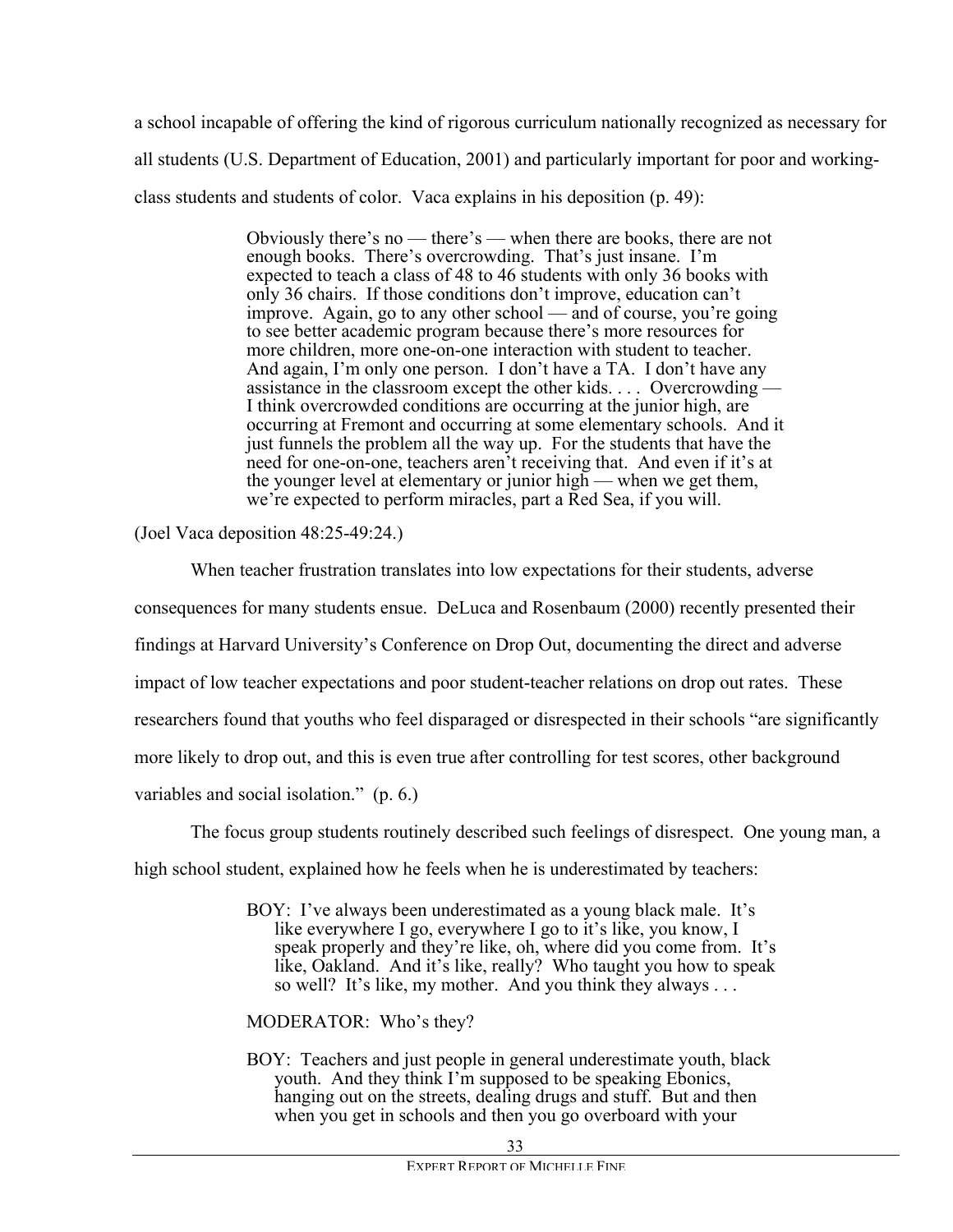assignments because when you first go to school, you really don't know how the teachers grade, even though they give you their rubrics and their plan things to tell you how they score and grade you. With me, I always want to do the best I can to get the best grade I can. So if they tell me to write a three page essay, I write a fifteen page essay. So I do and then it's like, well, where'd you get this from? Did you copy out of a book? And I showed them everything. It's like, you couldn't have done this without copying out of a book or stealing somebody else's, because I love to write poetry, science, stories, everything. . . . I like to go in depth with my things, and when you do that and just go really far in depth with it, it's like where'd you get this from? You copied. It's like, no I didn't. They're always underestimating your ability to work . . . . [H]ow does it feel to be underestimated? Bad.

#### (High school boy & moderator, 1/5/02 1:00 PM Alameda.)

This young man is expressing a searing assault on his dignity imposed, according to him, by teachers' underestimation of his abilities and challenges to the work he had produced. There is, unfortunately, a long line of scholarly work, and many other focus group participants, who reinforce the points that this young man makes both about the low expectations teachers hold for African American (and Latino, low income, etc.) students, and the adverse internalized impact of these expectations. A robust set of studies concludes that teachers' expectations for, relations with, and treatment of youth have strong predictive consequence for students' academic achievement. Research by Delpit (1995), McDermott (1987), Merton (1948), Rosenthal and Jacobson (1968, 1991), Steele (1988, 1997), and most recently De Luca and Rosenbaum (2000), concludes that teacher expectations and teacher treatment of youth are critical predictors of academic performance. These researchers, drawing from anthropology, educational studies, psychology, and sociology, find that teachers' beliefs about students' abilities, and teachers' relations with youth, significantly predict student outcomes. Meredith Phillips demonstrates empirically that students perform at significantly higher levels in schools with a strong "academic press," even more so than in schools in which there is primarily a "caring orientation." According to Phillips, caring alone is not enough. Critical indicators of "academic press" in this analysis include teachers who expect a relatively high ratio of students to complete high school and attend college, relatively large numbers of eighth graders enrolled in algebra, and high expectations for homework (1997). In schools with high "academic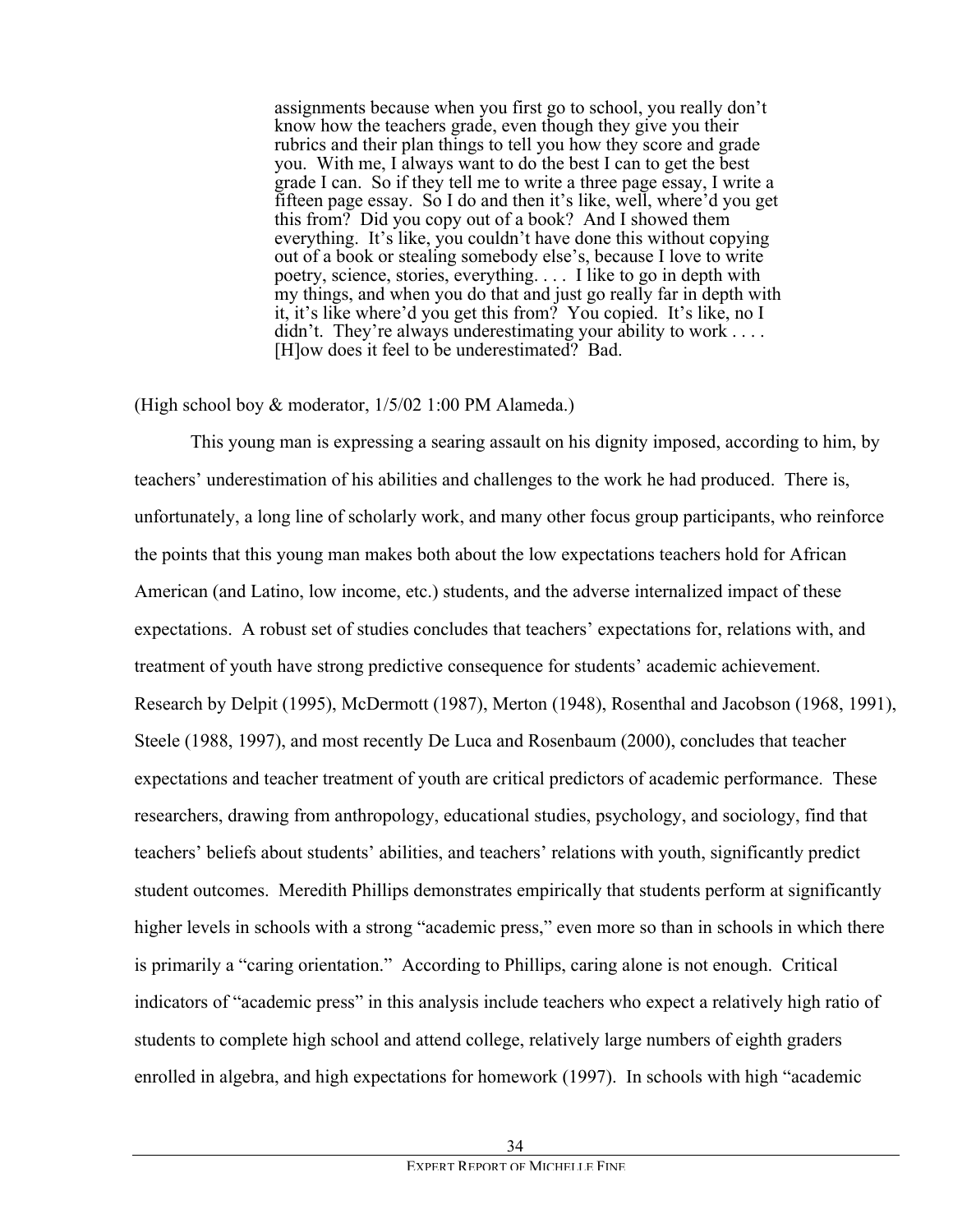press" and high teacher expectations, students excel. In the absence of academic press and high expectations, most students flounder.

One young woman, a high school student, was eloquent about the significance of high teacher expectations:

> Well what I think they should do is hire teachers that are going to expect the best from us. Because what they're doing right now is limiting us to like just like my teacher, my history teacher says that since elementary or kindergarten when they teach you your ABCs, it's like we're going to learn ABCDE. But what if you know the whole alphabet, you know? They just limit you to those letters. So they should have teachers that really care for the education, because other than that, we're going to be just waiting to see, we're just being there. I mean, we want to express who we are and they don't let us because . . . So they don't prepare for us.

(High school girl, 1/5/02 1:00 PM Alameda.)

A middle school boy contrasted the value of a teacher who expects students to learn and do

well:

I like my lab period teacher and my algebra teacher. Like, instead of just hitting, like going straight into the details he'll make you relax, start telling a couple of jokes. Then it kind of calms you right off everything else that's happened throughout the day. And then you actually get some work done and you learn something. So that's what I like about my teachers. They all basically do that.

(Middle school boy, 1/6/02 1:00 PM Los Angeles.)

The students were very praising of such teachers: "They seem like they really care. A bunch of them, not all of them." (High school girl, 1/9/02 4:30 PM San Francisco.) Another girl credited her teachers because, "But on the majority, like all of our teachers, most of the time they come out their pocket for stuff in the classroom and they'll like contact you like on a different basis than just in the classroom." (High school girl, 1/9/02 4:30 PM San Francisco.) The trouble is, few of these students encounter and enjoy such teachers on a regular basis. Most explain that they have had a range of teachers, but too many disappear mid-year, are long-term substitutes, or don't know their content areas: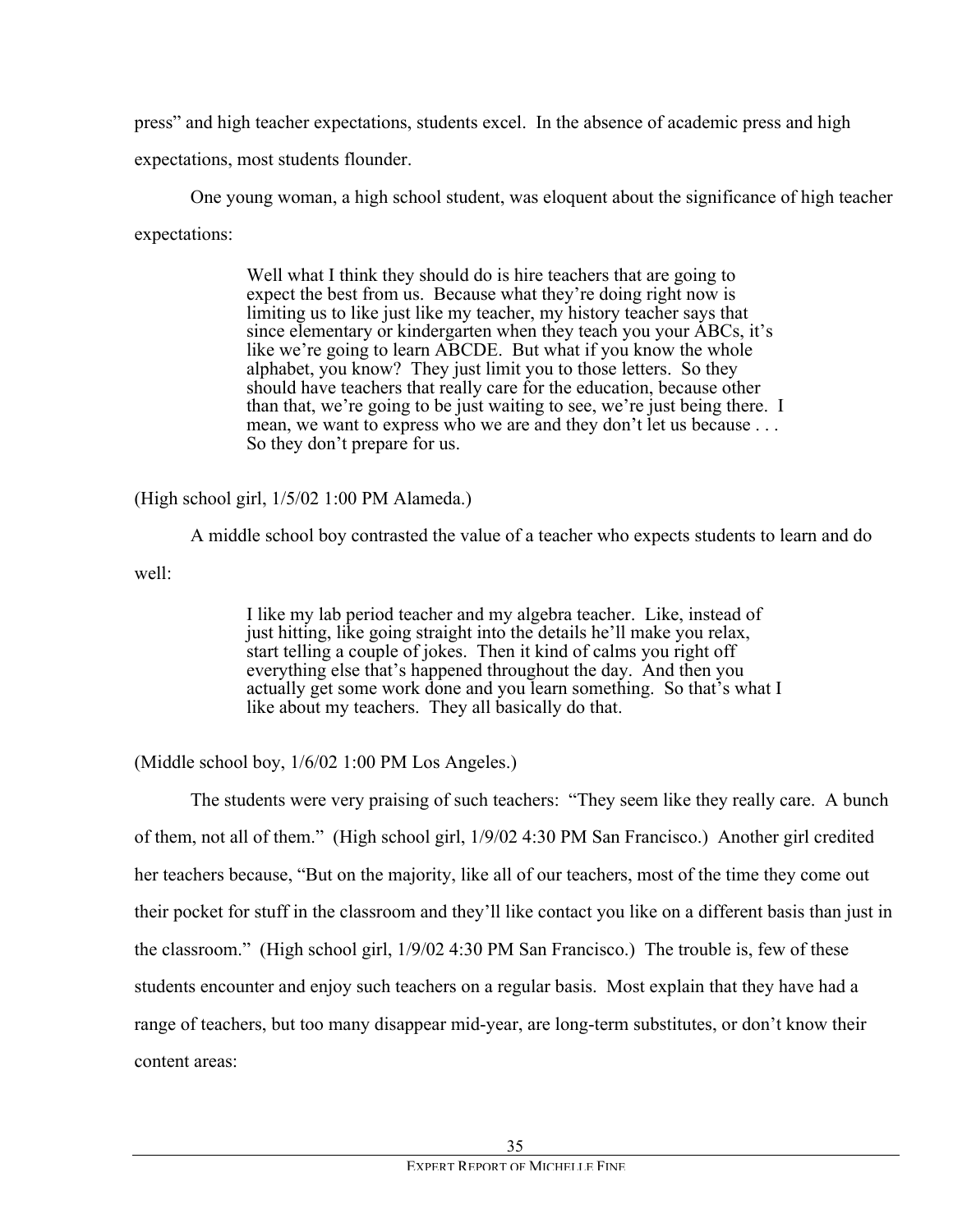[A] lot of teachers, even if they're permanent teachers, they're put in slots they don't go with, like my other teacher I was talking about, man, I like math. Oh, you're a math teacher. That's what my degree's in. He didn't tell us about it. He finally — but they need an English teacher so here I am. And it's like, they're like put in the area they're needed in but not what they specialize in. So it's not like they don't know anything. They don't necessarily know what they're teaching.

(High school girl, 1/4/02 4:00 PM Alameda.) Students react to this teacher transience and lack of preparation and perform less well as a result.

# **2. The Academic Impact of Deprivation of Instructional Materials**

Adverse academic and psychological consequences can be traced to the inadequate access to/absence of instructional materials as well. Some educators and quite a few students were quite explicit that the denial of rigorous materials converts into the material denial of rigorous curriculum. Students, teachers, principals, and graduates complain that insufficient numbers of honors or AP courses, even ESL instruction, could be offered because they did not have access to the appropriate materials. This material effect bears substantial adverse academic consequence, over time, for academic progress, heightened dropout rates, compromised post-graduate experiences (especially in higher education), and for educators' sense of defeat and helplessness about their own work (*see* Vaca and Safir quotes above; Fine, 1996; Meier, 1998; Newmann, 1998). This material denial, in turn, produces a sense in youth that they are viewed as unworthy of quality materials – that is, not worth the public investment, as can be heard in the following exchange:

> BOY: My school, they got all brand new books and let everybody take them home.

. . . .

- MODERATOR: At your school where you get to take home your books and you have brand new books, what kind of message did that send you as a student?
- BOY: That they care.
- MODERATOR: Yes. What does it say to you about like what they think about you learning at the school or your future?

BOY: That they care and they want us to try.

(high school boy & moderator, 1/4/02 6:30 PM Alameda)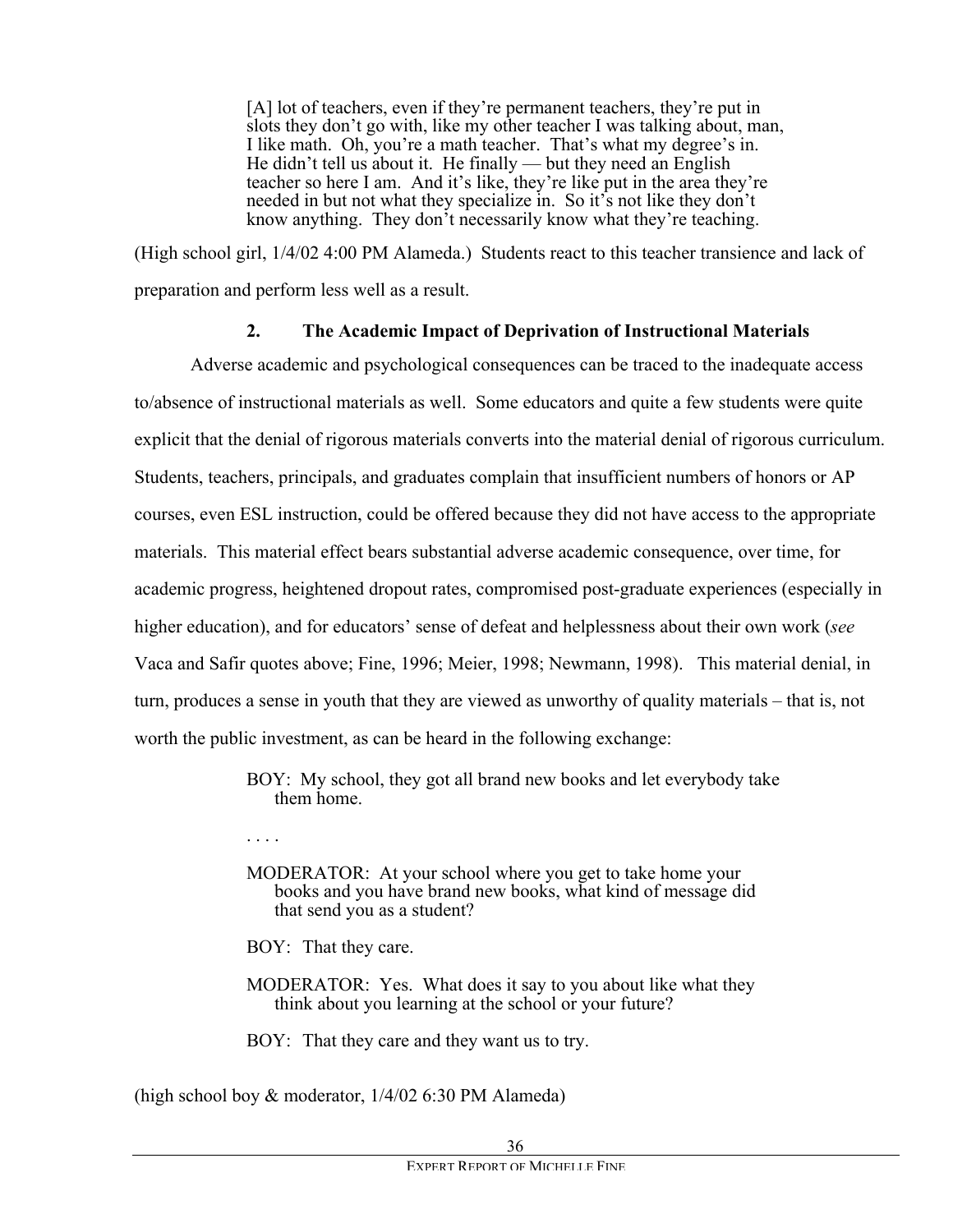Further, educators and students express pedagogical frustration, that is, an inability to educate the diverse student body responsibly, because of the inadequate supply of books and materials. Teachers including Safir and Vaca are concerned that they are unable to reach *all* students without level- and age-appropriate materials. In the absence of materials, educators typically end up teaching to one level – the top, the middle, or the bottom – but not all students. In the absence of materials to accommodate the variety of academic histories and learning styles in the room, educators have to rely exclusively upon their own teaching – stripped of supplemental resources – which narrows the range of students reached and (as students noted) often means that teachers are buying materials with money from their own wallets. The diverse student population present in any classroom, and maybe particularly these classrooms, is likely to be under-educated in the absence of rich academic materials and books. As a high school girl explains, the academic and psychological consequence may be confusion, which corresponds to academic frustration or, for some, giving up on the material (Diener and Dweck, 1980):

> At [my school], we use old books for so long we did get some new books. Our chemistry teacher was still using the stuff out of the old books that wasn't in the new books. And so we was confused.

(High school girl, 1/4/02 6:30 PM Alameda)

Psychologically, the absence of books and materials, and the recognition that students in "other schools" have access to such materials, produces a sense of despair about perceived social worth, as the two students below reveal:

> [In response to being shown the photographs:] It upsets me because they got supplies and it's like we don't have any. And they look like they got new books and stuff. We got books from the junior high school more and we're in high school. And it's like depressing.

(High school girl, 1/4/02 6:30 PM Alameda)

We got raggedy books, everything. It's just like, they don't care.

(High school boy, 1/7/02 6:30 PM Los Angeles)

# **3. The Academic Impact of Environmental Stressors.**

In addition to the impact of low teacher expectations, interrupted relations with teachers, and

insufficient instructional materials, a number of studies demonstrate the specific psychological and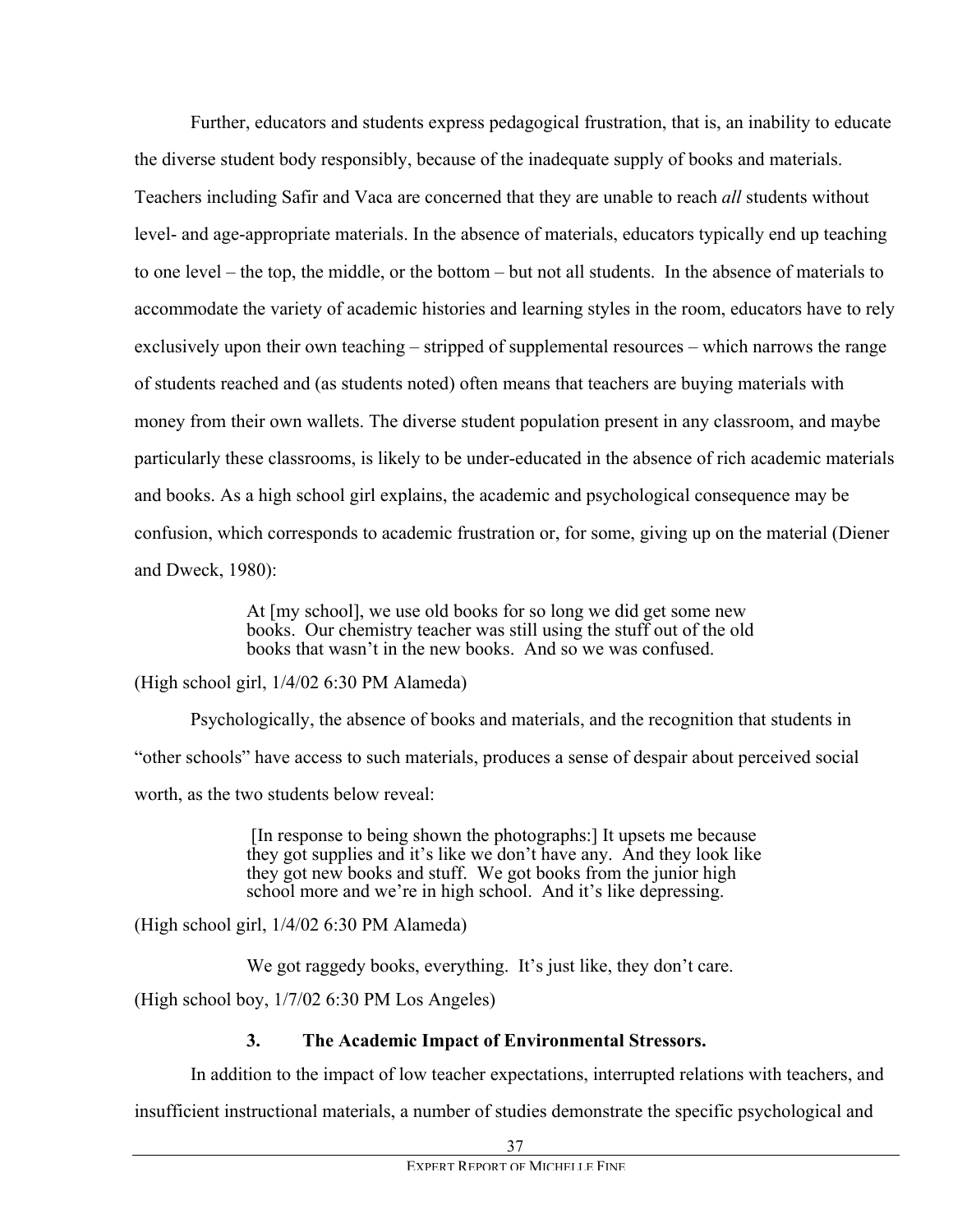physiological effects of environmental stressors such as crowding, noise, temperature, and other structural factors on students' capacity to concentrate and produce academic work and to induce high levels of negative interactions and anger among and within the youth. Professor Susan Saegert has studied the academic consequences of such environmental conditions, with a particular focus on overcrowding. Saegert concludes: "higher density environments produce certain practical and cognitive effects that then lead to frequently negative social interactions and affective states." (pp. 199, 263). The youth concurred. In one focus group, a series of comments reveals how overcrowding affects learning:

> BOY: I just feel like it's deep — right now it's like 5,000 people overcrowded. It's way overcrowded. And it's like, you know, you don't even have to go there [inaudible], because basically they don't know if we go there, you can just come on campus or whatever. Like right now, we got three different tracks, and they don't know, like, if you don't have an ID, you just, like, you can tell them you have to take your ID picture of whatever and just go on in, and they'll believe you, because they don't really know who go there, because they've got so many kids in that school.

MODERATOR: But how does that affect you as a student?

BOY: Because, like, they could let the wrong person on campus or whatever or, like [inaudible], and it's really too many people, just  $\dots$ last year, I had  $42$  kids in my algebra class.

GIRL: That's a lot.

BOY: And people were standing up and ....

GIRL: Sitting on the floor.

BOY: Sitting on the cabinets and stuff and [inaudible].

(High school boy, girls, & moderator, 1/7/02 6:30 PM Los Angeles.)

Similarly, an elementary school girl articulated her response to a crowded and cold classroom

simply by explaining that she would not choose to be in such a classroom again:

GIRL: It's just crowded and I be cold because the heater is broke.

MODERATOR: The heater — how long has the heater been broken?

GIRL: Like a long time.

MODERATOR: Since the beginning of school?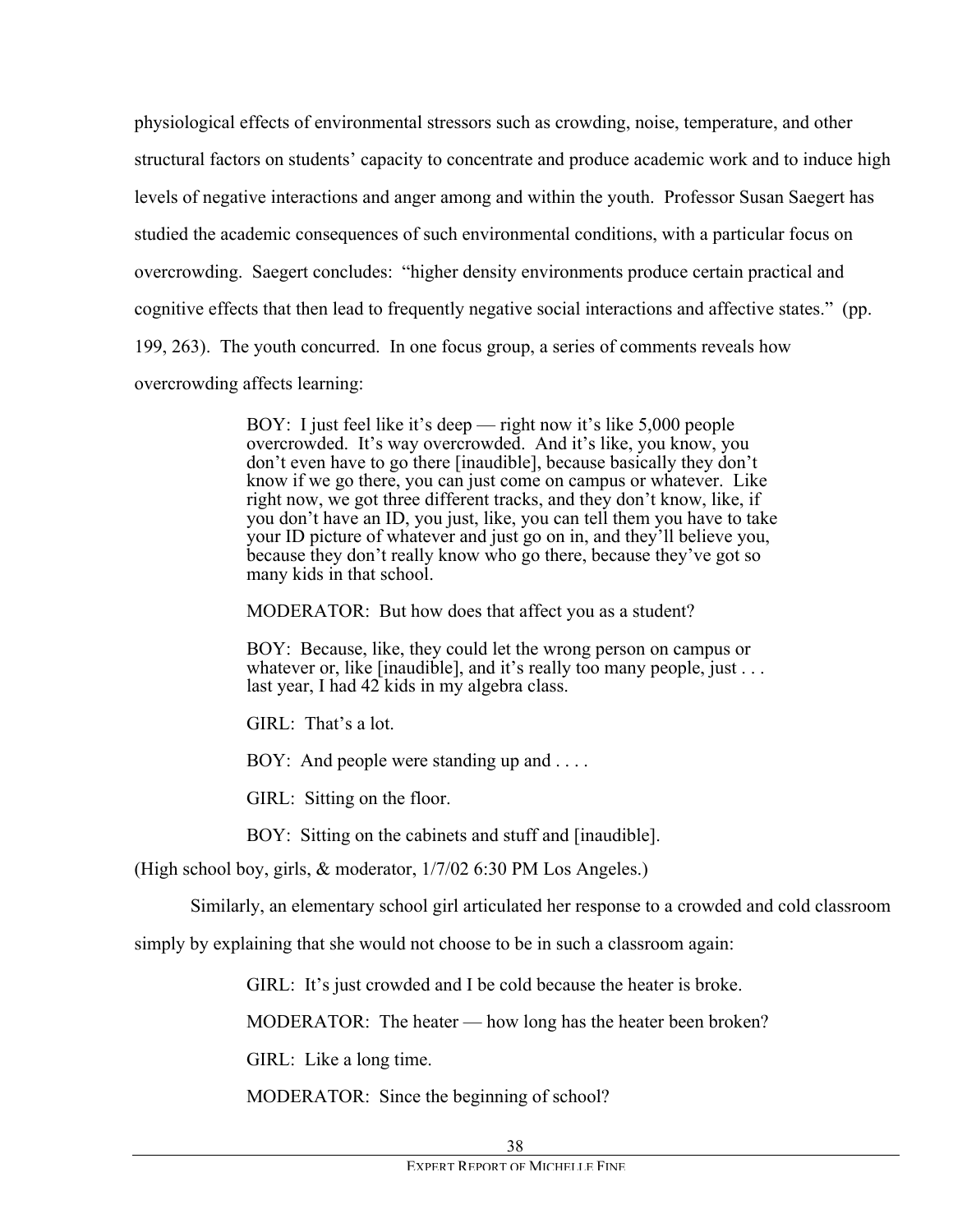- GIRL: Yes. And there's like people, a whole lot of people coming to visit.
- MODERATOR: Oh really? And what happens?
- GIRL: It's kind of hard, because people, they go up there and press all these buttons and we got this little square thing for temperatures. And then it started taking hot and then it was hot in there. And now it's winter, it's cold.
- MODERATOR: So what's it like to be in the class? Do you look forward to being in that class?

GIRL: I'm not there.

MODERATOR: Yes, but would you choose to be in that class again? No?

GIRL: No.

(Elementary school girl & moderator, 1/5/02 10:00 AM Alameda.)

Those environmental stressors recognized by psychologists and planners as most threatening to instruction are the very structural conditions focus group participants described in their schools, including: facilities in disrepair, overcrowding, temperature problems, filthy bathrooms, mice, vermin, animal feces, and noise. While there is a substantial academic literature that documents the adverse consequences of these environmental stressors (Lepore and Evans, 1996; Maxwell, 2000; Saegert, 1999; Spivak, 1973; *see also* Kozol, 1991), one needs to go no further than the words of Delaine Eastin, who, in 1998, noted in her presentation to the Little Hoover Commission:

> School facilities poorly maintained and just plain inadequate can depress the human spirit. Cleanliness and enough room are not frills; they enhance productivity.

(Eastin Testimony to Little Hoover Commission, March 26, 1998, p. 8.)

Buildings in disrepair are not merely a distraction; they are identity producing and selfdefining. Since the early part of the 20th century, psychologists and sociologists (Cooley, 1998; DuBois, 1935; Fanon, 1967; Goffman, 1963; Mead, 1988; Merton, 1948) have argued that children and youth develop a sense of self from the messages they gather from adults and peers, structures, and institutions around them. What the culture says about the child, his/her family, and community comes to be internalized, in part, by that child. Children who are valued tend to be more positive in self-concept than those who are disparaged (DeLuca and Rosenbaum, 2000). This value may be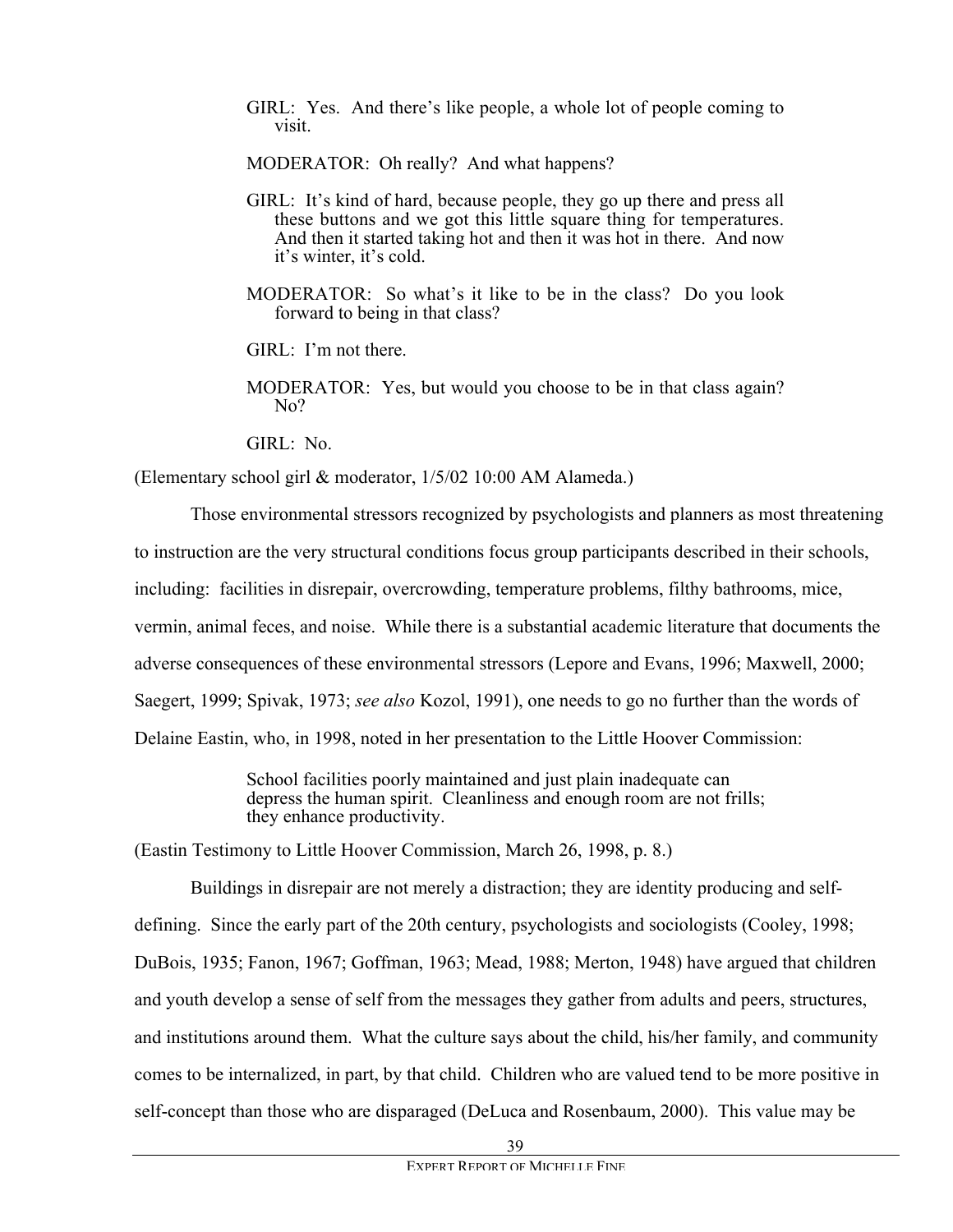communicated in what people say about and to them. But as powerful, the quality of the contexts in which they are growing "speaks" to youth about how they are viewed and valued. For better or worse, these "voices" come to form part of the core of how a child feels about him/herself and/or the extent to which s/he is valued by others (Maxwell, 2000). If surrounded by decay, disrepair, and filth, and if no adult intervenes to protect, a child may come to see him/herself as worthy of little more or at least that adults see him/her as unworthy.

Saegert (1999) and Krenichyn and Saegert (2001) document the psychological and physiological impact of crowding and other environmental stressors on youth. Evans, Kliewan and Martin (1991) report that youth blood pressure rises, concentration diminishes and errors on difficult tasks multiply in the presence of noise. Edwards (1993) found that educational building conditions can hurt student performance, accounting for 5-11% of student performance on standardized tests. In a recent study of school facilities, alienation, and academic achievement, Duran (2002) systematically assessed the academic impact of structural facilities' decay on academic engagement and achievement of elementary children in New York City. Drawing on New York City Board of Education report cards for 95 elementary schools and architects' assessments of the structural soundness and quality of these same facilities, Duran found that controlling for race, ethnicity, and poverty of student body, structural problems have a direct and significant effect on students' attendance and thereby on academic achievement. Further analyses reveal that students of color and students living in poverty are far more likely (than white or middle class children) to attend such decaying buildings. Duran's findings are important on two counts. First, poor children of color disproportionately attend poor facilities. Second, the deterioration of a school facility is, in and of itself, sufficient to produce adverse effects with respect to attendance – a proxy for academic engagement – and ultimately academic achievement.

The youth spoke often about structural disrepairs, vermin, filth, rats, overheating, and excessive cold, and the academic consequences of these conditions. One young man in a focus group, commenting upon a rat that he saw in his school responded to an inquiry by the focus group moderator: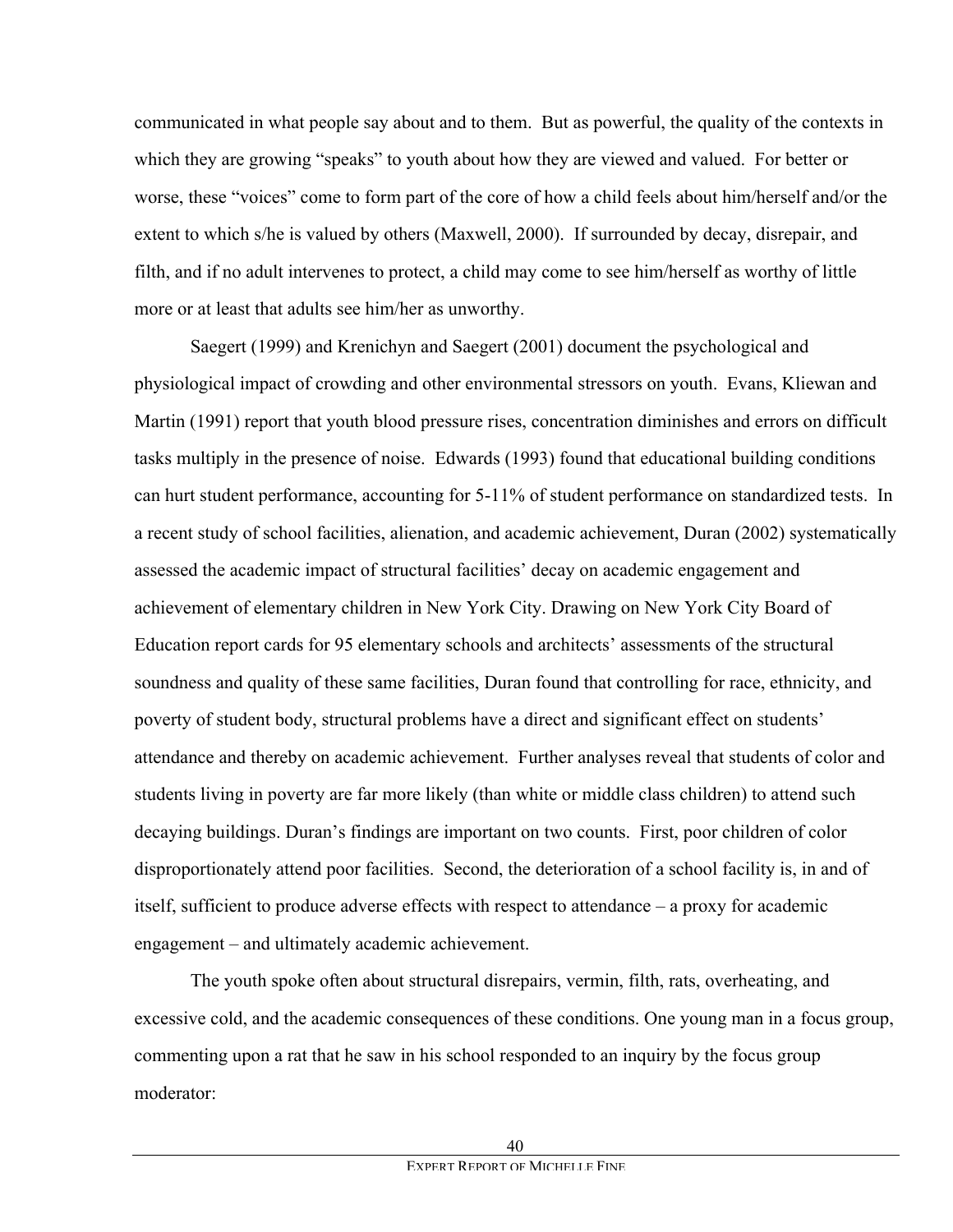MODERATOR: What does that do? You're in math class and you see a rat? Do you go back to math? What then happens?

BOY: I'm thinking about the rat.

MODERATOR: You're thinking about the rat.

GIRL: [inaudible] The rest of the class you be checking like, oh, I thought he looked  $\dots$ . We're like, where did it go?

(High school boy, girl, & moderator, 1/9/02 4:30 PM San Francisco.)

Some students are traumatized by such events. Most, including the teachers, are distracted.

Andrew Baum, Jerome Singer, and Carlene Baum (1984) conclude that "Perhaps most important among aftereffects [of environmental stress] is the simple effect stress seems to have on the ability to adapt in the future. . . . When people must adapt to a number of changes of varying magnitude, either serially or at once, ease and success of adjustment decreases and adaptation becomes increasingly difficult. If the amount of adjustment required is large enough, it may render the individual unable to cope and lead to severe consequences." (p. 26) Stephen Lepore and Gary Evans (1996) have studied the cumulative consequences of multiple environmental stressors on individuals' physiological and psychological resources, over time. They conclude that: "Individuals experiencing chronic role stressors and major life events tend to be less able to marshal physiological resources for responding to acute stressor challenge. Exposure to one stressor, particularly a chronic stressor, can reduce an individual's ability to adapt to another stressor and even increase vulnerability to subsequent stressors." (p. 359) An elementary school girl in the focus groups understood this point:

## MODERATOR: What's it like to be in a class when it's really noisy and everything?

GIRL: You can't learn.

(Elementary school girl and moderator, 1/5/02 10:00 AM Alameda.)

The evidence collected demonstrates that these schools themselves are stressful environments with substantial consequence to learning and teaching. Environmental conditions such as overcrowding have been found to reduce students' capacity to engage academically and heighten the likelihood of school violence (Astor, Meyer, and Behre, 1999; Darley and Gilbert, 1985; Devine,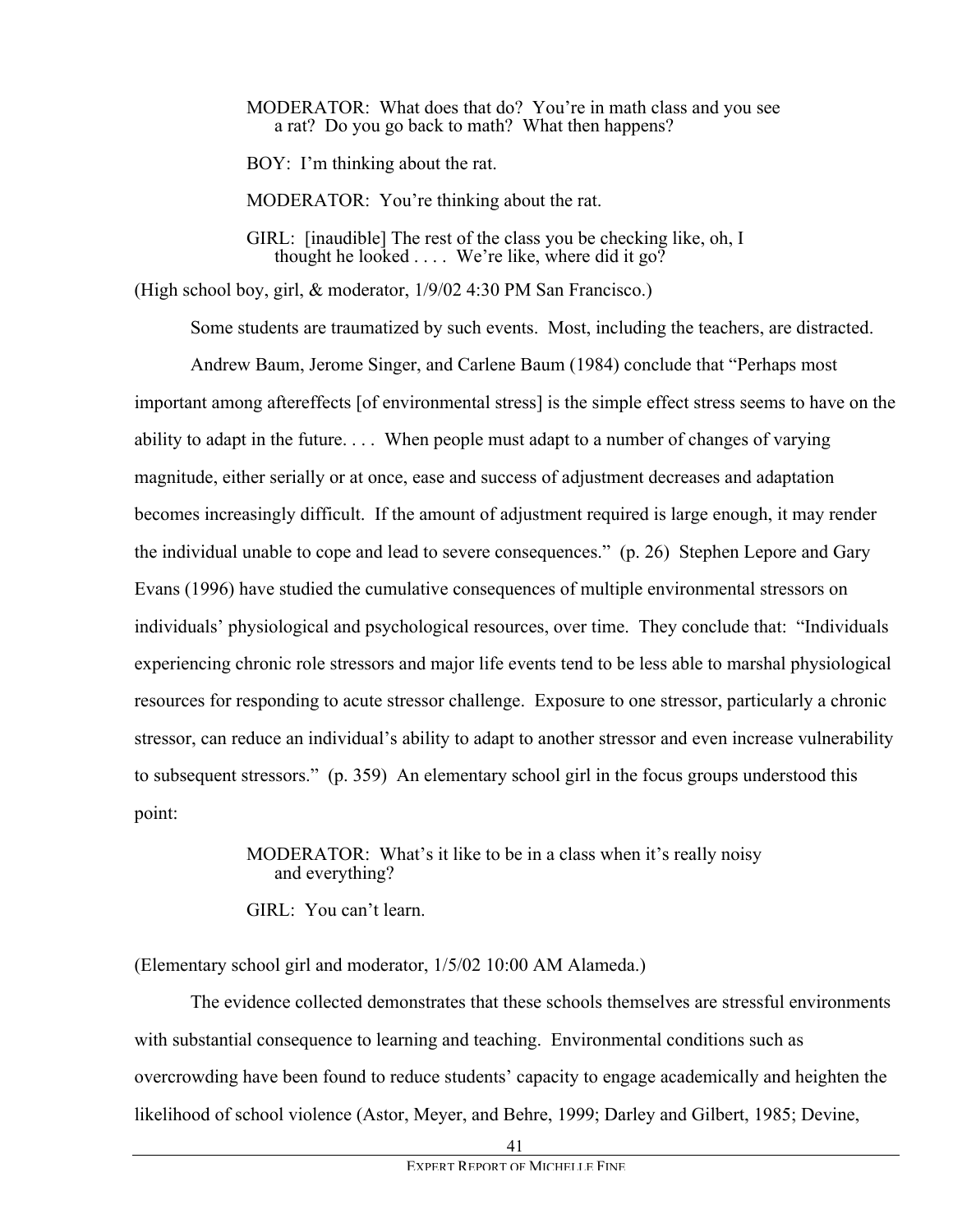1996). For students and faculty, overcrowding diminishes one's capacity to tolerate frustration and heightens attention to environmental cues rather than personal moral values (Devine, 1996).

One of the student witnesses, Jose Garcia, confirmed these findings during his deposition:

Actually the overcrowding affected the psychological health of the students, since they feel cooped up in the facility, which is designed to house an amount lesser than the actual numbers that Fremont had of students. And when I say affect the psychological health, I mean they feel cooped up, they start getting stressed or nervous, and they kind of act differently. So it's like some of the students might act in a hostile manner due to the overcrowding, they'll be bumping in the hallways because they are so crowded, which led to conflicts.

## (Jose Garcia deposition 202:25-203:10.)

Further, as Darling-Hammond (2002), Fine (1991), Foster (1997), Hill and colleagues (1990), and Meier (1998) have found, when educators work in contexts in which they feel both out of control and powerless, they exhibit far less sense of responsibility for youth outcomes, diminished commitment to the academic/intellectual community, and may be less likely to stay in a school over time.

These schools not only stress youth and educators. The evidence suggests that they also fail to buffer poor and working class youth from stressors they experience outside of school (Ancess and Ort, 2000; Meier, 1998). Deborah Meier has written on schools which "change the odds" for poor and working class youth, and youth of color. The schools involved in this lawsuit may, in contrast, maintain, or even worsen the academic, emotional, and economic odds for poor and working-class youth and youth of color. Dr. Robert S. McCord, in a systematic analysis of schools in San Francisco Unified School District concluded, "The findings of my school facility appraisal reported in this Declaration point to a pattern of disparate facility conditions associated with the racial and ethnic identity of SFUSD schools. This pattern of disparate conditions is likely to convey the message of racial inferiority that is implicit in a policy of segregation." (2002, p.12)

Finally, as Lepore, Saegert and others have documented, working and learning in conditions of environmental stress not only undermines the capacity to concentrate and complete difficult tasks, but may compromise students' and educators' abilities to adapt to the many stressors they confront.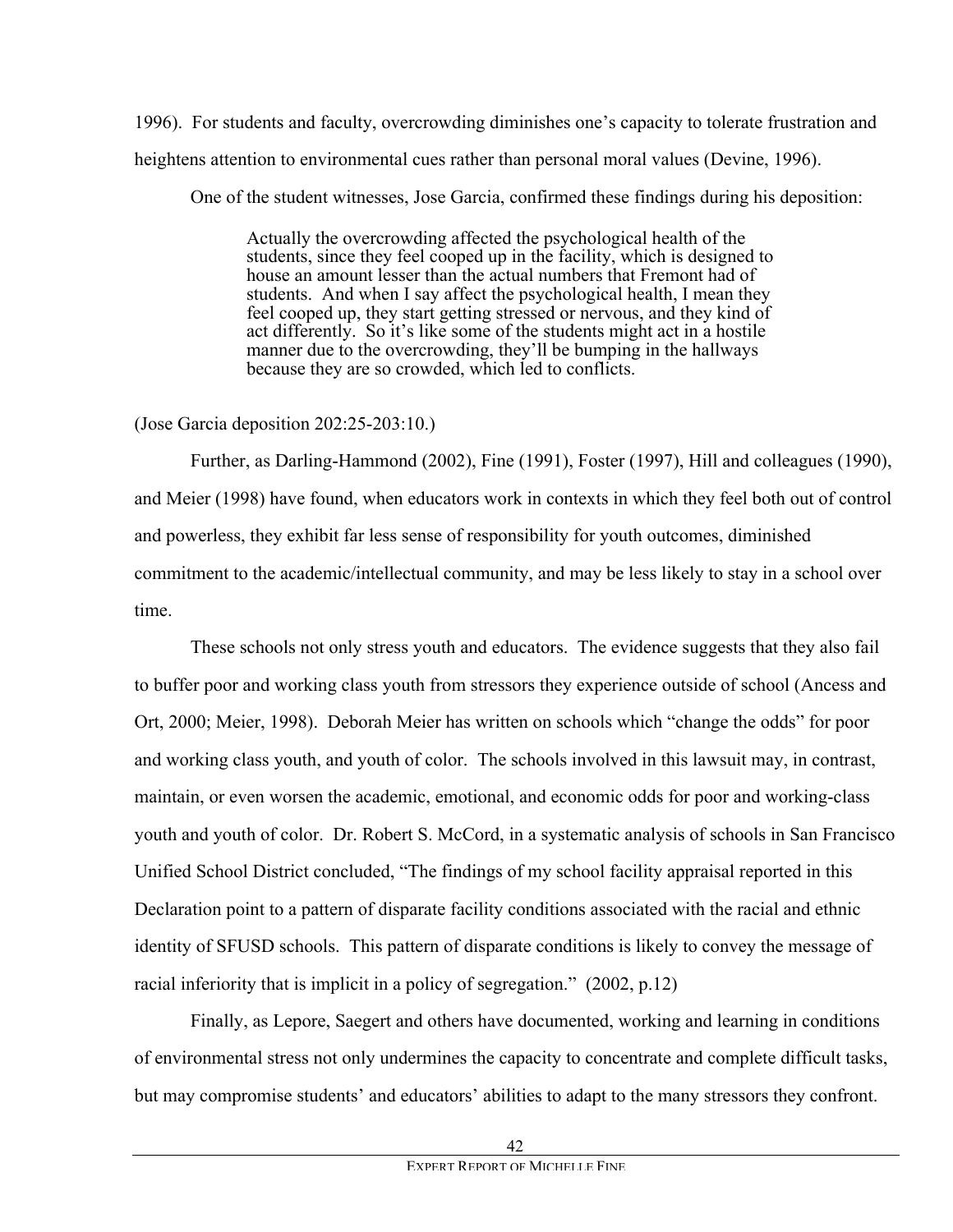Like other environmental conditions that compromise one's psychological "immunity" system,

working or attending an environmentally stressful institution may interfere with youths' and

educators' abilities to cope in these and other circumstances. If schools are supposed to prepare

youth for life, these schools may be preparing children for lives of stress, with compromised abilities to cope.

# **4. Misplaced Self-Blame as an Academic Impediment**

Across the focus groups, some students narrated a particularly acute message learned and internalized: that the students themselves are at fault for the conditions of their schooling. While most of these youth attribute their mis-education to structural inequities, a fleeting, infrequent, but emotionally powerful discourse of self-blame pierced the focus groups.

> If I sit in that class and choose to talk, then, hey, that's me. That's what, I mean, I ain't going to be nothing in life. So if that teacher, even if she teaching a little bit of stuff, I know to sit down and listen to it because I mean, this all I'm going to learn. When I leave high school, I mean what else is there? I mean, on my transcript I'm not going to make it into a university. I could tell that now. I mean, all I got is a two-year college or one of them things that come on TV for computer class or Job Corps or something like that.

(High school girl, 1/4/02 6:30 PM Alameda.)

I skipped that grade, went right to the ninth grade from seventh grade. I chose to mess that ninth grade year up. I chose to cut and shoot dice and be doing other things that I'm not supposed to do, you know. So that was my mistake, my fault. You know, in my tenth grade year, I destroyed it, you know. I made nothing of it all, nothing. I passed, I don't know how I passed, you know. So when I look at my transcript, I look at it and say this is where I failed. I know I won't be able to make it into a university because of me, not because of what peer pressure or what this principal said or what this teacher was teaching me.

(High school girl, 1/4/02 6:30 PM Alameda.)

While the students whom we interviewed recognized and discussed, in the aggregate,

structural problems of teacher turnover, overcrowding, absence of books, ineffective guidance

counselors, etc., they also accepted much responsibility for their own behaviors. As the two girls

here exemplify, a whispered or shadow discourse flowed through the groups conveying a self-blame

about past behaviors. Students who offered such analyses typically asserted a very punitive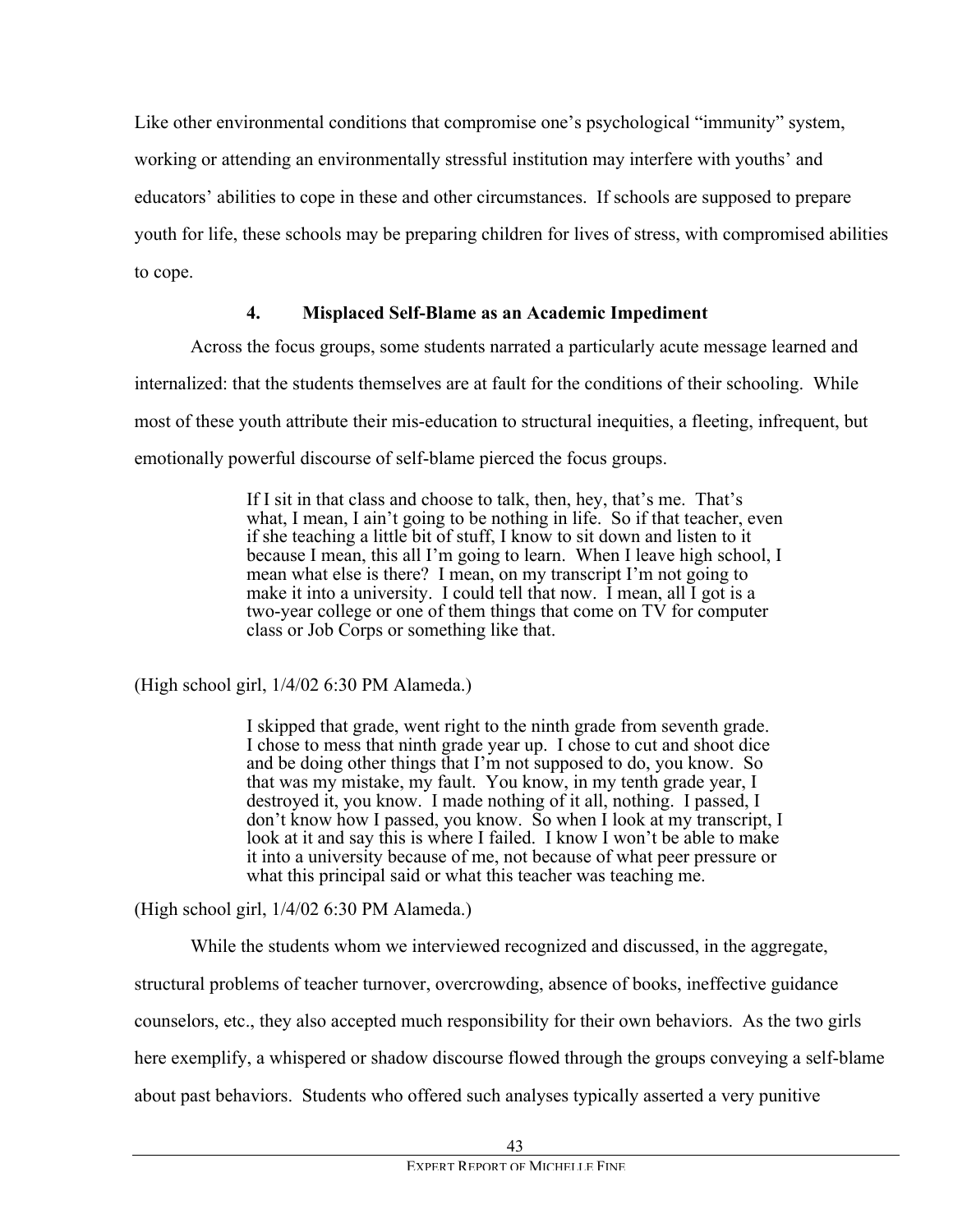perspective on their own biographies: past mistakes do and should dictate a life of impoverished educational, social, and economic opportunities. The first young woman sees it as her own fault that she is unprepared for college and can only pursue a two year college or "computer class" or "Job Corps." The second young woman considers her behavior in ninth grade, cutting and shooting dice, as sufficient to severely limit her future options. Surely there is a refreshing maturity or responsibility expressed in these narratives. There are, however, several disturbing implications of self-blame as well.

First, students who view educational difficulties as largely their own fault also tend to hold very low expectations for personal change or for the effective intervention of adult educators. There is little sense that school can/will help them achieve positive educational outcomes (Fine, Freudenberg, Payne, Perkins, Smith, and Wanzer, 2002). Low expectations for adults convert into self-defeating attitudes by which students hesitate to ask for help they need. One young man expressed it well: "I don't ask the teacher nothing. I just get help on my own, find some way to do it." (Middle school boy, 1/6/02 1:00 PM Alameda.) At just the age when and in just the schools in which youth desperately need (and want) adult guidance and support, they are learning not to ask. "I don't ask the teacher nothing" is of course a defensive posture, rejecting educators' help before educators refuse his request. These students then convert this defense into an internalized and unrealistic belief in personal responsibility. In the end, these students do not learn how to ask for or receive help, they do not get the help, and, in the likely event of failure, they conclude that it is "my fault."

Further, there is little recognition by these youths that stressful structural and academic conditions of their schools actually contribute, in large measure, to the disruptive behaviors that they and their peers witness and engage in. Consider the following exchange among high school students who, upon hearing a young man's story of scheduling troubles in school, attributed academic difficulties to various sources, including poor parenting, laziness, bad attitudes of students, etc.

> NINTH GRADE BOY: They didn't have no science classes available because they were too full so my counselor just gave me chemistry. And so I'm in there with eleventh and twelfth graders. And they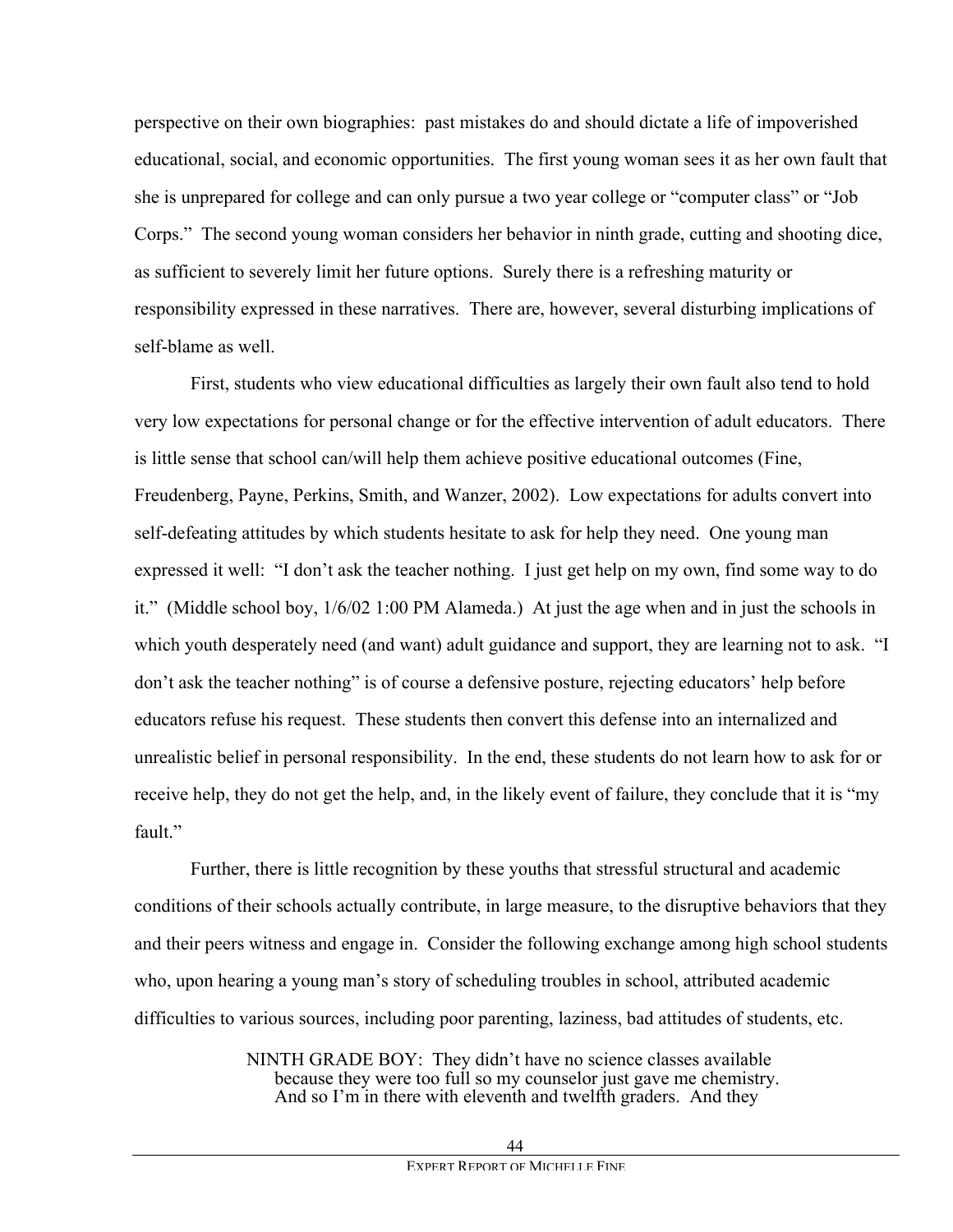know what to do. I don't know so I'm just sitting there looking and the teacher don't even help you. So I'm flunking that class.

MODERATOR: What kind of help would you want your teacher to give? What would good help look like?

BOY: Just show me how to do the work.

\* \* \*

[The conversation now turns to students explaining why failure rates are so high.]

MODERATOR: Why [do] you guys think some students fail their classes?

\* \* \*

- GIRL: Okay. My opinion at my school why students fail classes is because some parents don't have control over their kids and their kids is used to being out and doing all these things. And when they get back to school, school is just so boring . . . they decide to ditch or not pay attention in class and that changes the whole classroom environment. And some other students just don't like being there so they just like talking and everything too. So the teachers started not to care, started not caring.
- \* \* \*
- GIRL: I guess I have like one or two teachers that really care but the rest of my teachers just throw the book at you and say do it.
- \* \* \*
- GIRL: Well a lot of, I think, like students don't really care about their classes. Or they're just not interested in them. That's why they usually fail it or just like messing around.
- \* \* \*
- GIRL: Yes, mostly like the classrooms are like out of control. And like what he said, when they aren't controlled, he will do like something. It's like also like the students' choice if they want to or not"

(High school boy, girls, & moderator, 1/6/02 3:00 PM Los Angeles.)

As the exchange between the ninth grade boy in chemistry and the other students reveals,

many youth are well socialized to blame school problems on youth or poor parenting, rather than on

the flawed schooling itself. The ninth grader initiated the conversation with a concern about

inadequate course offerings. In response, the focus group participants attributed adverse academic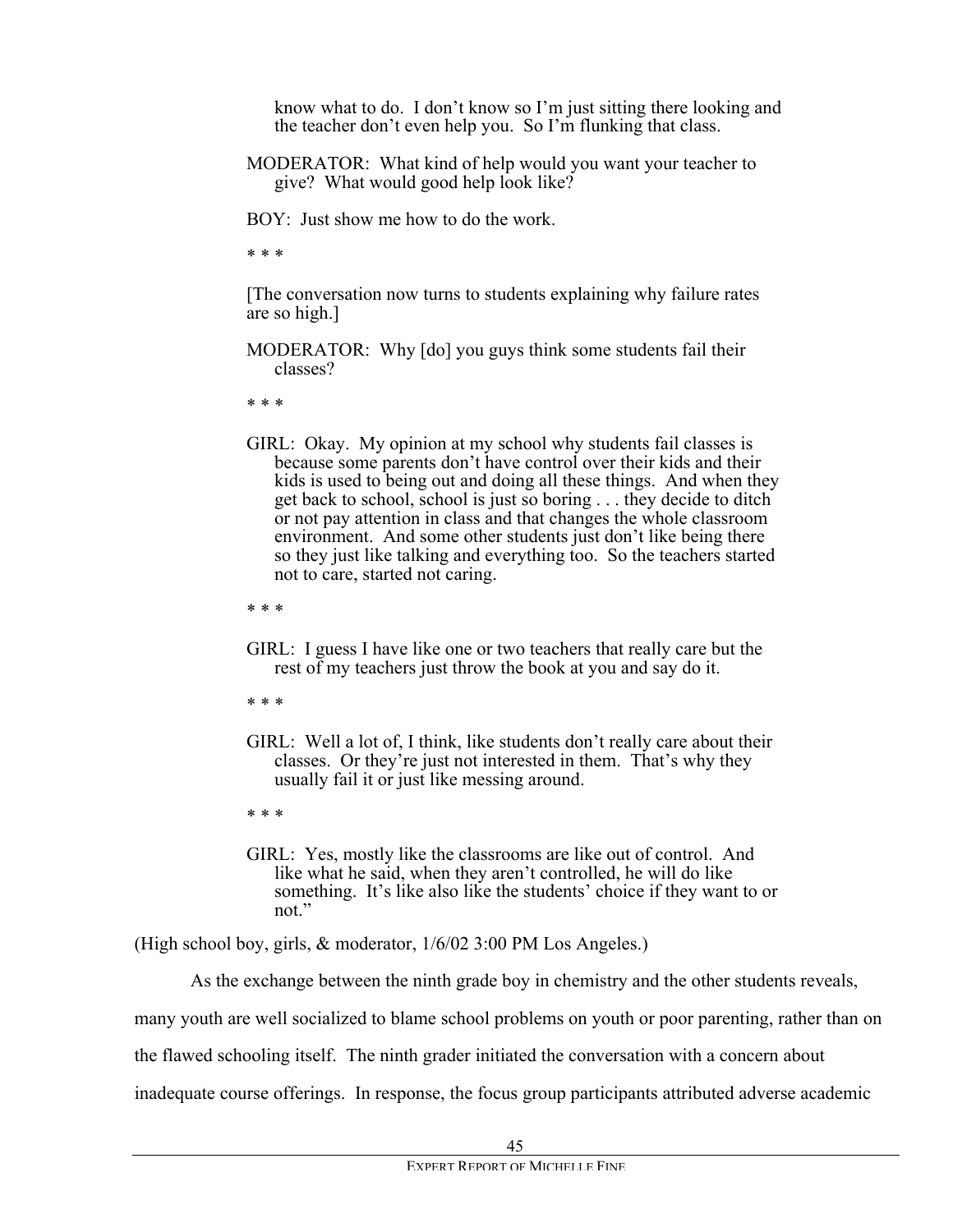outcomes, primarily, to youth behavior — ignoring what he just told them about his inappropriate class placement. In this selective hearing and then student-blaming example, it is clear that students are reluctant to acknowledge that structural conditions may give rise to difficult student behaviors and are, instead, likely to attribute adverse academic outcomes to student behaviors. These student behaviors are, at once, a response to structural conditions and a cause of more negative outcomes. What is lost in the analysis, however, is the dynamic relation of structure and behavior: that the absence of qualified teachers, high teacher turnover, and overcrowding create a context in which disciplinary problems, cutting, boredom, and acting out become normative (Fallis and Opotow, forthcoming; Haney and Zimbardo, 1973; LeCompte and Dworkin, 1991). By blaming students, the structural sources of these problems are obscured. But the negative effects on student performance remain.

Perhaps most damaging with respect to future outcomes, some of the youth have elaborated a very punitive ideology that mistakes they have made in the past will and should predict negative future outcomes. These youths have committed what psychologists would call a "characterological personal attribution" or "fundamental attribution error" for past mistakes. When people attribute bad outcomes to a moral flaw in themselves, it tends to be difficult to shed the shame, change behavior, and/or believe yourself entitled to future, positive outcomes. They have internalized the broader societal message about poor youth: that they *deserve* bad outcomes from the time of their "mistakes" forward (Janoff-Bulman, 1992). $<sup>2</sup>$ </sup>

Social scientists write about the kinds of environments youth need in order to develop a sense of stability and a knowledge of their own capacity to revise, improve, make mistakes, and initiate change. These environments include what psychologist Lorraine Maxwell calls a "safe and welcom-

 $\overline{a}$ 

 $2$  It is interesting, if a digression, to consider who, among today's youth, are allowed to make mistakes. There is an ample literature suggesting that one of the greatest differences between growing up poor and/or of color in the U.S. and growing up middle class/wealthy and White is that the latter group of children and adolescents are allowed to make mistakes, with second chances available and opportunities to try again (Lefkowitz, 1998). We understand, for these youths, that mistakes are developmental, opportunities to learn and to revise. Poor children, especially poor children and youth of color, in contrast, tend to be held personally accountable for such mistakes (*see* Lefkowitz, 1998; Poe-Yagamata and Jones, 2000), with dire consequences that can last a lifetime (*see* Ayers, Ayers, Dohrn, and Jackson, 2001).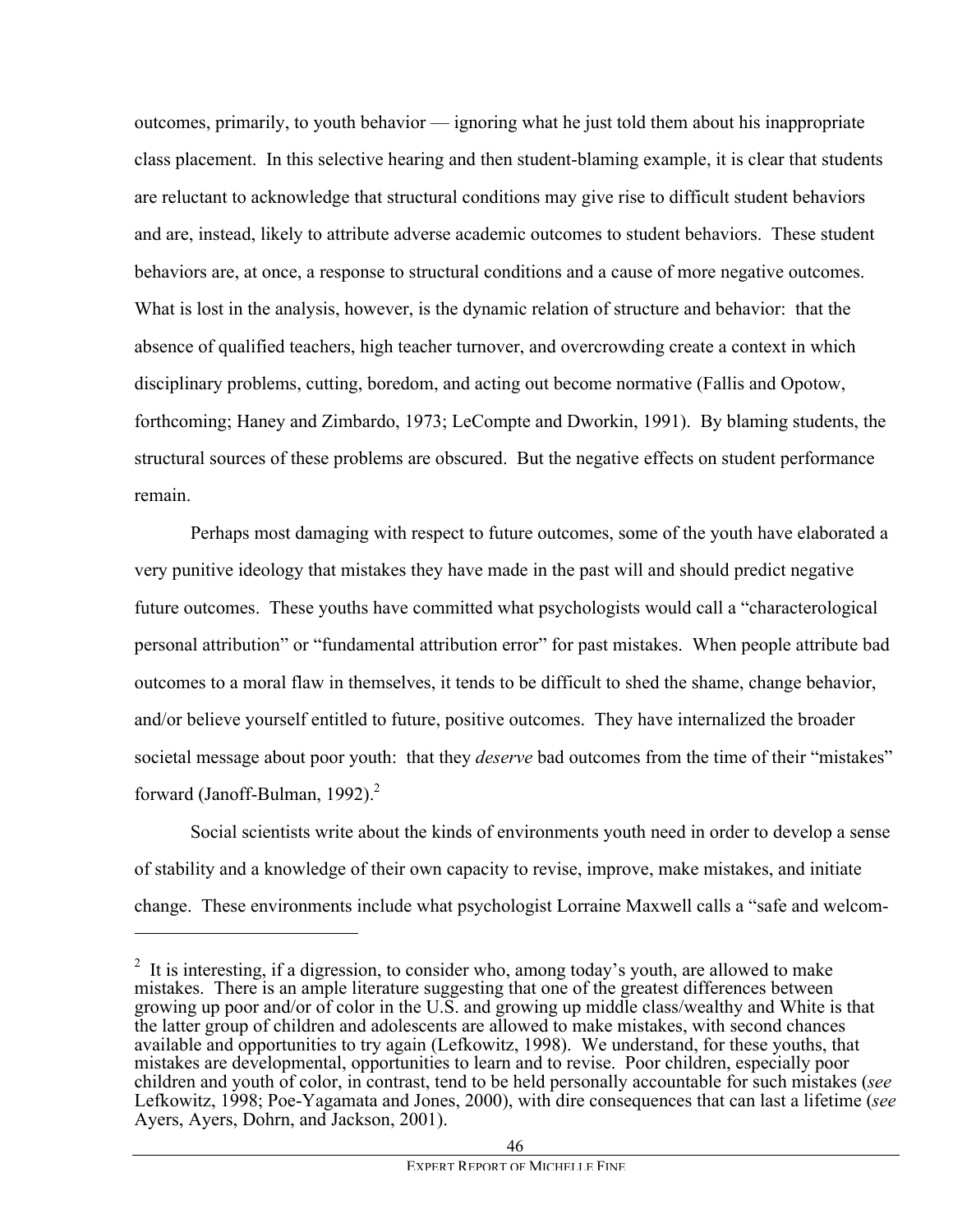ing school" (Maxwell, 2000; Parsons, 1959). Such environments float the strengths of youth and aid them with their needs (Ancess, 2000). The schools attended by the youth who were interviewed are, in contrast, organized in ways that only the most buoyant survive. "Mistakes" by youth in these schools are more likely to occur, given the absence of a quality educational context, and the consequences of these mistakes are likely to be costly.

# **5. Inadequate Preparation for College.**

 $\overline{a}$ 

In institutional settings in which facilities are decaying, books are often unavailable for independent work or homework, faculty turn over at alarming rates, and incidents of health violations are reported by youth, the social, psychological, and academic consequences for most will be serious (Fallis and Opotow, 2002; Fine, 1990, 1991). Researchers Hanson (1994) and Trusty and Colvin (1999) suggest that these conditions produce cohorts of "lost talent." In the California data, the "lost talent" is operationalized in schools' dropout rates, percent of graduates ineligible for the UC/CSU system<sup>3</sup> and in students' rightful concerns about academic under-preparation. The surveys reveal *that* 

 $3$  Dropout statistics from schools of youth whom we interviewed, as well as percent of graduates eligible for the University of California/California State University system:

| School                   | District     | 1998-99<br>Dropout Rate | 1998-99<br>UC/CSU<br>Eligibility |
|--------------------------|--------------|-------------------------|----------------------------------|
| Balboa High School       | <b>SFUSD</b> | 51.6%                   | 42.8%                            |
| Burton High School       | <b>SFUSD</b> | 3.5%                    | 91.5%                            |
| Castlemont High School   | <b>OUSD</b>  | 23.4%                   | 29.9%                            |
| Fremont High School      | <b>LAUSD</b> | 46.2%                   | 35.4%                            |
| Fremont High School      | <b>OUSD</b>  | 35.9%                   | 16.1%                            |
| Oakland Tech High School | <b>OUSD</b>  | 24.7%                   | 8.5%                             |
| Crenshaw High School     | <b>LAUSD</b> | $16.9\%$                | 51.5%                            |
| Dorsey High School       | <b>LAUSD</b> | 56.1%                   | 9.7%                             |
| Jefferson High School    | <b>LAUSD</b> | 19.7%                   | 50.2%                            |

47

EXPERT REPORT OF MICHELLE FINE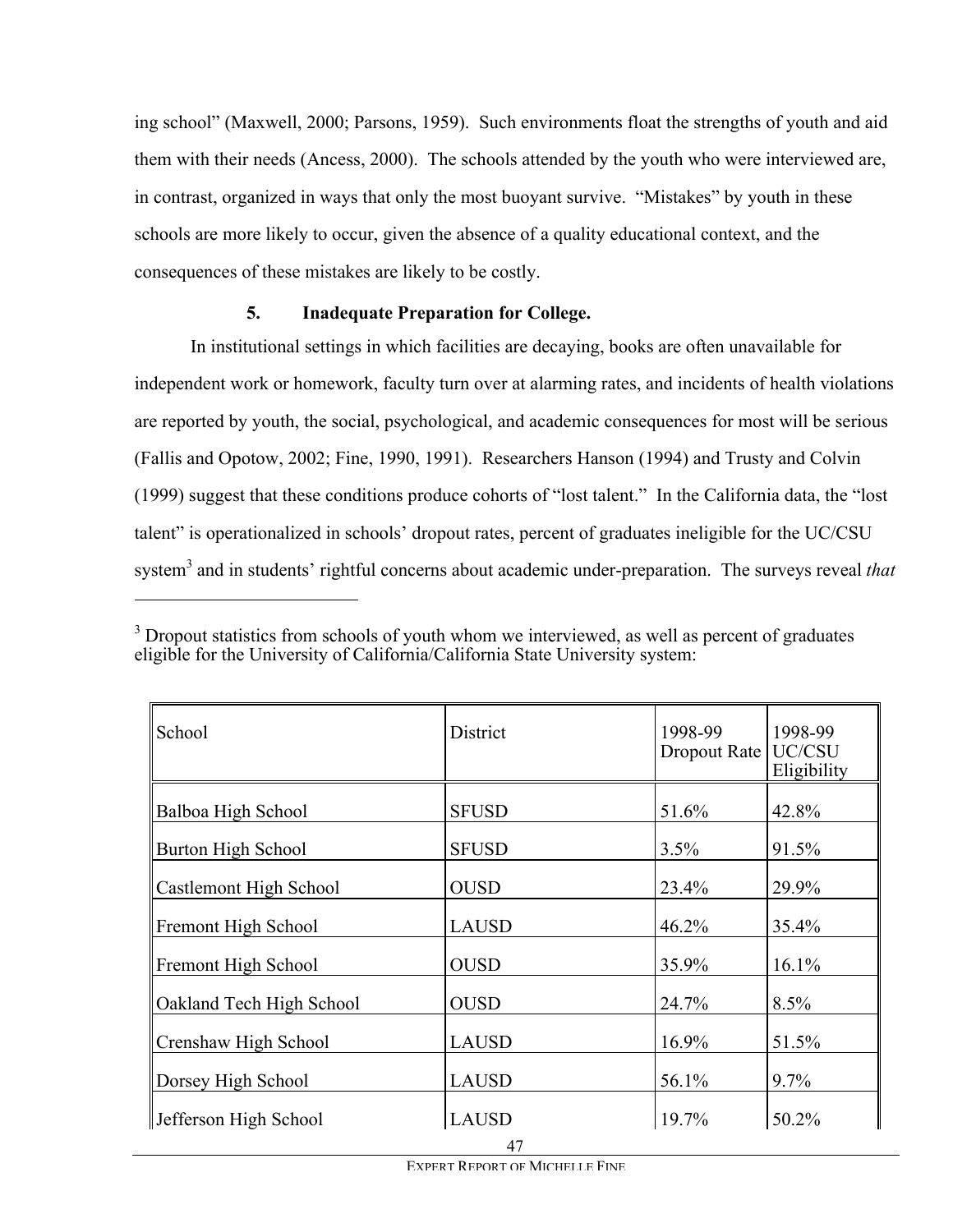students are concerned about under-preparation (see Table 4). The focus groups reveal *how* teacher turnover, overcrowding, insufficient instructional materials, and environmental stressors undermine the relations of learning, interfere with instruction, and produce cultures of under-preparation.

| Table 4                                                                                       |
|-----------------------------------------------------------------------------------------------|
| Percent of students who expect to graduate and percent who feel less well, as well and better |
| prepared for college than their California State peers                                        |

|                                                                                 | High School $(n=66)$                                | Middle School $(n=20)$                                 |
|---------------------------------------------------------------------------------|-----------------------------------------------------|--------------------------------------------------------|
| How likely is it that you<br>will graduate from your<br>school?                 | 85%                                                 | 53%                                                    |
| How prepared are you for<br>college: less well than<br>others, as well, better? | Less well: $50\%$<br>As well: 39%<br>Better: $13\%$ | Less well: $15%$<br>As well: 70%<br><b>Better: 15%</b> |

As Table 4 indicates, and the surveys reveal, almost all of these youth expect to graduate from high school and attend college. A full 85% of surveyed high school students consider it likely that they will graduate from their present school, and 91% indicate that they would like to attend college after graduation. However, 50% feel that they are "less well" prepared for college than peers throughout the State of California. This represents a serious rise from the 15% of middle school students who report that they feel "less well prepared for college" than peers. The high school students appear to hold high aspirations for college, but are filled with anxiety about inadequate preparation.

| Locke High School              | <b>LAUSD</b>      | 35.1%   | 59.7%   |
|--------------------------------|-------------------|---------|---------|
| Manual Arts High School        | <b>LAUSD</b>      | $0.2\%$ | $100\%$ |
| Roosevelt High School          | <b>LAUSD</b>      | 19.0%   | 44.3%   |
| Huntington Park High School    | <b>LAUSD</b>      | 16.7%   | 26.4%   |
| <b>Watsonville High School</b> | Pajaro Valley USD | $2.2\%$ | 19.1%   |

Source: Education Data Partnership Website - School Profiles & Reports, located at www.eddata.k12.ca.us.

 $\overline{a}$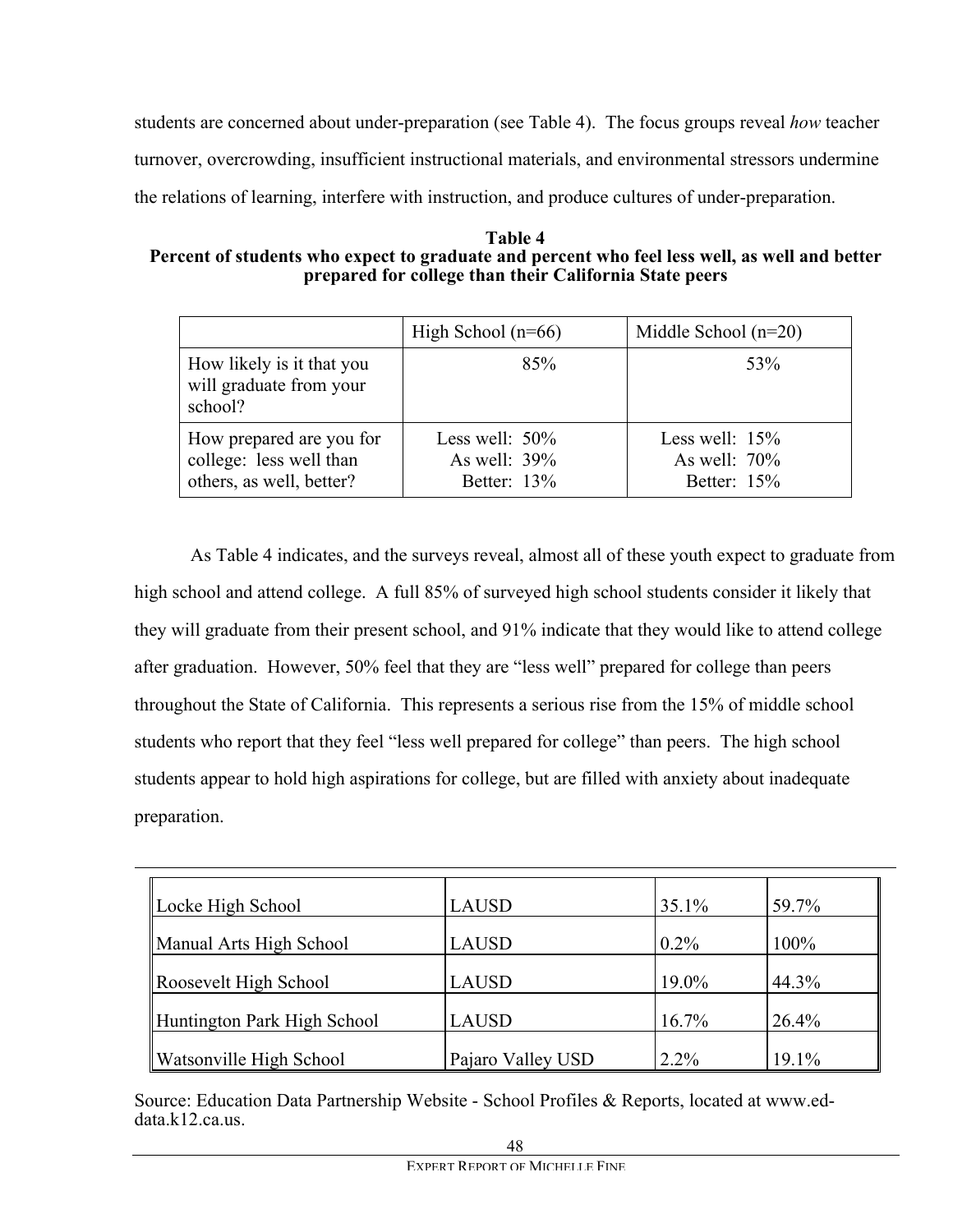In research with youth from low-income schools in New York, Chicago, and Philadelphia, I often hear poor and working class students express concerns, like these, about college (Fine, 1991, 1994; Fine and Somerville, 1998; Wasley, Fine, King, and Powell, 1999). What is striking about the California data are the high percentages of youth who expect to both graduate high school and attend college, matched with the belief, expressed by half, that they are less well prepared than others in the State. The problem lies not in low expectations or aspirations but in the well-founded anxieties about academic under-preparation. The U.S. Department of Education (2001) has recently determined that a rigorous high school curriculum is one of the best predictors of success and persistence in higher education. For the youths attending these California schools, their fears are unfortunately realistic. Their academic preparation will likely be inadequate to the expectations and standards of higher education.

As one high school graduate, now at UC Berkeley, summarized her experience:

I just wasn't at all prepared, like compared to my sister. She's at UC Berkeley now but she went to Lowell. She was really prepared for college. Her school had lots of AP classes, she took 5 AP exams and passed 4. My school only had two that I could take . . . . I didn't know what to expect or about picking majors or anything. I got really discouraged when everyone around me was doing so well and knew what was going on. It was really hard for me. I had to drop out of more than half of my classes my first year. I thought about dropping out of school all together. Luckily I had the support of my friends other students who graduated from [my school] who told me to stick it out, to just try to go slower . . . . I was feeling like everyone else was doing so well — why did Berkeley accept me?

(Quote in Fine notes from high school graduate interviews.) For youths who feel that they are trying their hardest, working with whatever resources are provided by their schools, and achieving against the odds, the anticipation of difficulties in higher education is stressful and anxiety producing and can be academically undermining.

A small group of graduates from these California schools who are now attending college were interviewed. Given the high drop out rates of these schools and the few who go onto college, I assume that a sample of college going students represents some of the most academically successful graduates of their schools. While the N is obviously low (11), the consistency of their responses with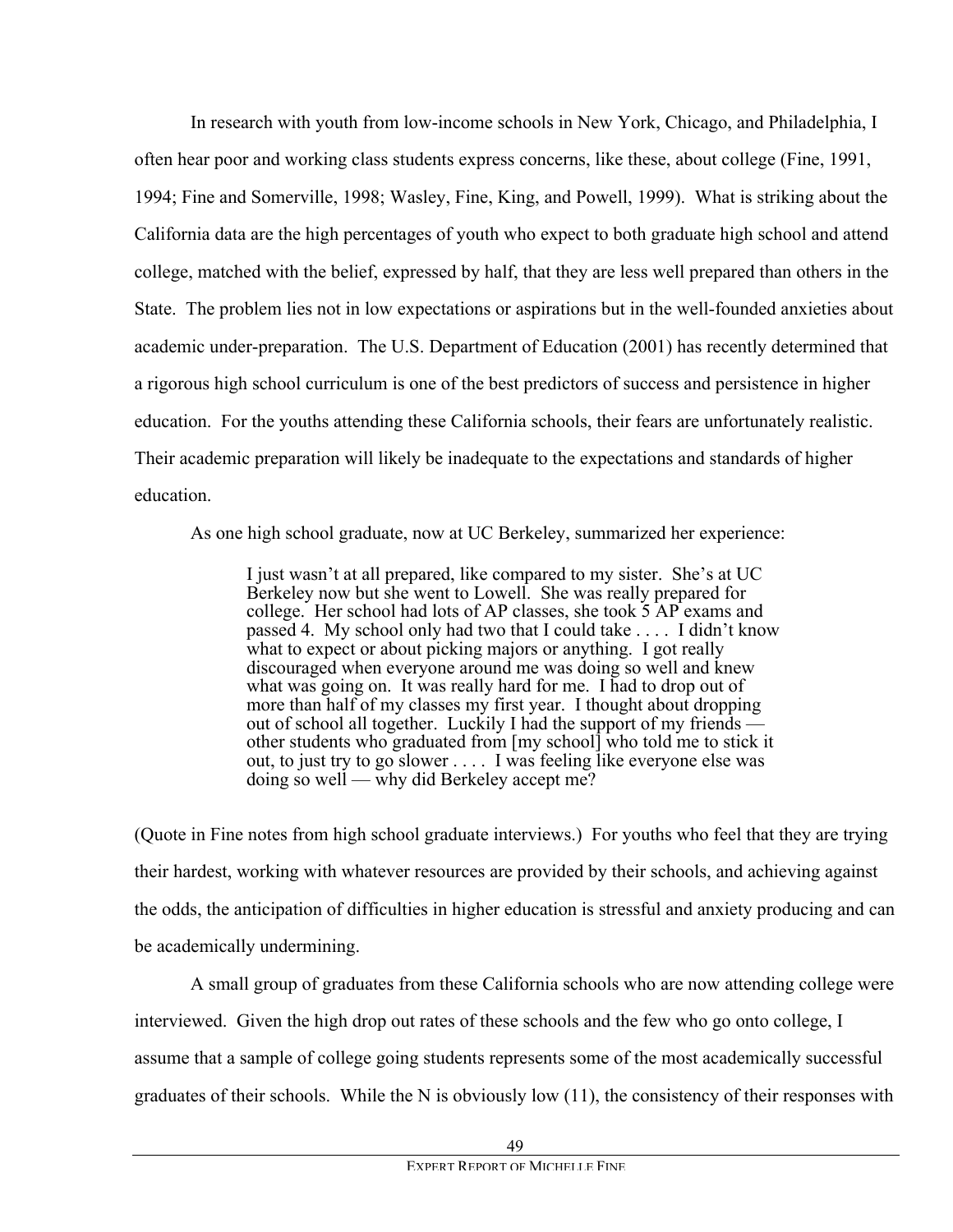respect to under-preparation was noteworthy. In response to a neutral question about how well high school prepared them for college, all eleven offered that they felt under-prepared for college (100%) (for contrasting evidence from poor and working class youth of color, in college, who attended high quality small public schools, see Bensman, 1994, 1995). While the interviewers did not ask about any particular subject area in the questioning, nine of the 11 spontaneously mentioned that they were poorly prepared in mathematics and seven mentioned college-level difficulties in reading/writing. A number admitted to thoughts of dropping a course or dropping out of college.

> I kept thinking they know more than I do. It seems like I had to do more than them, like I have to go to a lot of tutorial classes. What [my school] has offered me has made my transition to college really difficult. I'm pretty much intimidated in college  $\dots$  I keep thinking, Am I going to make it?

(Female graduate, now at U.C. Berkeley; quote in Fine notes from high school graduate interviews.)

The reflections of these graduates reveal the academic and psychological costs of academic under-preparation, even for the "stars" of these schools:

> High school didn't provide me with any AP or honors classes so I was never exposed to college level work. When I took calculus my first year in college, I couldn't compete. I ended up having to drop the class and take an easier math course. The expectations and standards at [school] were too low. Many students felt like they weren't being exposed to the education they needed. We could see what students at Lowell High were getting, all the AP classes and textbooks. But we had to share most of our books and some we couldn't even take home.

(Male Graduate, Class of 2000, now at U.C. Berkeley; quote in Fine notes from high school graduate interviews.)

These young women and men *thought* they were top students at their California high schools. Reflecting back on their high school years, these college students all admitted that they were underchallenged. While two credited teachers and/or counselors who "really pushed me . . . taught me to keep an open mind and not to quit" (quote in Fine notes from high school graduate interviews), all agreed that teachers "could have given more work, they could have been harder on us." (Quote in Fine notes from high school graduate interviews.) When asked, "What did you get from your high schools?" these young women and men reported that high school was a context in which they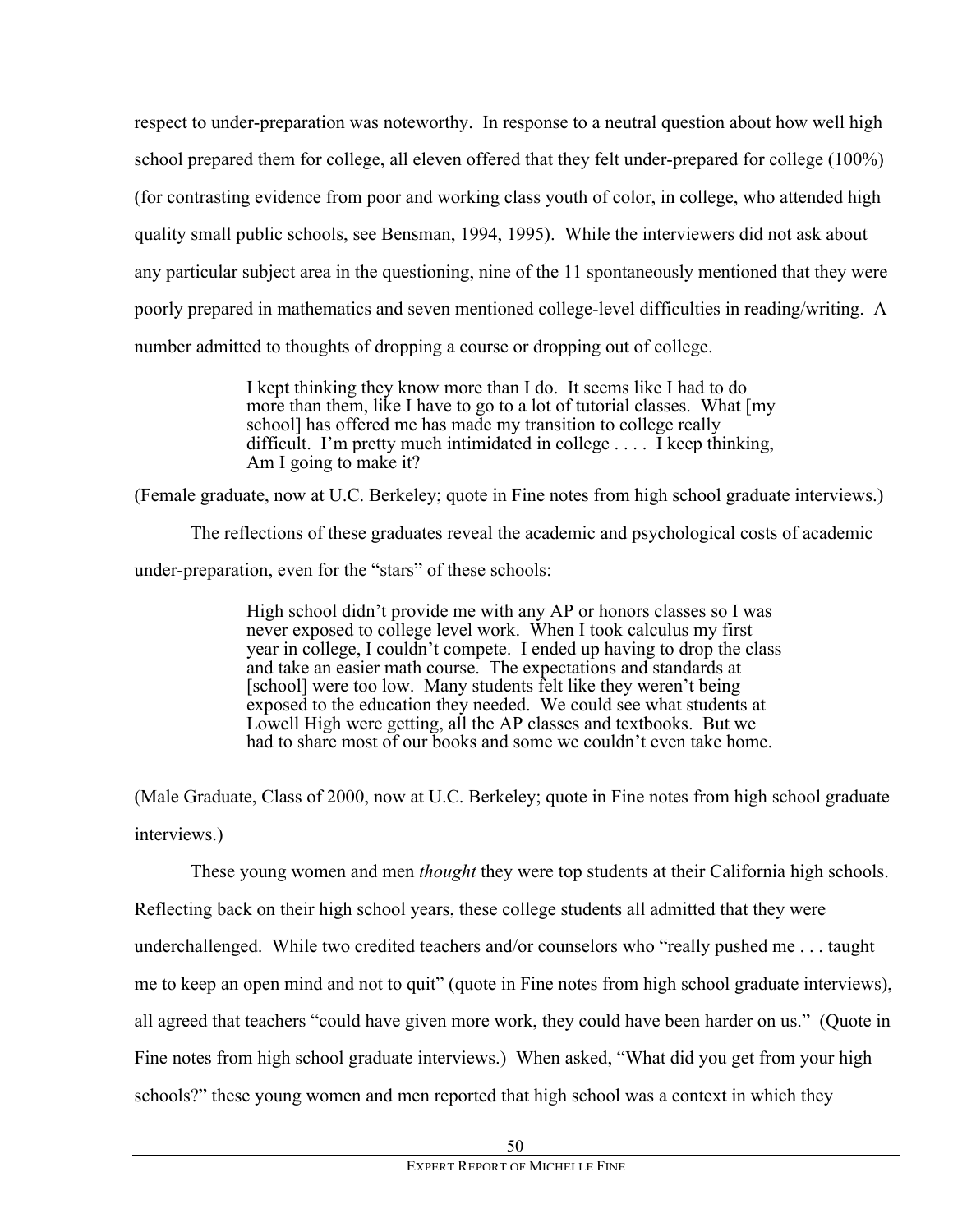developed a sense of persistence, learning to beat the odds, to struggle, even when no one was in their corner. One young woman, now attending community college, explained:

> In high school, I didn't feel any support, especially in terms of college going. I got some basics . . . but I don't feel prepared for college.

(Quote in Fine notes from high school graduate interviews.)

### **VI. Conclusion**

This is a time of rich, vibrant and contentious debate over the goals of public education. President Bush has placed education at the top of his national priorities. Smart and well meaning people vigorously disagree about the importance of high stakes standardized testing, the power of vouchers and choice, the curricular significance of phonics, bilingualism, whole language, prayer in school, and sex education. Five academic outcomes of public education, however, are generally agreed upon as evidence of quality education.

High achievement/acquisition of skills;

Strong sense of internal motivation and efficacy in faculty and students;

Low drop out rates

High levels of post secondary education

Broad based civic mindedness and belief in democratic American values

(see literatures by Bensman, Connell, Fine, Ryan, Meier, Raywid, in bibliography).

Systematic strategies for achieving these goals are described eloquently by the Joint

Committee to develop a Master Plan for California's Education System. In August of 2000, the Joint Committee recognized that students in California deserve the opportunity to:

> Learn and master the basic cognitive and social skills needed for success in life and the advanced knowledge and skills that will make them competitive with graduates of the best educational institutions in other states and nations;

Develop an awareness and appreciation of the cultures of California, the nation and the world;

Instill the social values of integrity, morality, discipline, and civic-mindedness;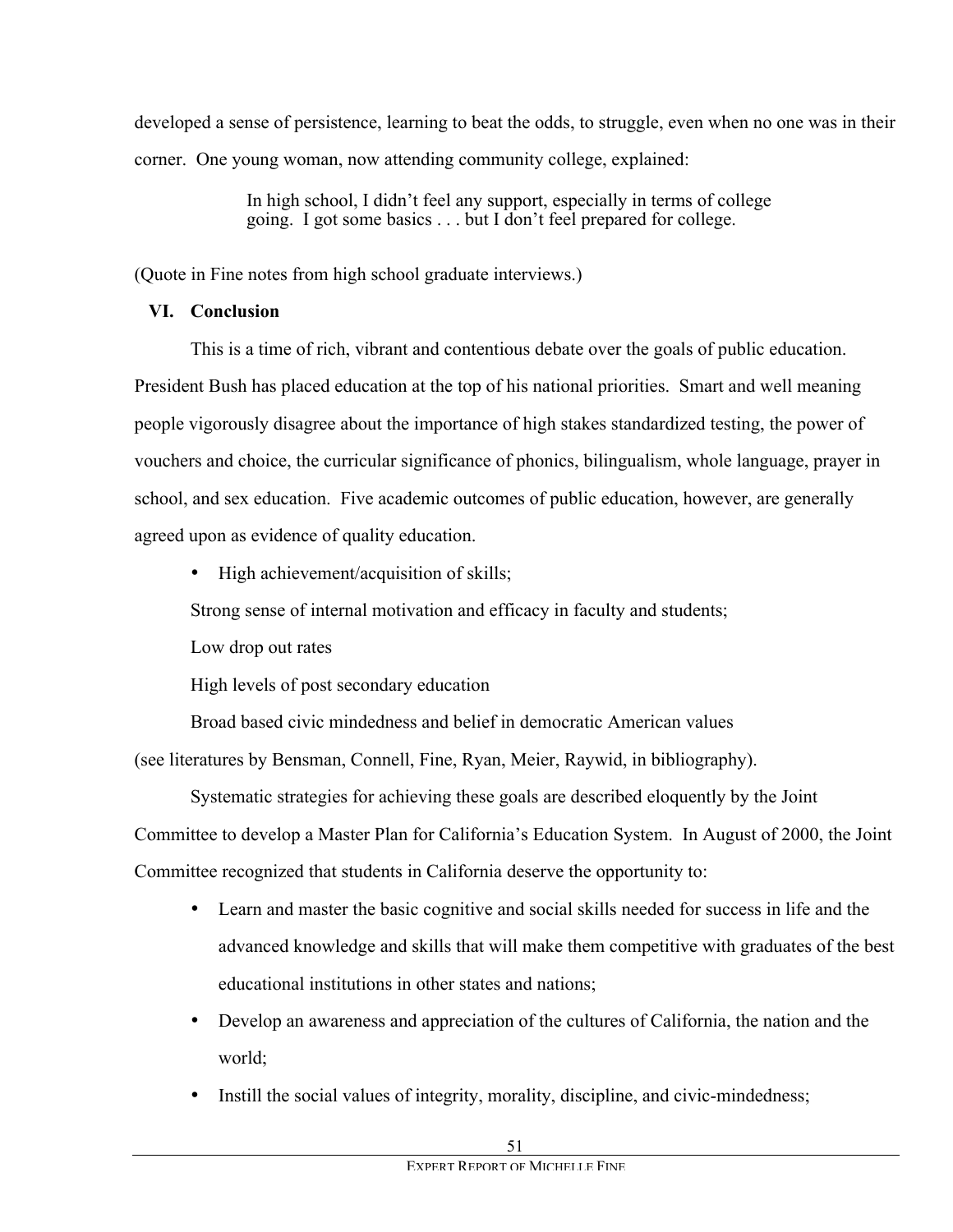Develop an understanding of the impact of education on their lives and of the educational options available to them; and

Nurture a love of learning and an enthusiasm for life-long learning.

(Master Plan/Framework, 8/8/2000, p.11.)

The California schools described by focus group participants systematically fail to offer students these opportunities to learn and master basic cognitive and social skills. To the contrary, the conditions in these schools threaten students' social values of integrity, discipline, and civicmindedness and place in jeopardy a love of learning and enthusiasm for life-long learning. The conditions in these schools convert yearning to anger, pride to shame, and civic engagement to alienation.

The data collected, in my assessment as a Social Psychologist, suggest that the schools in question are educating youth toward intellectual mediocrity and alienation, and away from academic mastery and democracy. Both the scholarly literatures and the youths' survey and interview data indicate that the contexts in which they are learning are sites of possibility and of betrayal. In these buildings, pride in self, desire for quality education and a sense of civic engagement shrink. The state of their buildings, the quality of their educators, and the absence of books and materials combine adversely in ways that affect academic, social, and psychological development. Despite the fact that the youth are asking, desperately, for quality educators, rigorous curriculum, and clean and safe, uncrowded facilities, the evidence suggests that the more years these youth spend in plaintiff schools, the more shame, anger, and mistrust they develop; the fewer academic skills they acquire; and the more our diverse democratic fabric frays.

## **VII. Terms of Consultation**

I have agreed to testify at trial in this case if called on to do so, and I will therefore make myself available to be deposed concerning any opinion, and its basis, that I would give at trial. My consulting fee for work on this case is \$2000 per day for my work, and \$300 per day for my graduate student assistants' work.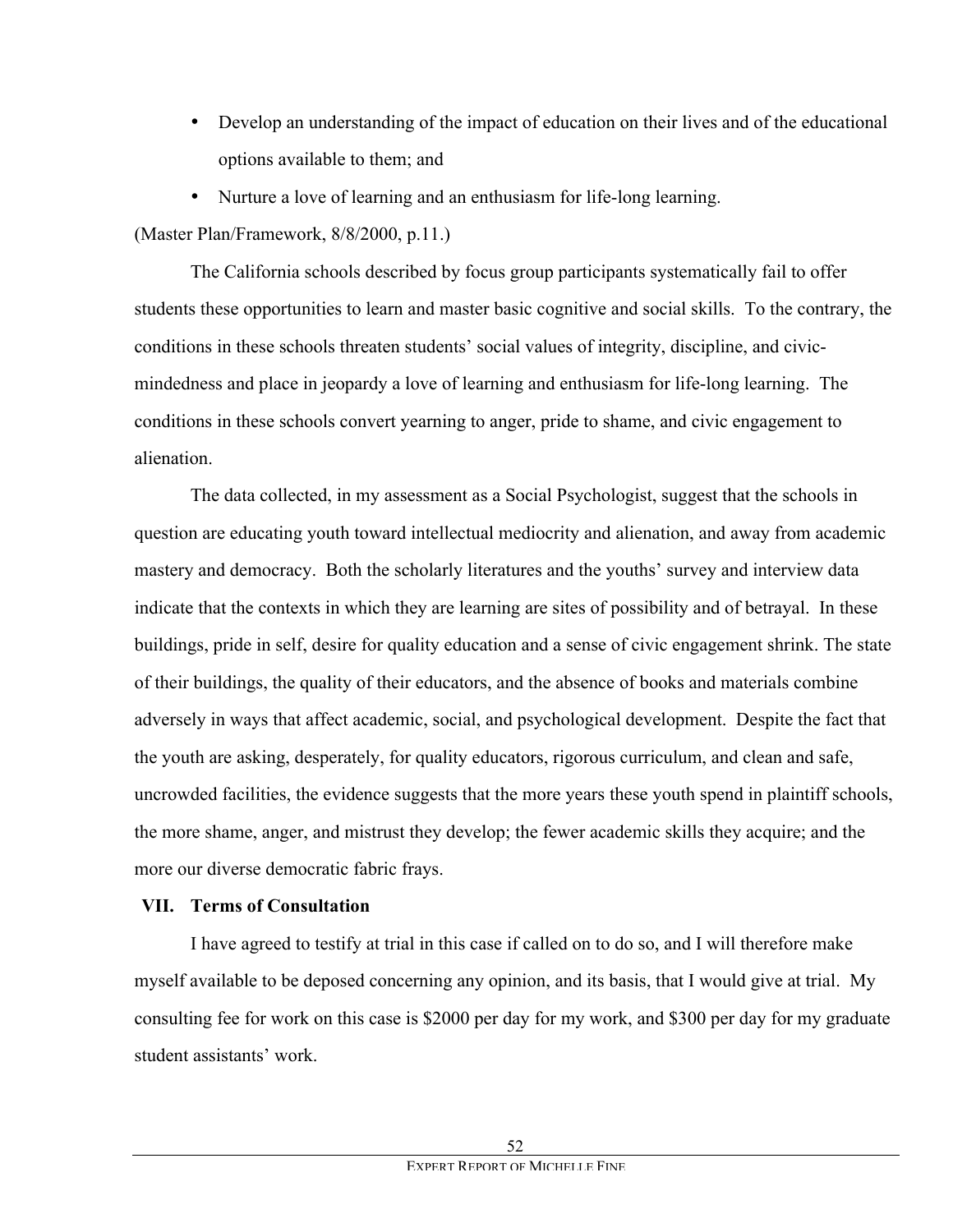#### **Appendix A:**

### **Detailed Methodology**

Focus groups are an established social science method used in marketing research, jury research, health psychology, and in-depth studies of social experience (see Desvousges and Smith, 1988; Denizin and Lincoln, 2000). Focus groups are the method of choice when a researcher seeks to understand a range of perspectives on a particular topic, document differential patterns of response to the same question, and observe how groups interact in response to a set of organizational questions (Wasley, Fine, King and Powell, 1999). Focus groups are particularly valued by policy analysts interested in understanding complex social and organizational dynamics (Kahan, 2001). Focus groups are highly recommended for research on youth because they produce interpersonal and group level data as well as individual data (Wasley, et al. 1999).

To be effective, focus group facilitators are trained to create safe settings for open and free exchange of ideas; to solicit dissenting or unusual perspectives; to value diversity rather than conformity; to encourage participation by all, including shy or silent participants; and to support outliers, that is individuals who hold distinct or unusual positions within the group (Kitzinger, 1994). Focus groups mixed by gender are highly recommended for research with adolescents because there appears to be less pressure for socially desirable responses than in individual interviews with an adult or interviews with males only (or females only) (see Frosh and Phoenix, 2002). For further information on focus groups, relevant citations include: Basch, 1987; Desvousges and Smith, 1988; Kahan, 2001; Kitzinger, 1994; Lederman, 1990; Merton, 1987.

Nine of the focus groups conducted for this report were organized by marketing research and jury research firms in the Los Angeles, Alameda, and San Francisco areas. Via random digit dialing, six groups of high school students were drawn from within specified zip codes, as were two groups of middle school students and one group of elementary school students. The tenth group was arranged by attorneys for the plaintiffs and included youth familiar with the lawsuit. The eleventh group was arranged by Dr. Fine and was held in the Santa Cruz area, with high school students from Watsonville. A preliminary analysis of the content of the 11 groups suggested no significant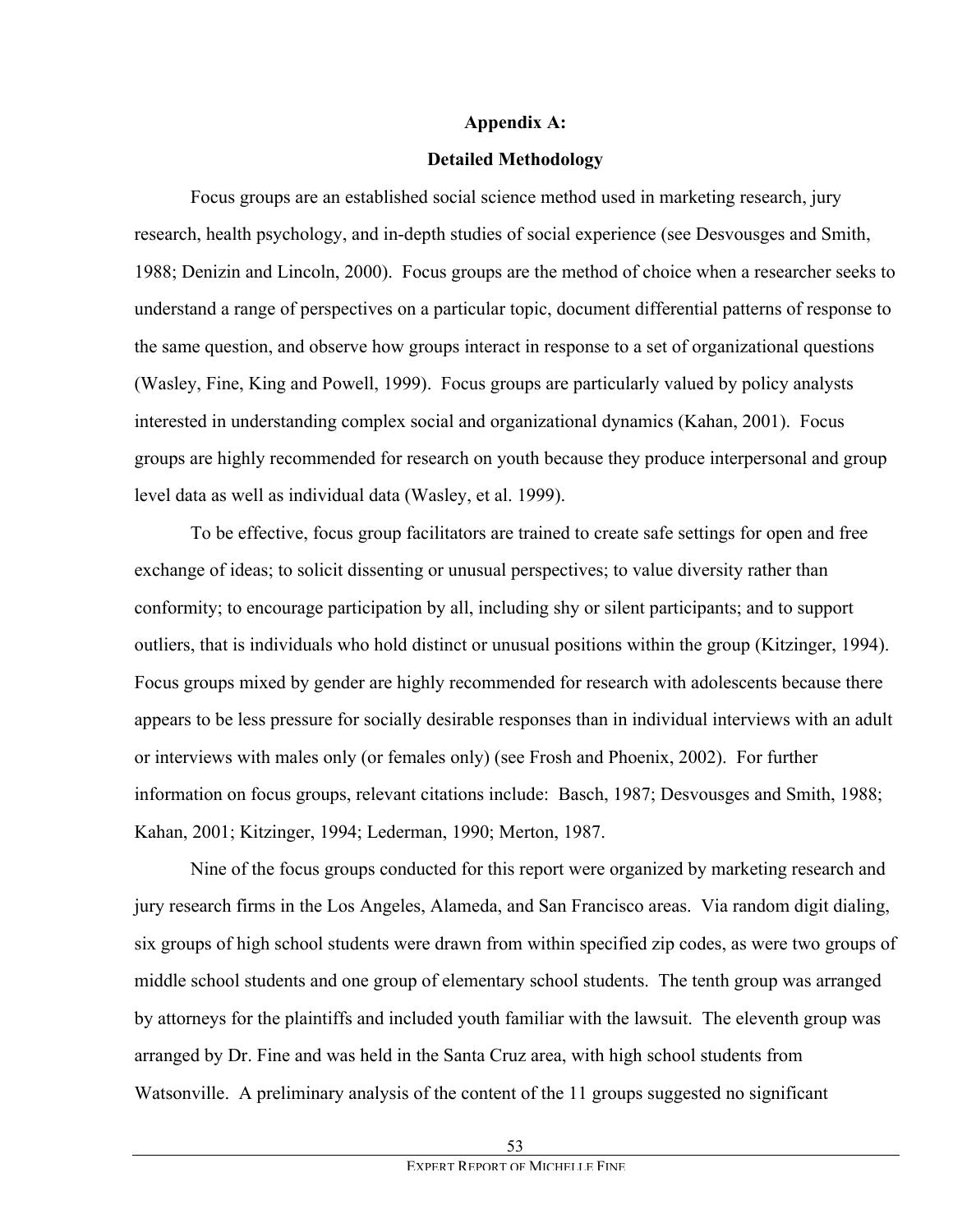differences in themes or affect in any one group. Therefore, for the purposes of analysis, the eleven groups were aggregated.

To illustrate the selection process: in San Francisco, to generate a focus group of twelve, 323 calls were No Answer, 63 Call Back, 4 Refusal, 2 Previous Commitment, 8 Wrong Number, 16 Busy, 121 wrong school, 2 selected out because of self identified "difficulties" with speaking skills and 12 were confirmed and interviewed.

In Alameda: 423 calls were terminated because youth attended other schools; 6 terminated because family member works for State of California; 3 involved in other lawsuits; 3 selected out because of self identified "difficulties" with speaking skills.

In Los Angeles: 59 terminated because they attended other schools, 12 terminated because they were already involved in marketing research projects; 26 terminated because of racial/ethnic sampling distributions.

One focus group was conducted with youth familiar with the lawsuit. Nine of the focus groups were conducted by April Burns, Yasser A. Payne, and Maria E. Torre, Ph.D. candidates in Social/Personality Psychology at the Graduate Center, City University of New York. Two focus groups were conducted by Michelle Fine, Professor of Psychology, The Graduate Center, CUNY. All facilitators are trained in qualitative methods and are advanced in their doctoral training. The team worked for three days in preparation for the focus groups, debriefed every evening after the focus groups, and reviewed the materials upon completion of the eleven focus groups. Focus groups typically included 9-12 youth and lasted from 90 to 120 minutes.

Reviews of the transcripts suggest high content validity, suggesting that youth were comfortable expressing their individual points of view, comfortable disagreeing with others, and comfortable voicing both praise for and concerns about their schools. Because the interviews lasted up to 120 minutes, there was ample time to hear from everyone, and the strategies used (*e.g.*, going around the table to solicit positive and then problematic features of schooling) worked to get everyone speaking, and to get both positive and negative comments on tape.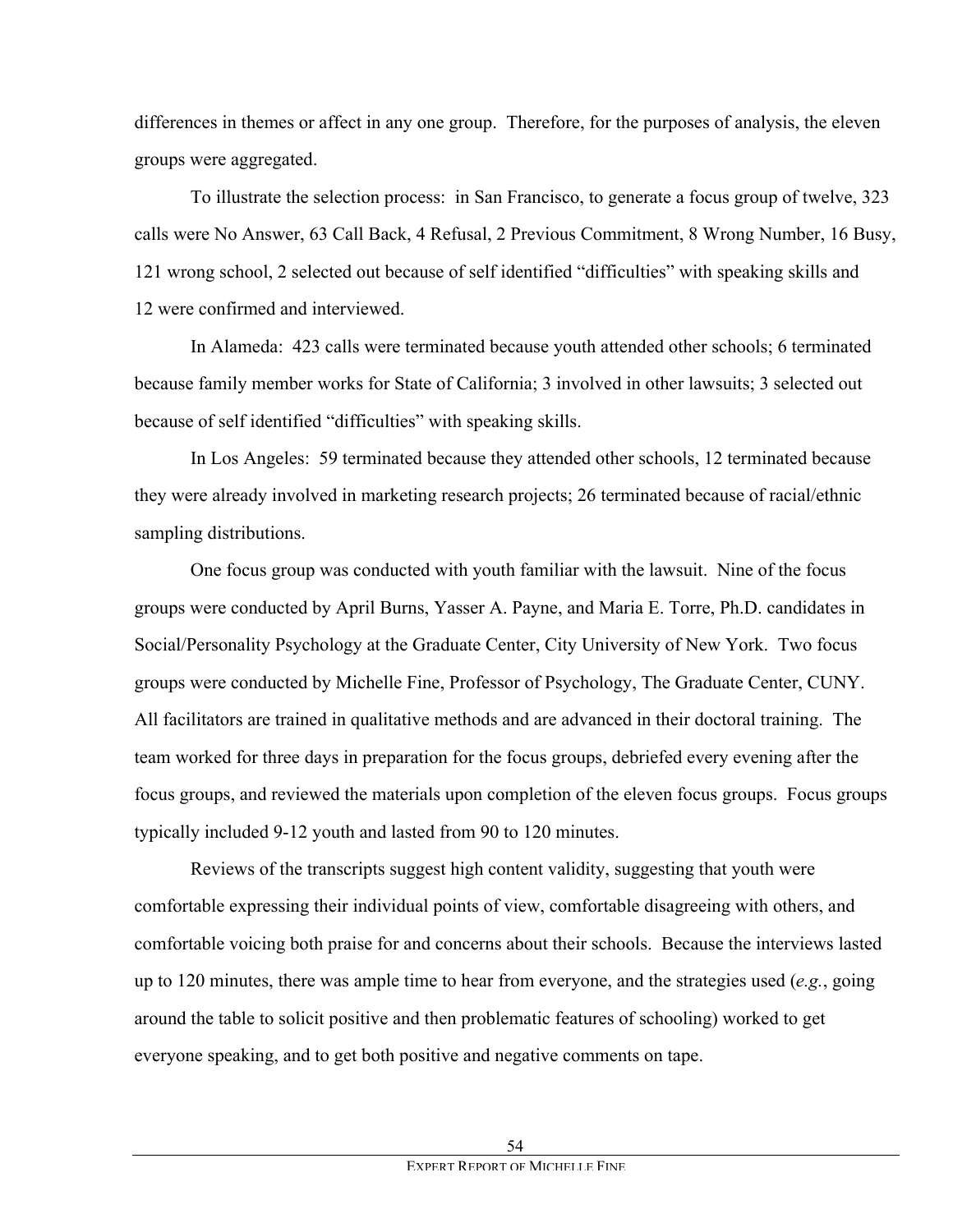The schools represented in the focus groups included:

Balboa High School, San Francisco Unified School District (SFUSD) (6) Burton High School, SFUSD (10) Castlemont High School, Oakland Unified School District (OUSD) (8) Fremont High School, Los Angeles Unified School District (LAUSD) (2) Fremont High School, OUSD (11) Oakland Technical High School, OUSD (12) Stonehurst Elementary, OUSD (4) Whittier Elementary, OUSD (3) Crenshaw High School, LAUSD (3) Dorsey High School, LAUSD (5) Jefferson High School, LAUSD (1) Locke High School, LAUSD (1) Manual Arts High School, LAUSD (1) Roosevelt High School, LAUSD (2) Charles Drew Middle School, LAUSD (3) Gage Middle School, LAUSD (7) John Muir Middle School, LAUSD (7) Huntington Park High School, LAUSD (5) Hosler Middle School, Lynwood Unified School District (3) Lynwood Middle School, Lynwood Unified School District (1) Watsonville High School, Pajaro Valley Unified School District (6)

Total: 101 (see footnote 3 for drop out rates and UC/CSU eligibility information on these schools) Survey-based gender and race/ethnicity data on 87 students indicate: 45 females and 42 males; 4 students who identify White, 1 Biracial, 25 Latino/Hispanic, and 57 Black. Parental and student consent were obtained for all focus group participants, except the Watsonville participants. (Because Watsonville focus group participants did not provide parental consent forms, I neither quote the participants in this report nor administered the survey to the participants.) Participants in groups that were organized by marketing research and jury research firms were reimbursed for their participation.

**Sampling Strategy.** The sampling strategy for both focus groups and surveys was designed to meet three criteria with respect to construct validity: generate a sufficiently large and diverse data set so that no one district would be over-represented in the data; collect data from a sample varied by age, gender, race, and ethnicity; and collect data using different methods so that the analyses can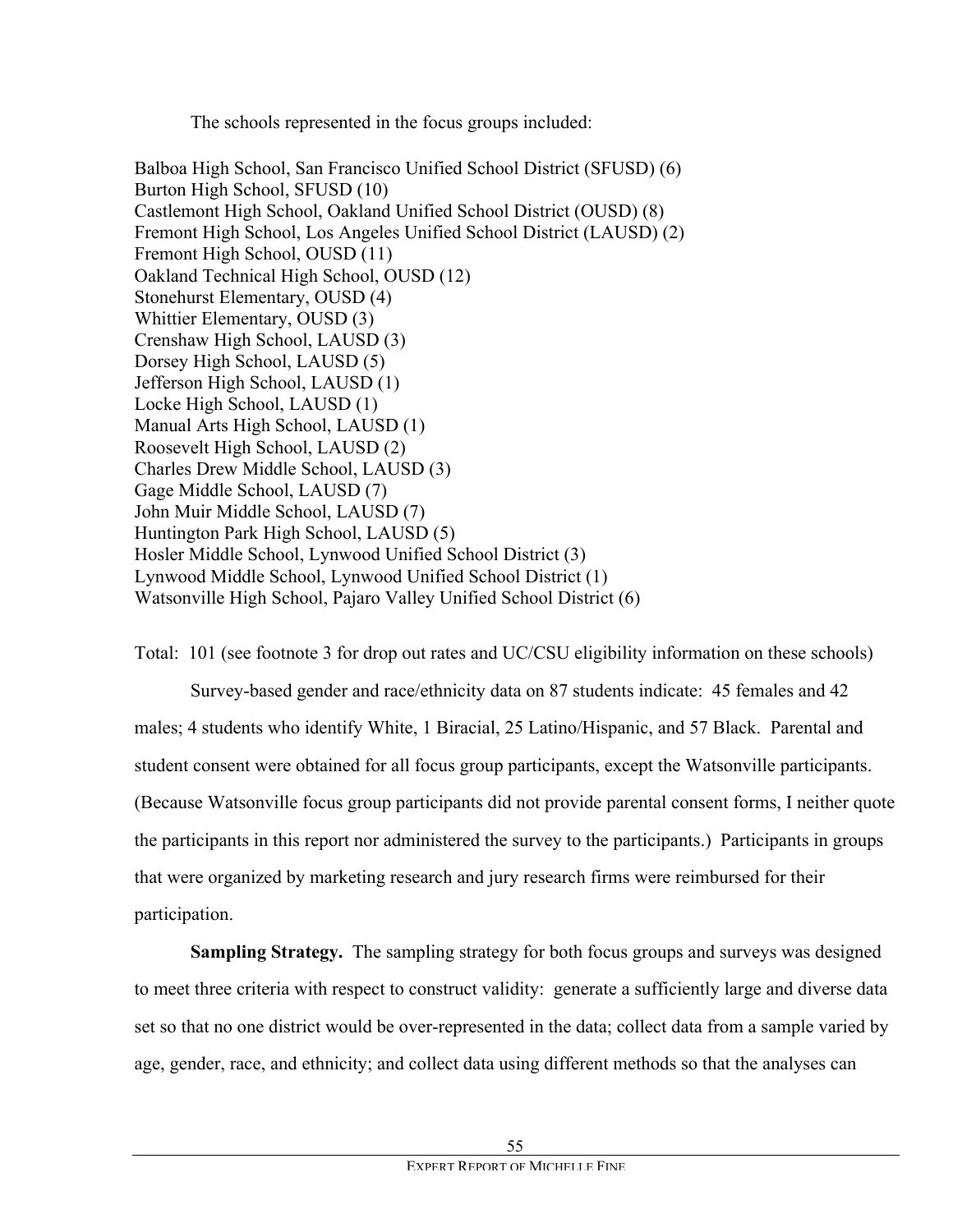triangulate (compare across methods) to document patterns in the data across methods and samples and confirm the construct validity of findings.

In order to meet these criteria, the research team used three methods and collected data in four sites and from four age groups. With respect to methods, the research team conducted focus groups, surveys, and graduate interviews. With respect to sites, the research team conducted the research in four settings: San Francisco, Alameda (with Oakland youth), Watsonville, and Los Angeles. With respect to age, the research team interviewed four age groups: elementary, middle, high school, and college students.

The primary empirical focus for data collection was high school youth because we expected these adolescents to be most articulate about the positive and negative aspects of their schooling. We were, as well, particularly interested in the cumulative effects of structural problems and disrupted relations with faculty over time. Thus, a targeted analysis of high school youth enabled the research team to collect data on the developmental consequences of exposure to adverse academic conditions.

**Focus Group Procedure.** After signing informed consent forms, middle and high school participants were asked to complete an anonymous survey. Items were read aloud to reduce any problems with literacy in English. The survey took approximately 15-20 minutes to administer. A copy of the survey is included in Appendix B.

After completing the survey, participants were invited to introduce themselves and to note one positive feature of their school. In order to limit any potential bias, we began with positive impressions of their schools. After going around the full table, the facilitators then asked students to identify any "difficult spots" or "problems" in their school. Both the "positive" and "problems" conversations lasted for approximately 30 minutes. The researchers explicitly asked youth, in the survey and in the focus group, questions to solicit positive and negative information about their schools. We consistently asked for positive information first. Reviews of the focus group transcripts confirm that students felt free to offer up praise and concerns.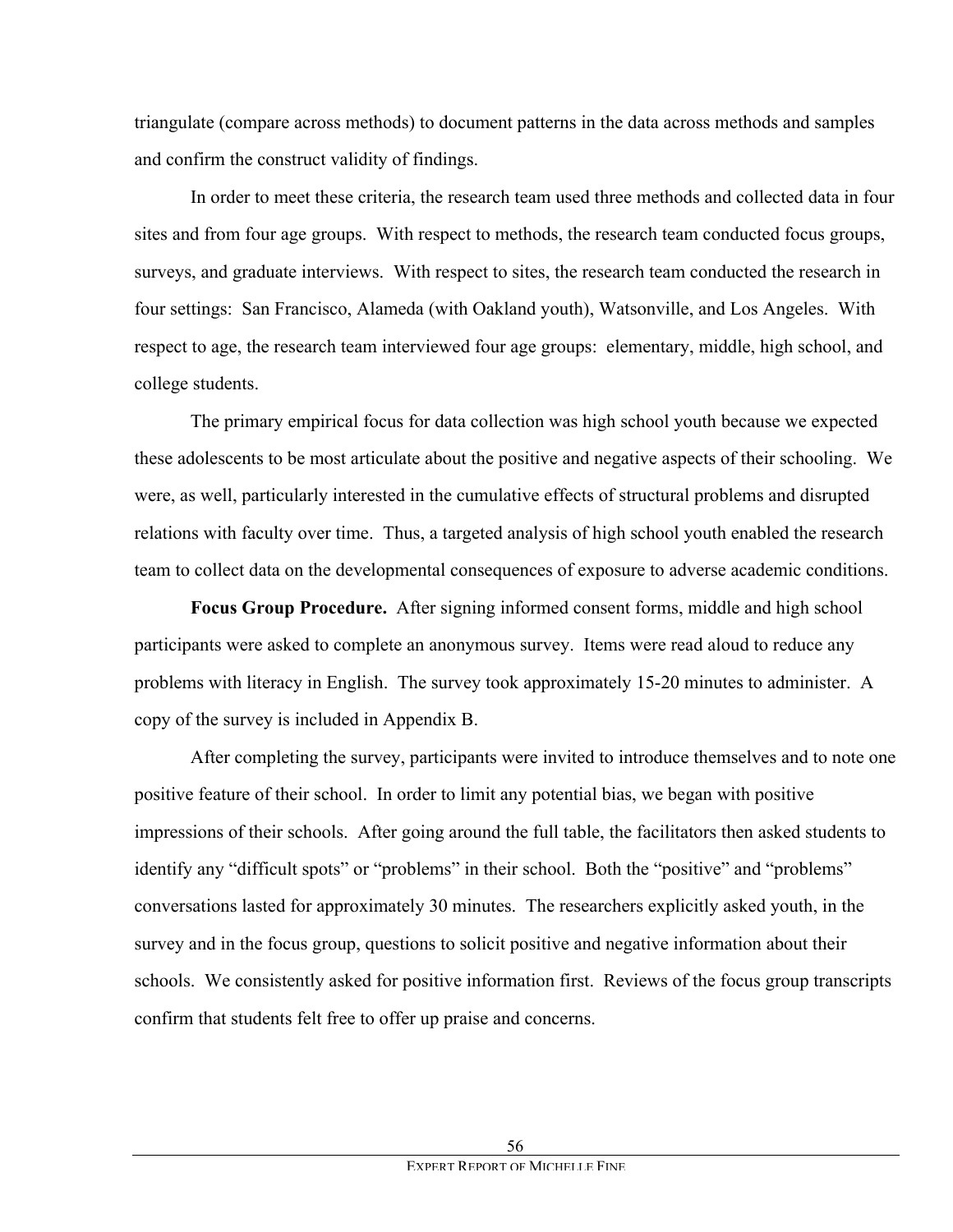Students were then shown laminated photos of a highly resourced school in California and asked what was similar to and different from their own schools. This typically lasted approximately 10-15 minutes. To this point there was little or no mention of the lawsuit.

At midpoint in the group, the lawsuit was introduced, with a sampling of quotes drawn from student depositions and declarations read aloud. These quotes focused on facilities problems, teacher turnover, mice, heat, bathrooms, and inadequate numbers of books. Students then discussed the extent to which these were issues of concern in their own schools. Facilitators consistently sought a wide range of opinions. This section of the group typically lasted 15-20 minutes.

Middle and high school students were then invited to create their "ideal school." This task generated a wide-ranging conversation about structures, sports, music, teachers, student body, curricular rigor, books, materials, and bathrooms. This section of the group typically lasted another 15 minutes.

At the end of each group, students were asked for a final thought, "What would you want us to tell someone in authority (newspaper, members of the Board of Education, the judge, other youth?) about how to improve your school?" We went around the table to generate varied responses. This section typically lasted 10-15 minutes.

Elementary school students were asked questions similar to those of the middle and high school students, but in simpler form. Further, they were asked to draw their schools and tell stories about them.

All focus group interviews were transcribed professionally, although due to technical difficulties one group could not be transcribed and a second was not taped. The available tapes were initially listened to, and the transcripts reviewed by Fine and colleagues to generate empirical codes for analyses. This first round of analysis involved generating codes from the scholarly literatures reviewed and from initial readings of the transcripts. A second round of analysis involved Michelle Fine coding each transcript for prominent and repeated themes (*e.g.*, stress, anxiety, "good teacher," positive aspects of schooling, desired changes, school based caring, evidence of trying to get help, response to student requests for help, student aspirations, shame, level of preparation, anger,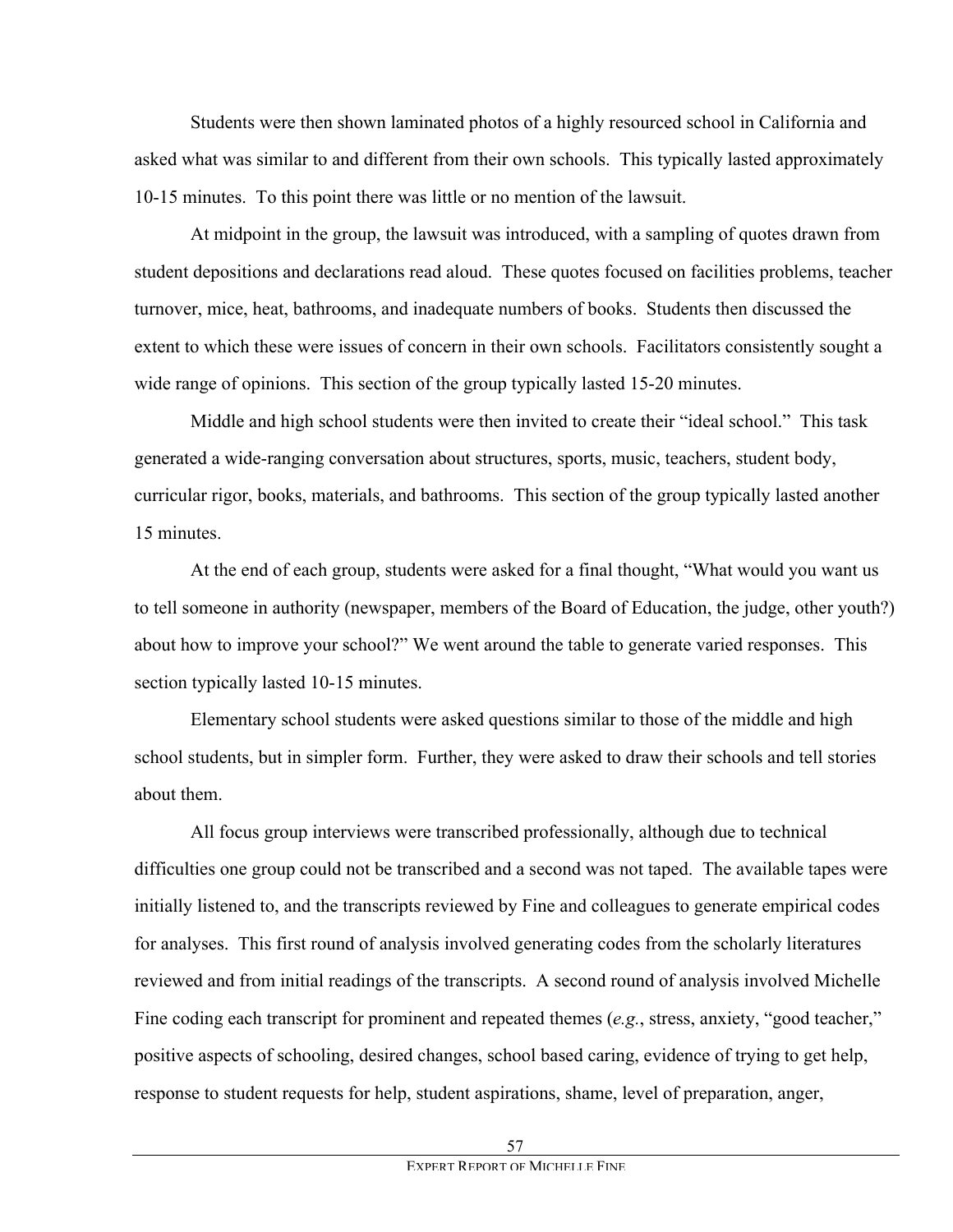helplessness, ability to create change, reliance upon adults, etc.). In addition to prominent and repeated themes, however, a third reading of the transcripts and listening to the tapes was undertaken in order to identify key themes or discourses that emerged sporadically but generated strong emotional reaction in the groups. These themes are significant because they represent difficult, unsettling, and raw emotional material (*e.g.,* self blame for failure), not because of their frequency. As with family secrets or hard-to-discuss organizational issues, these themes would emerge at critical moments in the focus group conversation and would be surrounded by distinctly lively and animated response. When these data are presented in this report, they take the form of a conversation among youth, a debate of ideas among focus group participants, rather than a stand-alone quote.

For the two focus groups that I conducted personally, one was taped and transcribed and the other wasn't because the context was too noisy for taping. For the taped and transcribed session, however, in reviewing both the tapes and transcription there were important omissions when compared to my handwritten notes. That is, when a question would be asked and numerous answers were spoken simultaneously, some of these responses are not audible on the tape and therefore not present in the transcription. I indicate, in the body of this report, when a quotation has been drawn from notes rather than the tape or the transcription.

The survey and qualitative data were analyzed using three levels of analysis: each individual focus group; across the three grade levels (*e.g.,* elementary, middle, and high school); and across the full data set of eleven focus groups.

The college interviews were coded with the same themes as the elementary, middle, and high school focus groups. However, elaborated codes for "academic under-preparation" and "emotional guilt" were added after the college interviews were complete.

**The Survey.** The items on the survey instrument, completed anonymously by middle and high school students, were drawn primarily from the research instruments of Professor Constance Flanagan, Pennsylvania State University, on youths' political attitudes and Professor Tony Bryk and colleagues at the University of Chicago's Consortium on Chicago Urban School Reform, on school perceptions and experiences. Flanagan and colleagues have distributed their Political Attitude Scale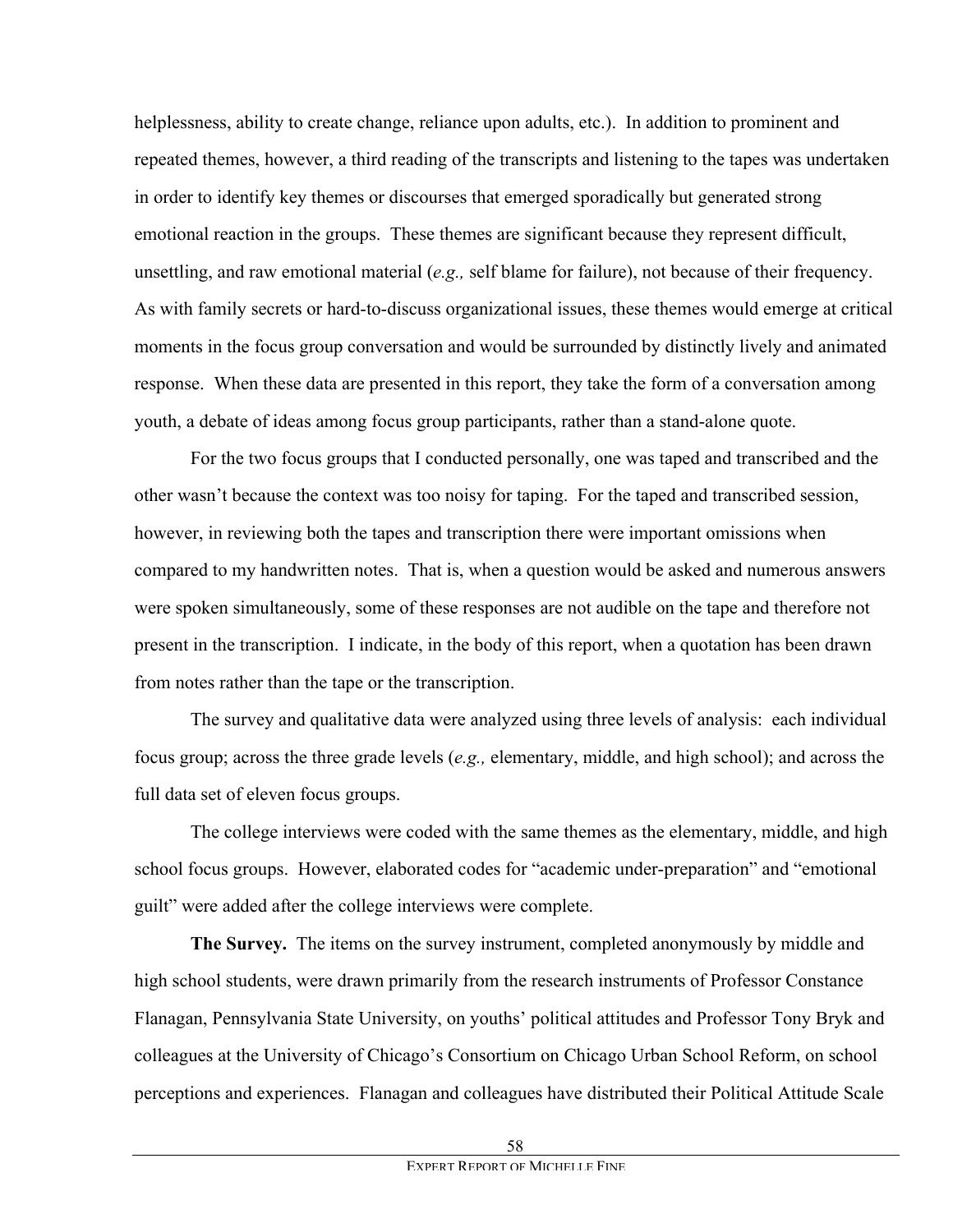to youth in countries throughout the world. Bryk and colleagues have distributed their Student Survey to youth throughout the Chicago public schools. The Flanagan, et al. survey, conducted with 5,579 adolescents in eight countries (1998), reports reliabilities as follows: Cronbach alphas on Civic Commitment items above .68 in all countries, .74 for the family ethic of social responsibility items and .61 for a sense of membership at school items. Bryk and colleagues (1999) report the following reliabilities on Consortium Student and Teacher Surveys, subscale reliabilities: Press Toward Academic Achievement, .66; Liking School, .72; Academic Engagement, .66; Self Efficacy, .58.

From Flanagan, et al., we adopted the "personal goals" and "opinions about government" items. From Bryk and colleagues we adopted the "What you think about your school" items. We added items to assess aspirations and expectations for graduation and college going (see Appendix C for copy of survey instrument).

The survey was designed to capture youths' views of their schools, their aspirations for graduation and post high school experiences, their expectations of attending college, their perspectives on what would facilitate or hinder college going, their sense of their own preparation for college, their personal and professional goals and their views on public institutions, including government, the state of California and the United States. By integrating Likert-scales (e.g., 1-5, strongly disagree to strongly agree) with open-ended items, we were able to generate descriptive statistics and gather the individual perspectives of these students.

#### **Interviews with Graduates**

From a sample of 14 names of graduates provided by attorneys for the plaintiffs and two graduates identified independently, eleven telephone interviews were conducted and completed. Names and phone numbers of these graduates were provided by the attorneys. Four of the graduates (provided by attorneys) could not be reached with the information provided. Phones were disconnected or persons had moved. The research team was also provided a list of 18 additional graduates who were plaintiffs, declarants, or interviewees for *Williams*. The team decided to seek interviews only with graduates who were not plaintiffs, declarants, or interviewees for *Williams* in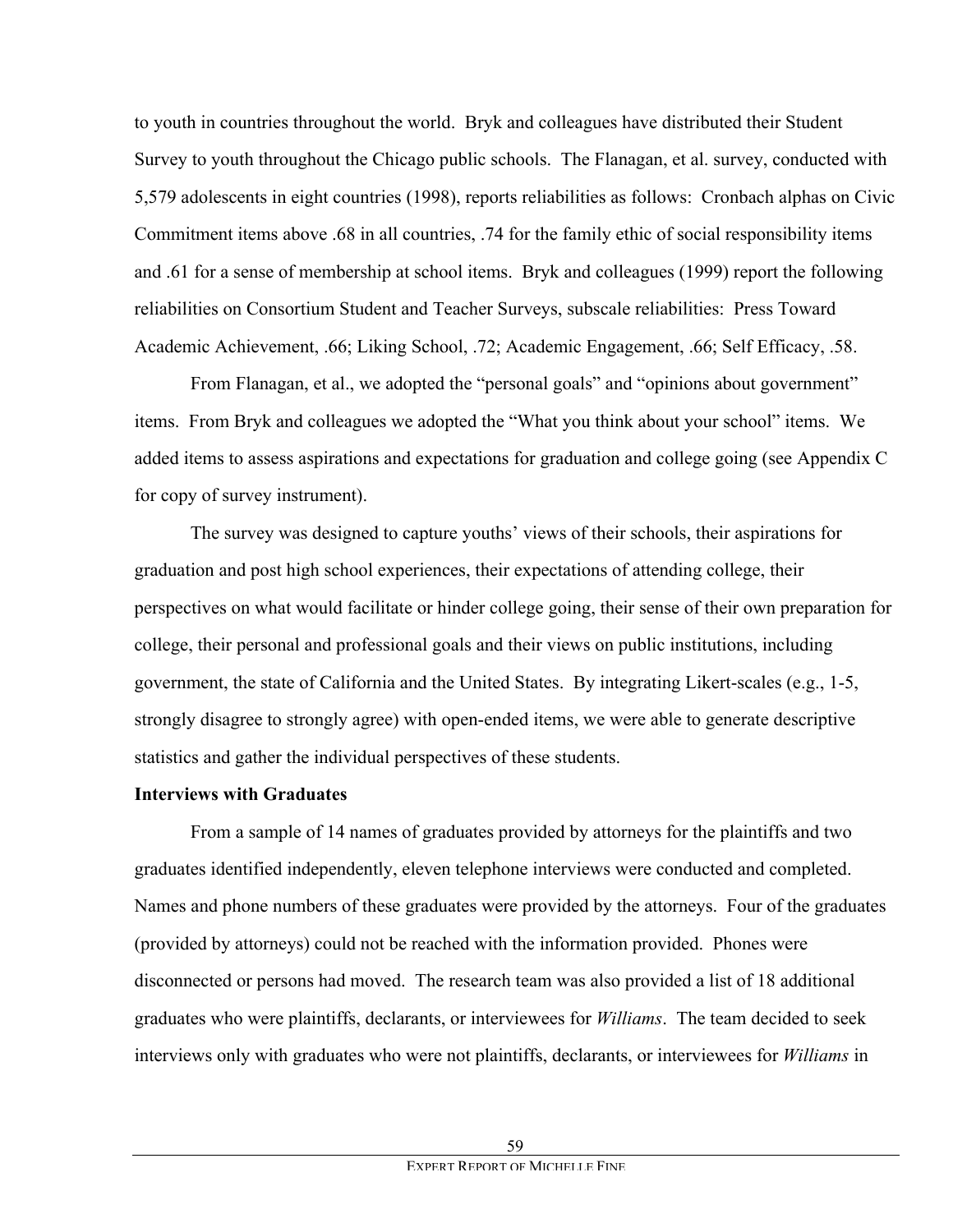order to get a broader range of perspectives from young adults not already involved in or knowledgeable about the lawsuit.

The young men and women were interviewed by one of the focus group facilitators, Ms. Burns, Dr. Fine, Mr. Payne, or Ms. Torre. The interviews lasted for approximately 20 minutes. A standardized interview protocol was established. As with the focus groups and surveys, the questions were phrased to be neutral, allowing for both positive and critical responses from respondents. Graduates were not notified, beforehand, by the attorneys that a request for an interview would be forthcoming. We did not want a call from the attorneys to prime respondents toward critical responses. Thus, these graduates received, without forewarning, a call from one of the three graduate assistants and/or Dr. Fine.

We generated a common protocol for calling, following up, and the interview questions. The three key questions for the interview concerned current educational work, respondents' view on how well their California high school prepared them for higher education, and comments they would like relayed to a judge in this case about their school. Notes were taken; the interviews were not tape recorded. Notes were reviewed and coded systematically by Dr. Fine.

Given the relatively large sample size for the focus groups and the wide variation of race, ethnicity, age, context, and school within and among groups, and given the strong consistency and confirmation of information provided on surveys, in focus groups, and through the telephone interviews, the conclusions reached in this report are grounded in sound and valid evidence.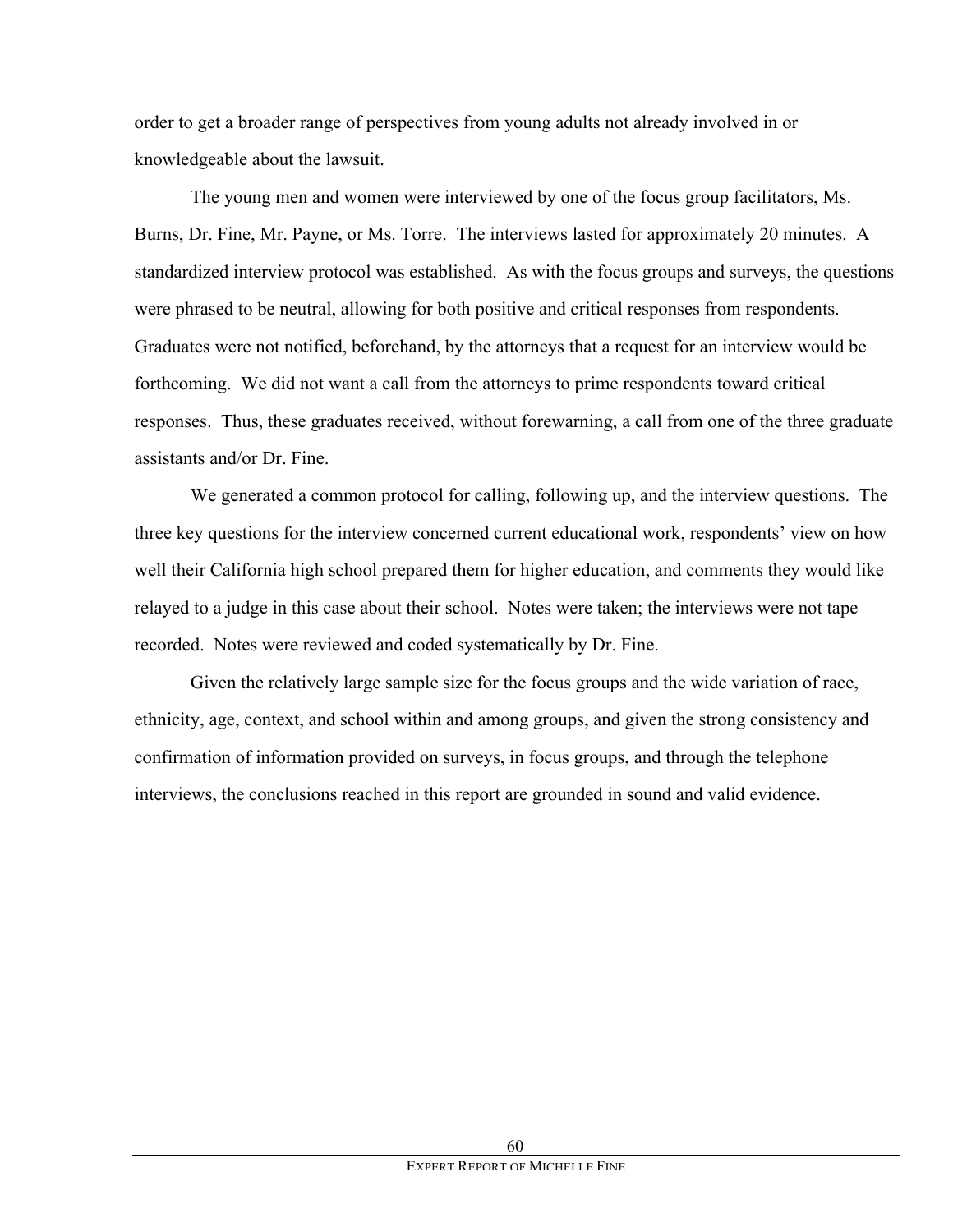# **Appendix B:**

## **Focus Group Survey Instrument**

## Tell Us About Your School

Please choose a number to show what you think about your school.

| <b>Strongly disagree</b> | <b>Disagree</b> | Somewhat agree/disagree | Agree | <b>Strongly agree</b> |
|--------------------------|-----------------|-------------------------|-------|-----------------------|
|                          |                 |                         |       |                       |

In my school. . .

\_\_\_\_\_ kids feel safe

the building is clean and in good shape

students feel like they are part of a community where people care about each other

- \_\_\_\_\_ all the teachers are well qualified
- students have enough books to take home for homework
- \_\_\_\_\_ teachers listen to students' ideas
- \_\_\_\_\_ my classes are too crowded
- \_\_\_\_\_ everyone tries to keep the school looking good
- \_\_\_\_\_ students feel proud to be part of the school

Now, please give us information about your experience in school

- 1. If you need help in your school, how do you get it?
- 2. How likely is it that you will graduate from your school? Please circle your choice.

| Definitely won't | Not sure | Definitely will |
|------------------|----------|-----------------|

- 3. What do you hope to do after high school?
- 4. What will help you make those plans happen?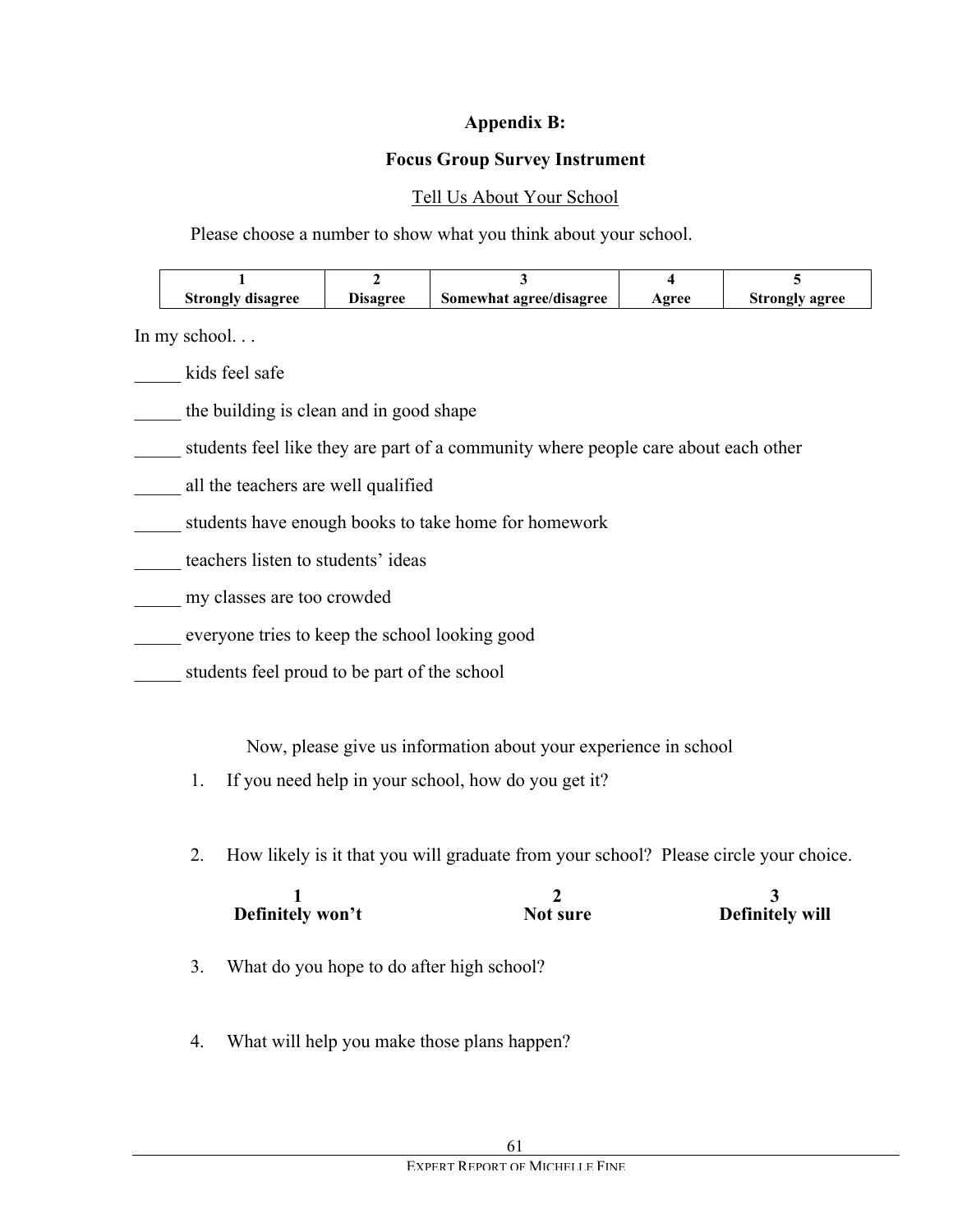5. What might get in the way of your plan?

6. If you are thinking of going to college, how well do you feel your schools have prepared you, compared to other kids from California? *Please circle your choice.*

| Less well prepared | As well prepared | <b>Better prepared</b> |
|--------------------|------------------|------------------------|

7. Why do you think so many students leave your school before graduating?

When you think about your life and your future, how important is each of the following for you?

| Not at all important                 | Kind of important |                              | Very important |  |
|--------------------------------------|-------------------|------------------------------|----------------|--|
| helping those who are less fortunate |                   | being the best in everything |                |  |
| making my community better           |                   | working to stop prejudice    |                |  |
| being active in my religion          |                   | serving my country           |                |  |
| improving race relations             |                   | getting more education       |                |  |
| eventually leaving my community      |                   | helping my family            |                |  |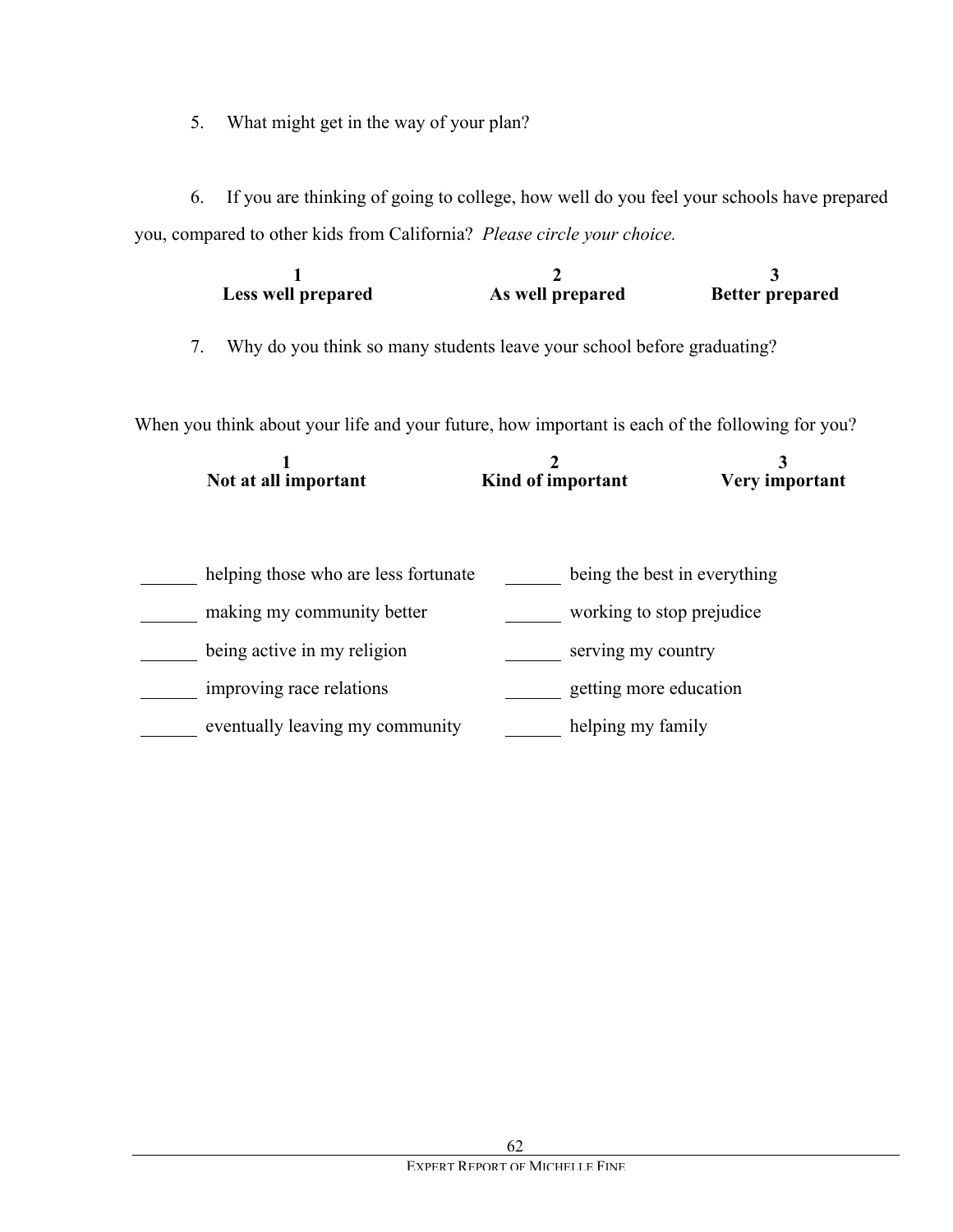People have different opinions about California, government and America. Here's what some people have said. What are your views?

| <b>Strongly disagree</b> | <b>Disagree</b> | Somewhat agree/disagree   Agree   Strongly agree |  |
|--------------------------|-----------------|--------------------------------------------------|--|

- Getting an education helps you get a good job.
- The government of California doesn't really care what people like me and my family think.
- People like me have the ability to change the government if we don't like what it is doing.
- No matter how well educated you are, it's hard for people like us to get a good job.
- My school is as good as any school in California.
- The California government is pretty much run for the rich, not for the average person.
- \_\_\_\_\_ It makes me angry when I think about the conditions some people have to live in.
- America is basically a fair society where everyone has an equal chance to get ahead.
	- 8. How old are you?
	- 9. What grade are you in?
	- 10. What school do you go to?
	- 11. How do you describe yourself in terms of race or ethnicity?
	- 12. If you could change one thing about your school, what would it be?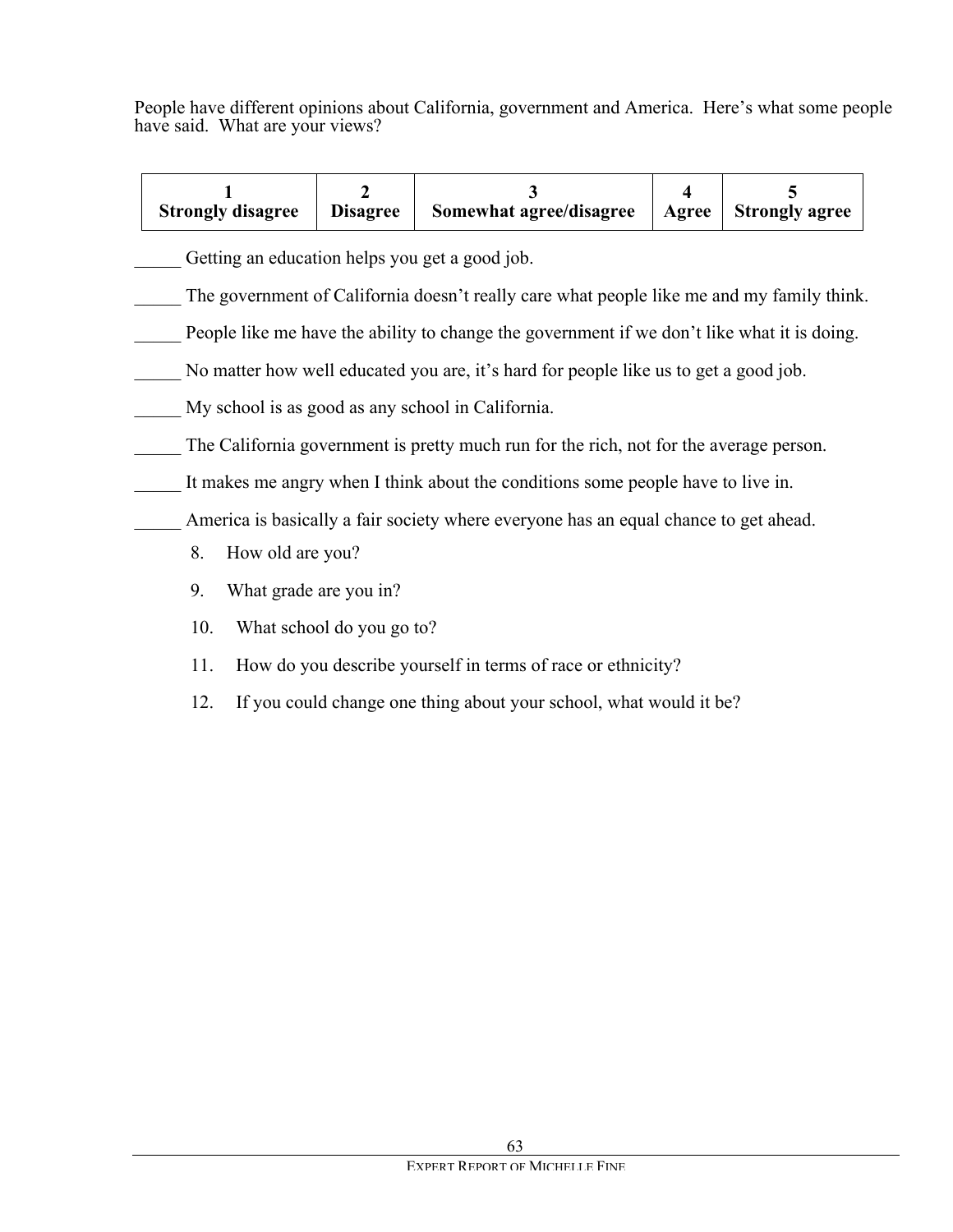### **References**

Anand, B., Fine, M., Perkins, T., and Surrey, D. (2002) Keeping the struggle alive: Studying desegregation in our town. New York: Teachers College Press.

Ancess, J. (2000, November 3) The Reciprocal Influence of Teacher Learning, Teaching Practice, School Restructuring, and Student Learning Outcomes. Teachers College Record, 102, 3, 590-619.

Ancess, J. & Ort, S. (2001, Jan 13) Making School Completion Integral to School Purpose & Design. Paper presented at a conference Dropouts in America: How Severe is the Problem? Sponsored by Achieve, Inc. and the Civil Rights Project, Cambridge, Mass.

Astor, R., Meyer, H. and Behre, W. (1999) Unowned places and times: Maps and interviews about violence in high schools. American Educational Research Journal, 36, 1, 3-42.

Ayers, R., Ayers, W., Dohrn, B. and Jackson, T. Zero Tolerance. New York: The New Press, 2001.

Basch, C. (1987) Focus group interview: An underutilized research technique for improving theory and practice in health education. Health Education Quarterly, 14, 411-448.

Baum, A., Singer, J. and Baum, C. (1981) Stress and the environment. Journal of Social Issues. 37, 1, 4-32.

Bensman, D. Lives of the graduates of Central Park East Elementary School: Where have they gone? What did they really learn? New York: NCREST, Teachers College, Columbia University, 1995.

Bensman, D. (1995) Learning to think well: Central Park East secondary school graduates reflect on their high school and college experiences. New York: NCREST, Teachers College, Columbia University.

Bowen, W. G. & Bok, D. (1998) The Shape of the River: Long-term consequences of considering race in college and university admissions. New Jersey: Princeton University Press.

Bowers, J., and Charles W. (1989) "Effects of Physical and School Environment in Students and Faculty." The Educational Facility Planner 26, 1, 28-29.

Boyd-Franklin, N. and A.J. Franklin (1999) Boys to Men: Raising African American Sons. New York: Dutton

Bronfenbrenner, U. (1979) The ecology of human development. Cambridge: Harvard University Press.

Bryk, A. and Driscoll, M. (1988) The high school as community. Madison, Wisconsin: National Center on Effective Secondary Schools.

Burhans, K. and Dweck, C. (1995) Helplessness in early childhood: The role of contingent worth.. Child Development 66, 1719-1738.

Campbell, W. J. Some Effects of Size and Organization of Secondary Schools in the Experience of Pupils in Extracurricular Behavioral Settings. Australian Journal of Education. 12, 2, 177-189.

Catterall, J. S. Social costs of dropping out of school. The High School Journal v 71, Oct/Nov 1987. p. 19-30.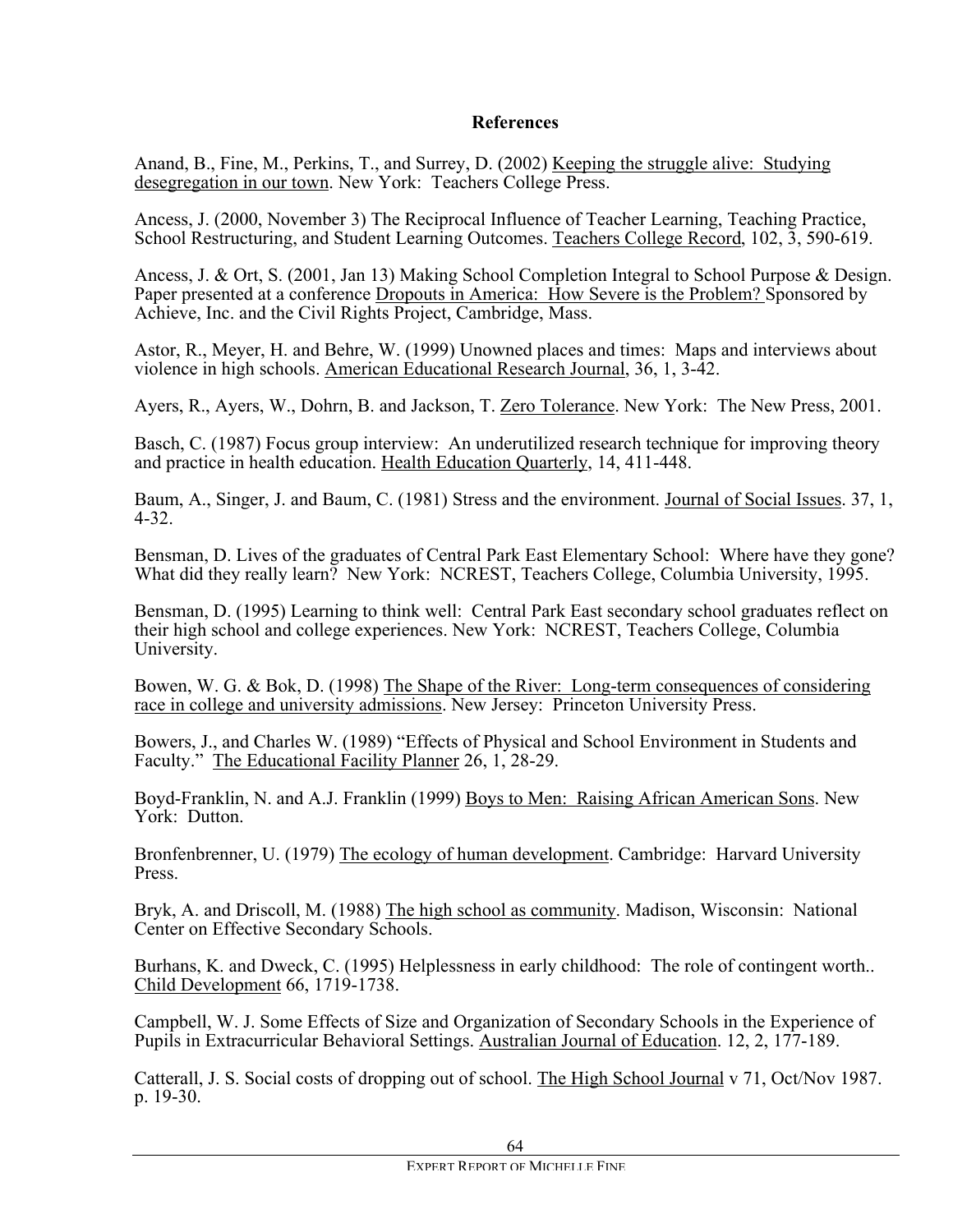Colven, R. (1990) The quality of the physical environment of the school. Paris: Organization for Economic Cooperation and Development.

Cookson, P. and Persell, C. (1985) Preparing for Power: America's Elite Boarding Schools. New York: Basic Books.

Cooley, C. H. On self and social organization. Chicago: University of Chicago Press, 1998.

Connell, J. and Wellborn, J. (1991) Competence, autonomy and relatedness: Motivational analysis of self system processes. In M. Gunnar and L.A. Sroufe (eds.) Minnesota symposium on Child Psychology, 23, 43-77, Hillsdale, New Jersey: Erlbaum Publishers.

Crosby, F., Muehrer, P., and Loewenstein, G. Relative deprivation and explanation: Models and concepts. In J. Olson, M. Zanna and P. Hernan (eds.) Relative deprivation and assertive action. The Ontario Symposium, 4, 214-237. Hillsdale, NJ: Erlbaum, 1986.

Cummins, J. (1986) Empowering minority students. Harvard Educational Review, 56, 1, 18-36.

Darley, J. and Gilbert, D. (1985) Social psychological aspects of environmental psychology. In G. Lindzey and E. Aronson (Eds.) Handbook of Social Psychology: Volume II. New York: Random House.

Darling-Hammond, L. (2002) Applied Research Center. Apartheid in American education: How opportunity is rationed to children of color in the United States. Racial Profiling and Punishment in US Public Schools, 39-44.

Davidson, A. and Phelan, P. (1999) Students' Multiple Worlds. In Advances in Motivation and Achievement. 11, 233-73. Greenwich, CT: JAI Press.

DeLuca, S. and Rosenbaum, J. (2001) Are dropout decisions related to safety concerns, social isolation and teacher disparagement? Paper presented at the Harvard University Civil Rights Project, Conference on Drop Out, Cambridge, Massachusetts.

Delpit, L. (1995) Other people's children. New York: New Press.

Denizin, N. and Lincoln, Y. (1998) Handbook of qualitative research. Beverly Hills: Sage Publications.

Desvousges, W. and Smith, V. (1988) Focus groups and risk communication: The "science" of listening to data. Risk Analysis, 8, 479-484.

Devine, J. (1996) Maximum security: The culture of violence in inner city schools. Chicago, IL: University of Chicago Press.

Diener, C. and Dweck, C. (1978) An analysis of learned helplessness. Journal of Personality and Social Psychology, 36, 451-462.

Diener, C. and Dweck, C. (1980) An analysis of learned helplessness: II Journal of Personality and Social Psychology, 39, 940-952.

DuBois, W.E.B. (1935) Does the Negro need separate schools? Journal of Negro Education, 4, 328- 335.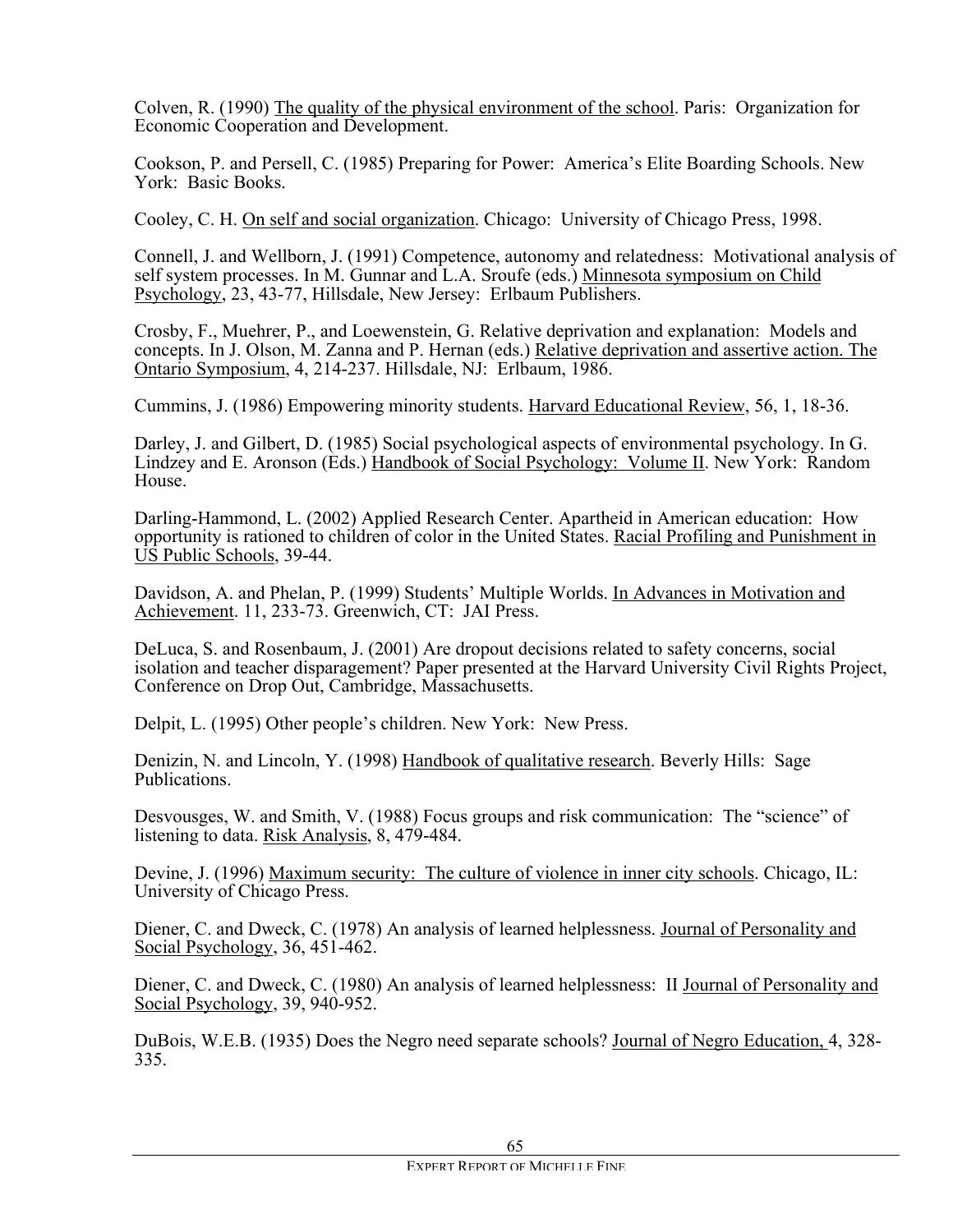Duran, V. (2002) School facility decay and student achievement. Presentation at the Graduate Center, City University of New York, Environmental Psychology Program, April 5, 2002.

Dweck, C. S. Self-Theories: Their role in motivation, personality and development. Philadelphia: Psychology Press.

Dweck, C. and Reppucci, N. (1973) Learned helplessness and reinforcement responsibility in children. Journal of Personality and Social Psychology, 25, 109-116.

Earthman, G. (1997) The Impact of School Buildings on Student Achievement and Behavior: A Review of Research. PEB Exchange V. 30: 11-15.

Eccles, J.S., Wigfield, A., Flanagan, C.A., Miller, C., Reuman, D. and Yess, D. (1989). Self concepts, domain values and self esteem: Relations and changes at early adolescent. Journal of Personality, 57, 2, 283-3 10.

Eccles, J.S., Wigfield, A., Midgley, C., Reuman, D., Maclver, D., Feldlaufer, H. (1993). Negative effects of traditional middle schools on students' motivation. The Elementary School Journal, 93, 5, 553-574.

Elliott, E. and Dweck, C. (1988) Goals: An approach to motivation and achievement. Journal of Personality and Social Psychology, 54, 5-12.

Evans, G., Kliewan, W. and Martin, J. (1991) The role of the physical environment in the health and well being of children. In H. Schroeder (Ed) New Directions in Health Psychology Assessment. 127- 157. New York: Hemisphere.

Fallis, R. and Opotow, S. (2002) Are students failing school or are schools failing students? Class cutting in high school. In C. Dalute and M. Fine (Eds.) Youth perspectives on violence and injustice. Journal of Social Issues. Special volume.

Fanon, F. (1967) Black Skin, White Masks. New York: Grove Press, Inc.

Fine, M. (1982) When nonvictims derogate: Powerlessness in the helping professions. Personality and Social Psychology Bulletin, 8, 637-643.

Fine, M. (1990) The "Public" in Public Schools: The Social Construction/Constriction of Moral Community. Journal of Social Issues, 4, 1,107-119.

Fine, M. (1991) Framing Dropouts. Albany: SUNY Press.

Fine, M. (Ed.) Chartering urban school reform: Reflections on public high schools in the midst of change. New York: Teachers College Press, 1994.

Fine, M. and Burns, A. (forthcoming) Class notes. Journal of Social Issues, special volume on social class and schooling.

Fine, M., Freudenberg, N., Payne, Y., Perkins, T., Smith, K., Wanzer, K. (2002) "Anything can happen with police around:" Urban youth evaluate strategies of surveillance in public paces (2002). In C. Daiute and M. Fine (eds.) Youth perspectives on violence and injustice. Journal of Social Issues. Special Volume.

Fine, M. and Powell, L. (2001). Small schools as an anti-racist intervention. Racial profiling and punishment in U.S. public schools. ARC Research Report, October 2001, 45-50.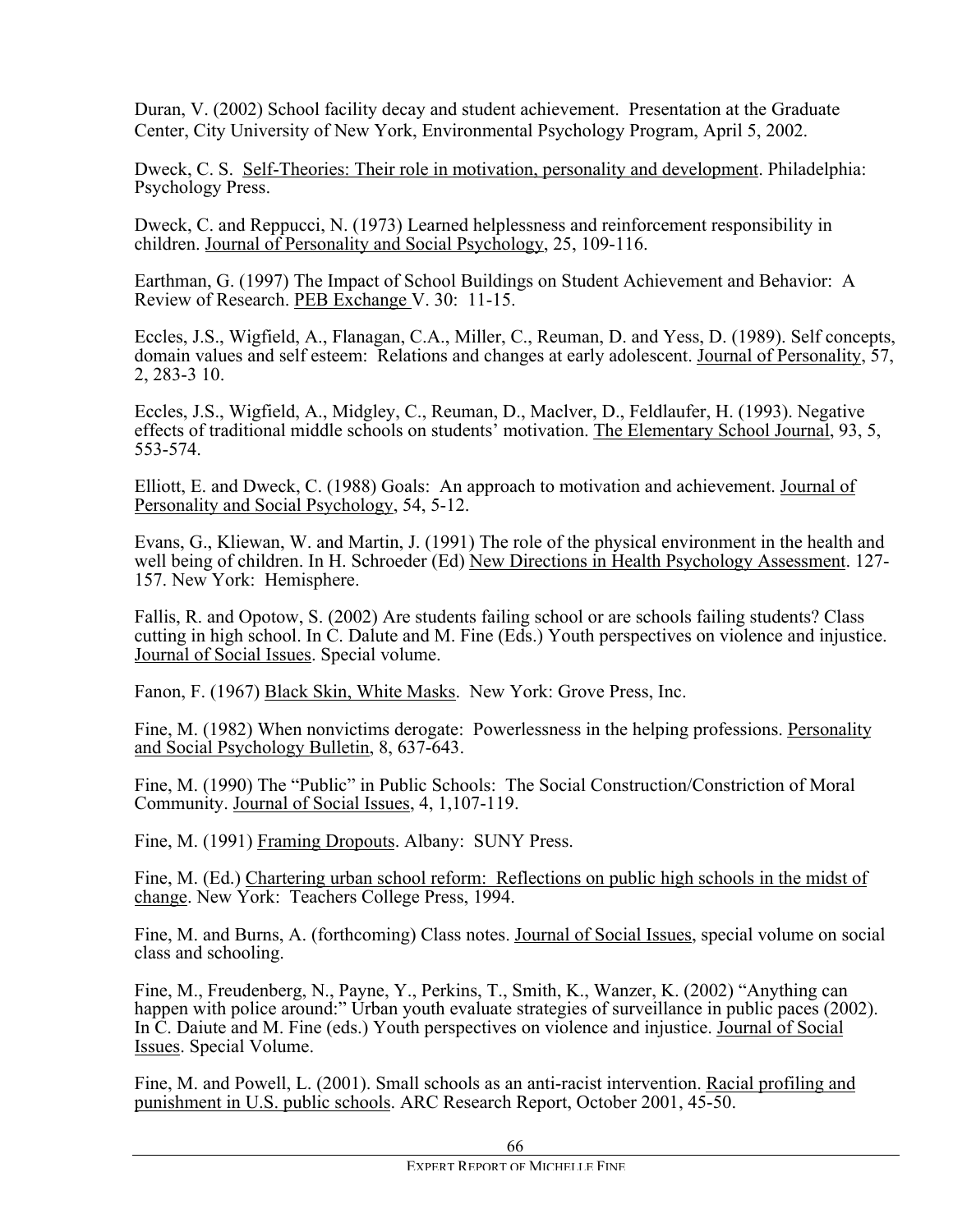Fine, M., Powell, L., Weis, L. and Wong, M. (1998) Off White: Essays on Race, Power and Society. New York: Routledge.

Fine, M. and Somerville, J. (Eds.) (1998) Small schools, Big imaginations. Chicago: Cross City Campaign for Urban Education Reform.

Fiske, E. (1991) Smart schools, smart kids. New York: Simon and Schuster.

Flanagan, C., Bowes, J., Jonsson, B., Csapo, B. and Sheblanova, E. (1998) Ties that bind: Correlates of adolescents' civic commitments in seven countries. Journal of Social Issues, 54 3, 457-475.

Foster, M. (1997) Black teachers on teaching. New York: New Press.

Freudenberg, N., Roberts, L., Richie, B. et al. (1999) Coming up in the Boogie Down: Youth perceptions of violence in the South Bronx. Health Education and Behavior, 26, 7, 788-805.

Frosh, S. and Phoenix, A. (2002) Youth, gender and sexuality: A look at masculinities. Journal of Social Issues, forthcoming.

Gangi, R., Schiraldi, V. & Ziedenberg, J. (1998) New York State of Mind: Higher education and prison funding in the Empire State. 1988-1998. Washington DC: The Justice Policy Institute.

Gladden, M. (1998) A small schools literature review. In Fine and Somerville (op cit)

Goffman, E. (1961) Asylums: Essays on the Social Situation of Mental Patients and Other Inmates. New York: Anchor.

Gorlitz, D., Harloff, H., Mey, G. and Valsiner, J. (Eds.) (1998) Children, cities and psychological theories. New York: Walter de Gruyter.

Greene, J. P. (2001) High school graduation in the United States. The Manhattan Institute, Center for Civic Innovation. November, 2001. Retrieved on January 16, 2002 from: http://www.manhattaninstitute.org/html/cr baeo.htm

Haney, C. and Zimbardo, P. (1973) Social roles, role playing and education. Behavioral Science Teacher, 1, 24-45.

Hanson, S. (1994) Lost talent: Unrealized educational aspirations and expectations among U.S. Youths. Sociology of Education, 67, 3, 159-183.

Hart, D., Atkins, R. and Ford, D. (1998) Urban America as a context for the development of moral identity in adolescence. Journal of Social Issues, 54, 3, 513-530.

Hill, P.T., Foster, G. E. and Gendler, T. (1990) High schools of character. The Rand Publication Series. August.

Hochschild, J. and Scrovonik, W. (2002) Social class meets the American dream in public schools. Journal of Social Issues. Special Volume.

Horn, L. and Kojaku, L. (2001) Persistence and Transfer Behavior of Undergraduates through years after entering four year institutions. Educational Statistics Quarterly, Post secondary education, National Center for Educational Statistics, U.S. Department of Education.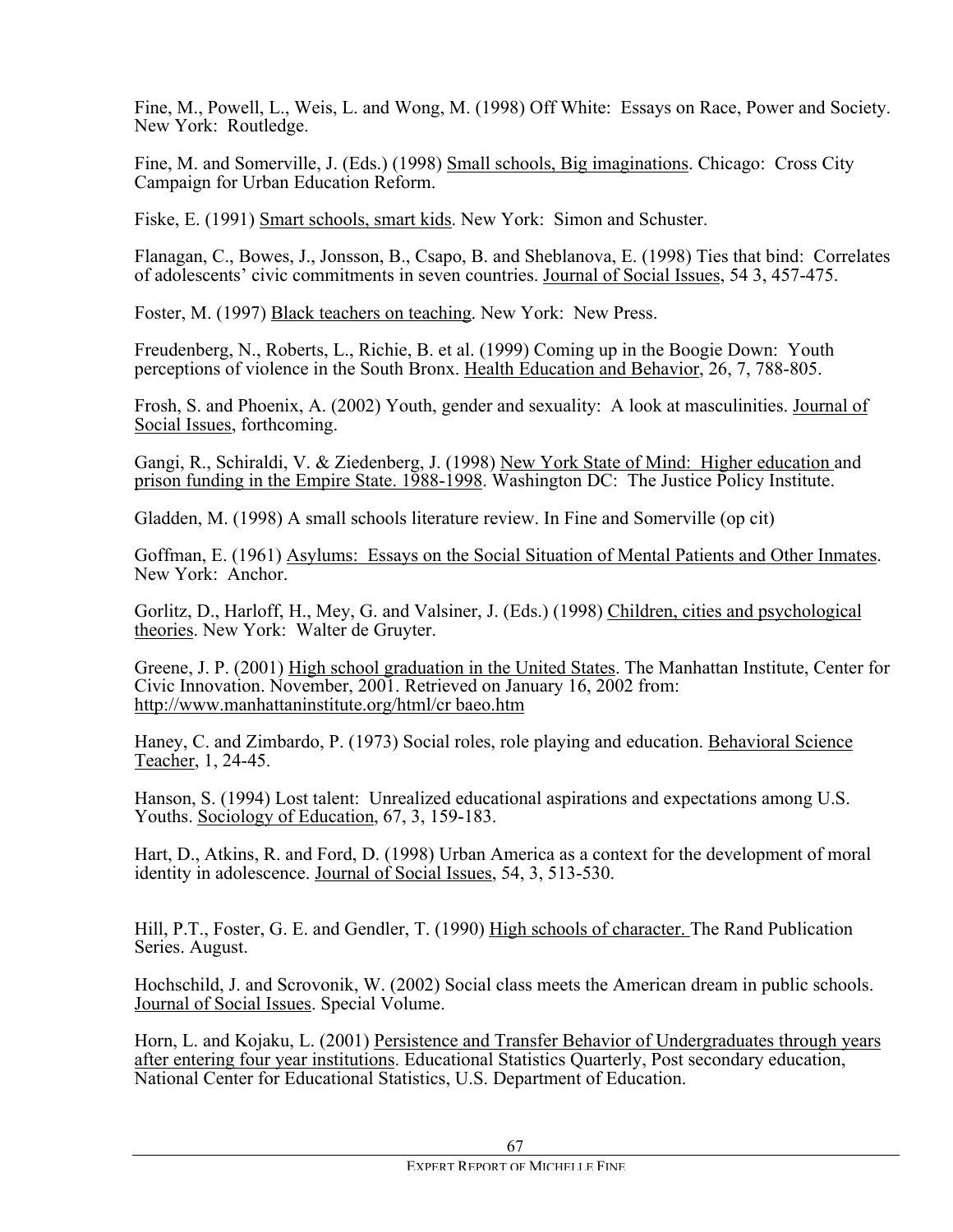Huse, D. (1995) Restructuring the physical context: Designing learning environments. Children's Environments, 12, 3, 290-310.

Janoff-Bulman, R. (1992) Shattered assumptions: Toward a new psychology of trauma. New York: The Free Press.

Joint Committee for California Education System (August 8, 2000) Master Plan for Education. California Frameworks.

Kahan, J. (2001) Focus groups as a tool for policy analysis. ASAP, 1, 1, 129-146.

Kaufman, P., Kwon, J. and Klein, S. (11/2000) Dropout rates in the United States: 1999, National Center for Education Statistics, Statistical Analysis Report 1

Kitzinger, J. (1994) The methodology of focus groups: The importance of interaction between research participants. Sociology of Health and Illness, 16, 103-121.

Kozol, J. (1991) Savage inequalities: Children in America's schools. New York: Crown Publishing.

Krenichyn, K., Saegert, S., and Evans, G. (2001) Parents as moderators of psychological and physiological correlates of inner city children's exposure to violence. Applied Developmental Psychology (forthcoming)

LeCompte, M. and Dworkin, A. (1991) Giving up on school: Student dropouts and Teacher burnouts. Newberry Park, CA: Corwin Press.

Lederman, L. (1990) Assessing educational effectiveness: The focus group interview as a technique for data collection. Communication Education, 38, 117-127.

Lefkowitz, B. (1998) <u>Our Guys: The Glen Ridge Rape and the Secrete Life of the Perfect Suburb</u>. New York: Vintage Press.

Lee, V. & Smith. J (1995). The effects of high school restructuring and size on gains in achievement and engagement for early secondary school students. Sociology of Education. 68, 4, 271-290.

Lepore, S. and Evans, U. (1996) Coping with multiple stressors in the environment. In Zeidner, M. and Endler, N. (Eds.) Handbook of coping: Theory, research and applications. New York: Wiley, 350-377.

Lerner, R. (1998) Adolescent development: Challenges and opportunities for research, programs and policies. Annual Review of Psychology.

Lerner, R. and von Eye, A. (1998) Integrating youth- and context-focused research and outreach. Gorlitz, et al. 573-597.

Lifton, R. (1994) The Protean Self Human Resilience in an Age of Fragmentation. New York: Basic Books.

Marks, J. (2000) Educational Facilities Laboratory: A History. Washington, D.C.: National Clearinghouse for Educational Facilities.

Maxwell, L. (2000) A safe and welcoming school. Journal of Architecture and Planning Research, 17,4, Winter 2000, 271-282.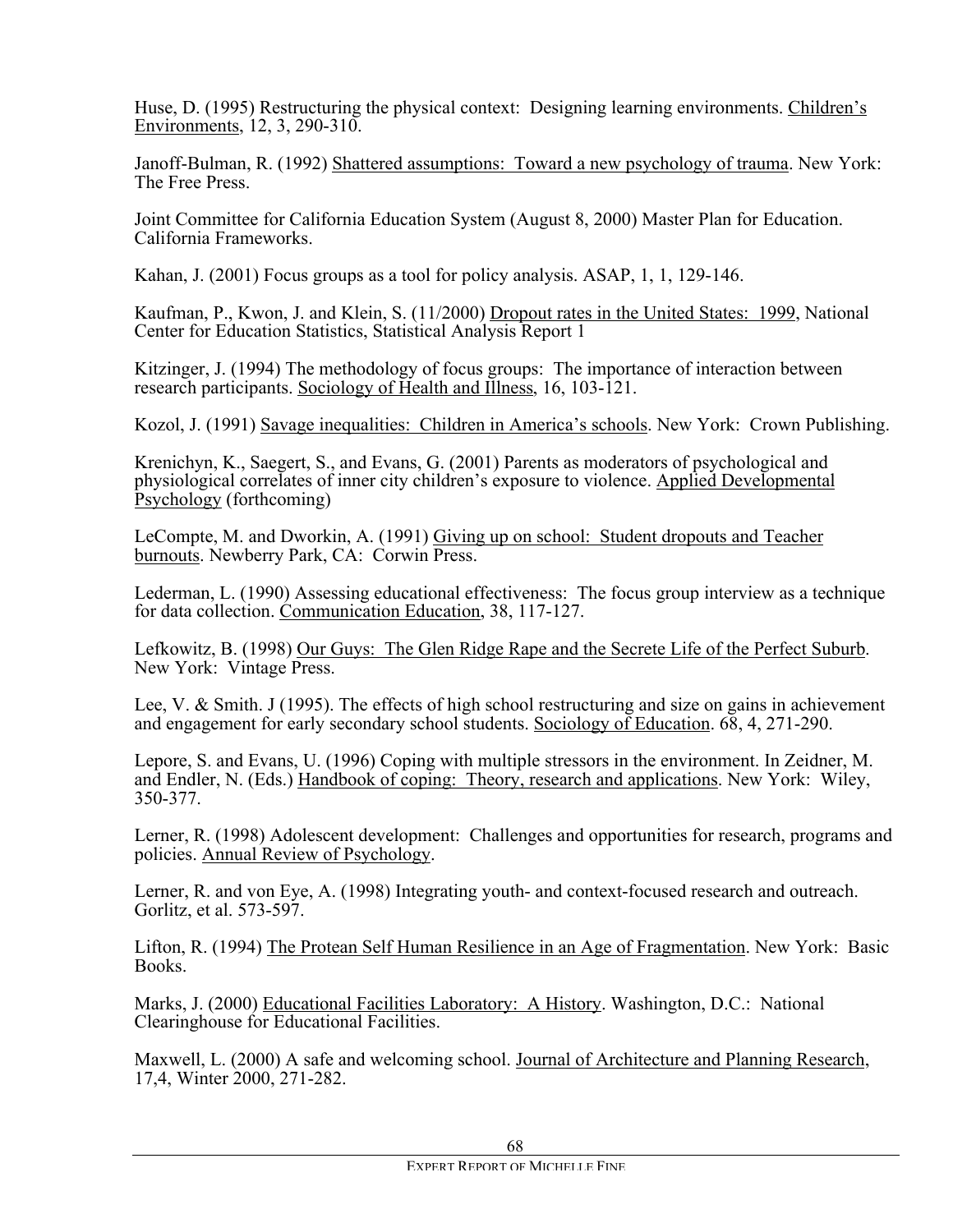McCord, R. (2002) Declaration of Dr. Robert S. McCord in San Francisco NAACP et. al, vs. San Francisco Unified School District, et al.

McDermott, R. (1987) Achieving school failure: An anthropological approach to literacy and social stratification. G. Spindler (ed.) Education and cultural process: Anthropological approaches. (second edition) Prospect Heights, Ill.: Waveland, 82-118.

McMullan, B. (1994) Charters and restructuring. In Fine, M. (op. cit, 1994) 63-78.

Mead, G.W. (1988) Mind, self and society. Chicago: University of Chicago Press.

Meier, D. (1998) Can these schools be changed? Phi Delta Kappan, January, 358-361.

Merton, R.K. (1948) The self fulfilling prophecy. Antioch Review, 193-210.

Merton, R. (1987) The focused interview and focus groups: Continuities and discontinuities. Public Opinion Quarterly, 51, 550-566.

Miller, A. (1985) A developmental study of the cognitive basis of performance impairment after failure. Journal of Personality and Social Psychology, 49, 529-538.

Miller, D. (2001) Disrespect and the experience of injustice. Annual Review of Psychology, 2001, 52, 527-553.

Moore, G. and J. Lackney (1993) School design: Crisis, educational performance and design applications. Children's Environments, 10, 2, 99-112.

New York State Senate Democratic Task Force on Criminal Justice Reform Criminal Justice Reform: A Time That's Come. (2001) March.

Newmann, F. (1990) "Linking restructuring to authentic student achievement." Indiana University Annual Education Conference, Bloomington, Indiana. April.

Ogbu, J. (1990) Overcoming racial barriers to access. In J. Goodlad and P. Keating, Access to Knowledge. New York: College Entrance Exam Board.

Oxley, D. (1990) An analysis of house systems in New York City neighborhood high schools. Monograph, June.

Parsons, T. (1959) The School Classroom as a Social System. Harvard Educational Review, 29, 297- 318.

Phillips, M. (1997) What makes school effective? A comparison of the relation of communitarian climate and academic climate to math achievement and attendance during middle school. American Educational Research Journal, Winter, 34, 4, 633-662.

Pittman, K. (2001) Youth today: The cost of being certain. International Youth Foundation Search Site.

Poe-Yamagata, E. and Jones, S. (2000) And Justice for Some. Washington, D.C.: Youth Law Center, Building Blocks for Youth Report, April.

Raywid, M. (1997) Small schools — Reform that works. Small schools coalition. Chicago.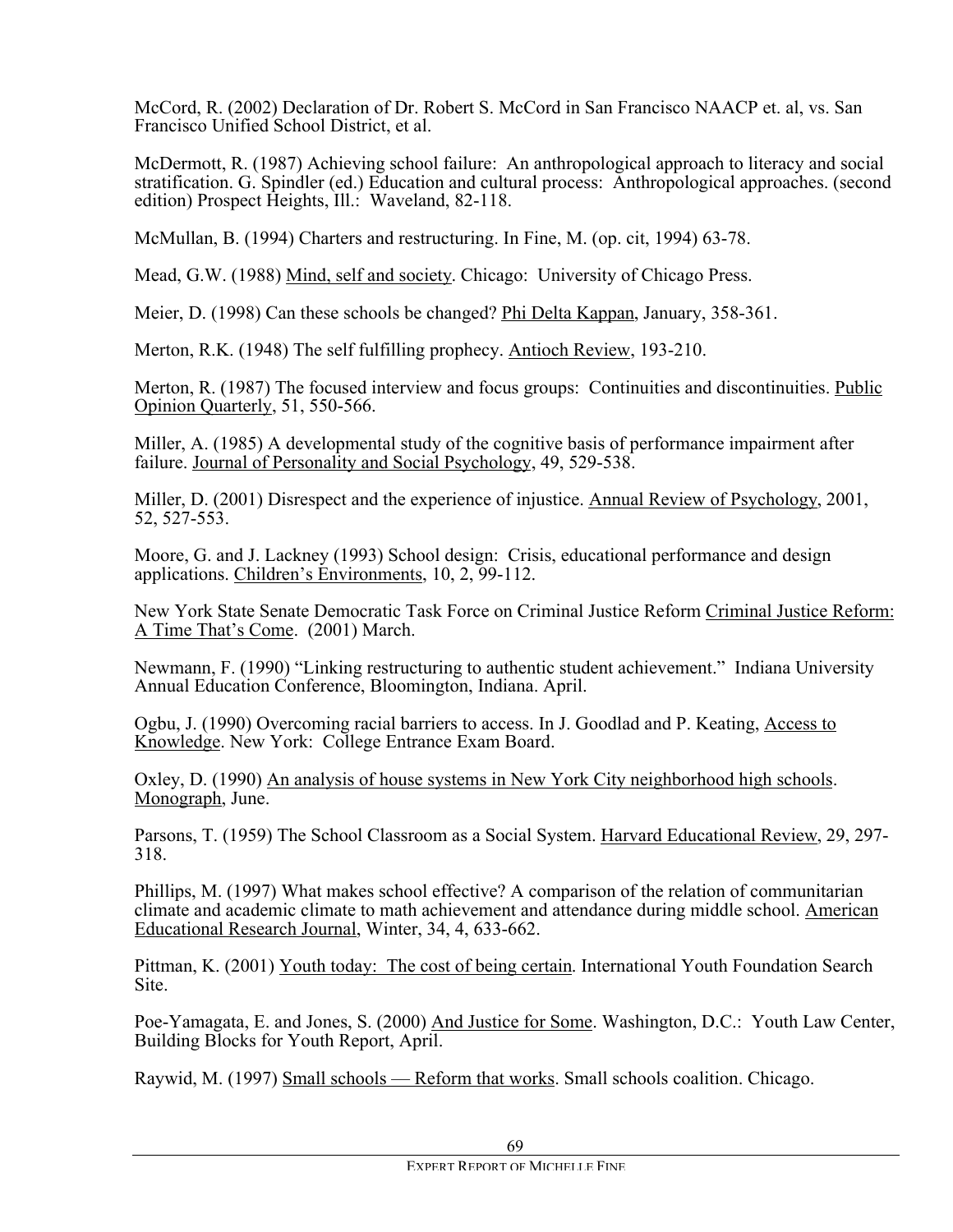Rholes, W., Blackwell, J., Jordan, C. and Walters, C. (1980) Understanding self and others. In E. Higgins and R. Sorrentino (Eds.), Handbook of motivation and cognition. 2, 369-407. New York: Guilford.

Rosenthal, R. and Jacobson, C. (1968) Pygmalion in the classroom: Teacher expectations and pupils' intellectual development. New York: Rinehart and Winston.

Rumberger, R. W. & Thomas, S. L. The distribution of dropout among urban and suburban schools. Sociology of Education, vol. 73, no. 1, January 2000. p. 39-67.

Ryan, R.M. and Deci, E.L. (2000) Intrinsic and extrinsic motivations: Class definitions and new directions. Contemporary Educational Psychology, 25, 54-67.

Ryan, R.M. and LaGuardia, I. G. (1999) Achievement motivation within a pressured society: Intrinsic and extrinsic motivations to learn and the politics of school reform. In T. Urdan (Ed.) Advances in motivation and achievement. Volume 11. 45-85. Greenwich, CT: Jai Press.

Saegert, S. (1999) Environment and children's mental health: Residential density and low income children.

Seligman, M., Maier, S. and Solomon, R. (1971) Unpredictable and uncontrollable aversive events. In F. Brush (ed.) Aversive conditioning and learning (347-407). New York: Academic Press.

Seligman, M. (1991) Learned Optimism. New York: Knopf.

Simmons, R. and Blyth, D. (1987) Moving into adolescence. Hawthorne, NJ: Aldine Publishers.

Spivak, M. (1967) Sensory distortion in tunnels and corridors. Hospital and Community Psychiatry, 18, 1, 1967.

Spivak, M. (1973) Archetypal Place. Architectural Forum, October.

Steele, C. (1988) The psychology of self affirmation. In L. Berkowitz, Advances in Experimental Social Psychology 21, 261-302.

Steele, C. (1997) A threat in the air: How stereotypes shape the intellectual identity and performance of women and African Americans. American Psychology, 52, 613-629.

Stipek, D. and Tannatt, L. (1984) Children's judgments of their own and their peers' academic competence. Journal of Educational Psychology, 76, 75-84.

Trusty, J. and Colvin, M. (1999) Lost Talent: Predictors of the stability of educational expectations across adolescence. Journal of Adolescent Research, July 1999, 14, 3, 359-383.

Valenzuela, A. (1999) Subtractive schooling. Albany: SUNY Press.

Ward, J. (2000) Raising resisters. In L. Weis and M. Fine (Eds.) Construction Sites: Spaces for urban youth to reimagine race, class and gender. New York: Teachers College Press.

Wasley, P., Fine, M., King, S., Powell, L., with Gladden, M. and Holland, N. (1999) Small schools, great strides. The Bank Street College Small School Study of Small Schools in Chicago. New York, New York.

Weinstein, C. and T. David (1987) Spaces for Children. New York: Plenum.